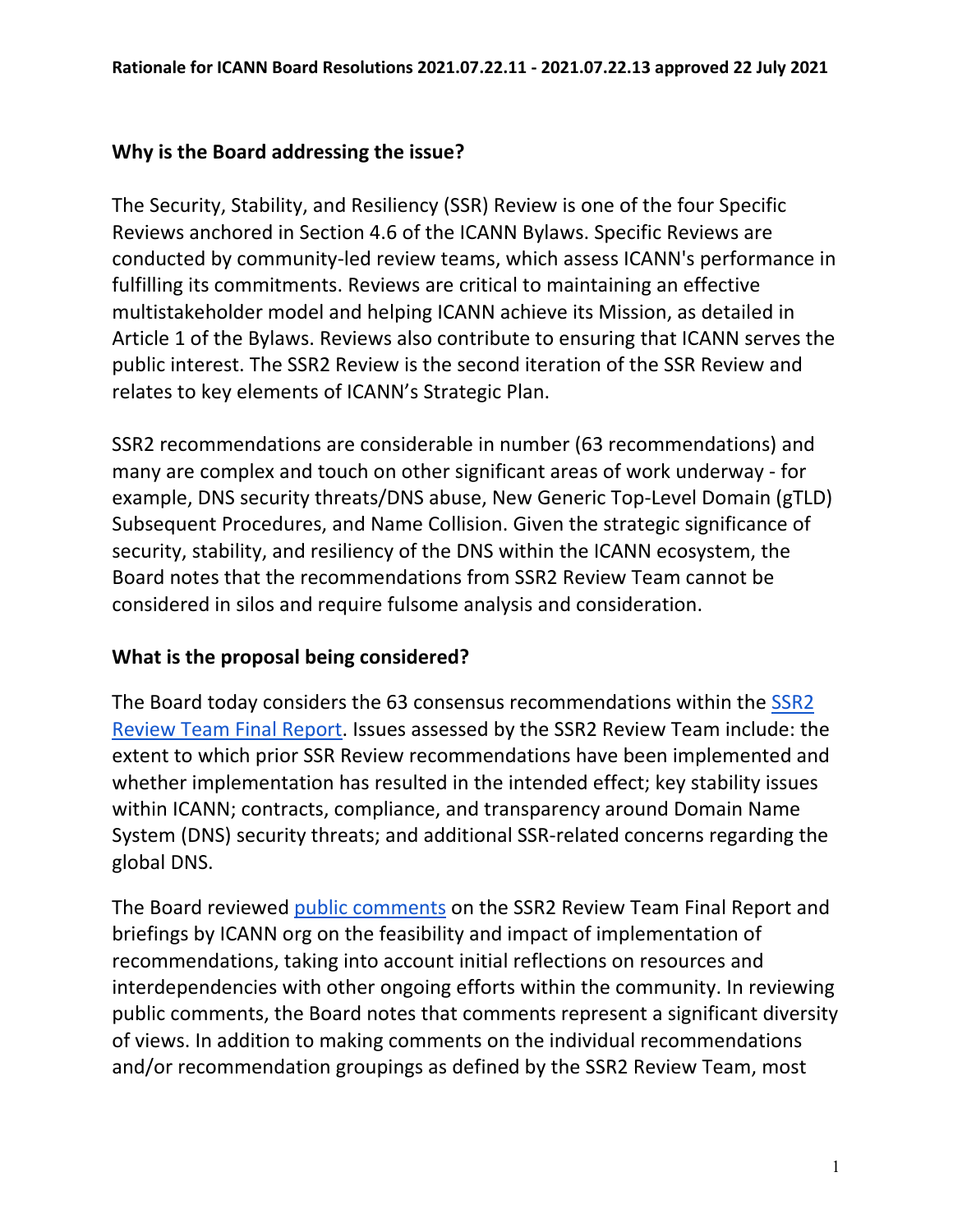community groups also provided general or overarching comments about the report as a whole. The International Trademark Association [\(INTA\)](https://mm.icann.org/pipermail/comments-ssr2-final-report-28jan21/attachments/20210408/79c8e11f/INTACommentsonSSR2FinalReportSigned.pdf), Business Constituency [\(BC\)](https://mm.icann.org/pipermail/comments-ssr2-final-report-28jan21/attachments/20210409/37a01b55/BCcommentonFinalRecommendationsfor2ndSecurityStabilityandResiliencyReviewSSR2.pdf), At-Large Advisory Committee [\(ALAC\)](https://mm.icann.org/pipermail/comments-ssr2-final-report-28jan21/attachments/20210412/300e9483/AL-ALAC-ST-0421-01-00-EN.pdf) and Intellectual Property Constituency [\(IPC\)](https://mm.icann.org/pipermail/comments-ssr2-final-report-28jan21/2021q2/000015.html) make statements of overall support for all of the recommendations contained in the SSR2 Review Team Final Report, in several cases highlighting recommendations of particular importance to their members that they encourage the Board to consider as high priority. Several commenters registered overarching concerns, as noted in the themes below, such as concerns that recommendations repeat, duplicate or significantly overlap with existing ICANN org operations, and concerns that recommendations contemplate that the Board or ICANN org should unilaterally develop policy outside of the Generic Names Supporting Organization (GNSO) Council's Policy Development Process.

## *Board Approach to Consideration*

The Board sets out below some broad areas and themes that it took into consideration in relation to the SSR2 recommendations, many of which are emphasized in public comments. In light of these themes and considerations, the Board developed six categories of Board action on SSR2 recommendations to move some recommendations to final action now, while allowing for sufficient additional time for fulsome analysis and consideration of the relevant significant factors impacting the feasibility of implementing other recommendations. The categories are:

- Recommendations the Board approves, subject to prioritization, risk assessment and mitigation, costing and implementation considerations; and recommendations that the Board approves, with the understanding that they are already fully implemented. Approved recommendations are consistent with ICANN's Mission, serve the public interest, and fall within the Board's remit. Further, approved recommendations are clear, do not have dependencies (including any requiring mitigation of other work), have community support and a clear path to implementation.
- Recommendations the Board rejects because the recommendation cannot be approved in full. The Board notes that, while some portions of the recommendation could be feasible, and in some cases, work is already underway, there are limitations imposed by other portions of the same recommendation that could impact feasibility. While the Board agrees in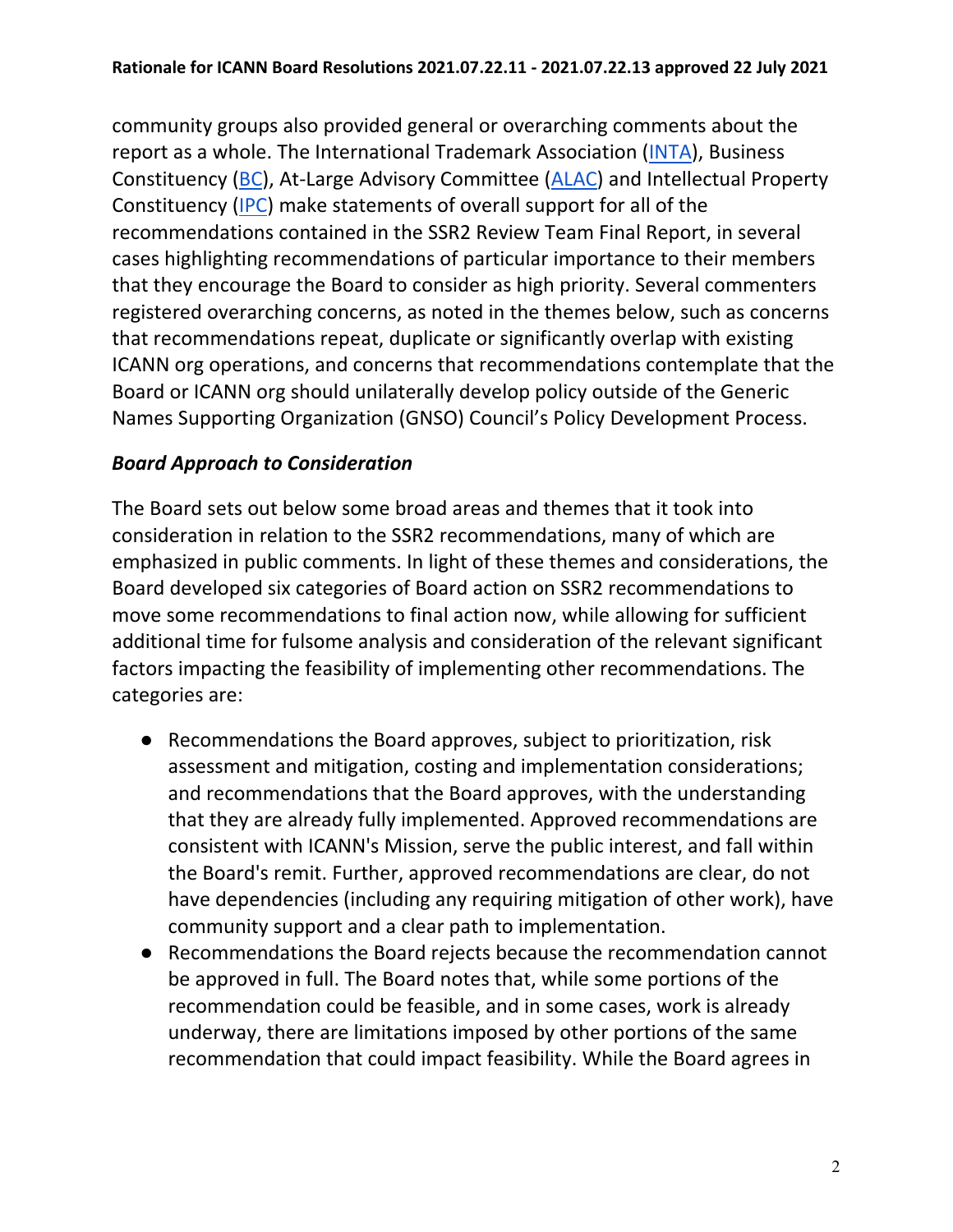principle with the intent of many of these recommendations, the Board does not have the option of selectively approving some parts and rejecting other parts of a single, indivisible community recommendation and must act on a recommendation as written and not as interpreted by ICANN org or the Board. The detailed rationale for each recommendation sets out the specific reasons for the Board's rejection.

- Recommendations the Board rejects. The detailed rationale for each recommendation sets out the specific reasons for the Board's rejection.
- Recommendations that the Board determines to be pending, likely to be approved once further information is gathered to enable approval. The Board expects specific actions to take place in order to take further Board decision on these recommendations. The Board uses this category to communicate to the ICANN community that, based on the information available to date, the Board anticipates that each of these recommendations will be approved. The detailed rationale for each recommendation sets out the specific reasons for the Board's decision to place the recommendation into this pending category.
- Recommendations that the Board determines to be pending, holding to seek clarity or further information. The Board is unable to signal at this time whether it is likely to accept or reject each of these recommendations pending the collection of additional information. The detailed rationale for each recommendation sets out the specific reasons for the Board's decision to place the recommendation into this pending category.
- Recommendations that the Board determines to be pending, likely to be rejected unless additional information shows implementation is feasible. The Board expects specific actions to take place in order to take further Board decision on these recommendations. The Board uses this category to communicate to the ICANN community that, based on the information available to date, the Board anticipates that each of these recommendations will be rejected. The detailed rationale for each recommendation sets out the specific reasons for the Board's decision to place the recommendation into this pending category.

In assessing and considering the SSR2 recommendations, the Board reviewed various significant materials and documents, including the [Report of Public](https://www.icann.org/en/system/files/files/report-comments-ssr2-rt-draft-report-22apr20-en.pdf)  [Comments on the SSR2 Draft Report,](https://www.icann.org/en/system/files/files/report-comments-ssr2-rt-draft-report-22apr20-en.pdf) the [Report of Public Comments on the Final](https://www.icann.org/en/system/files/files/report-comments-ssr2-final-report-10may21-en.pdf)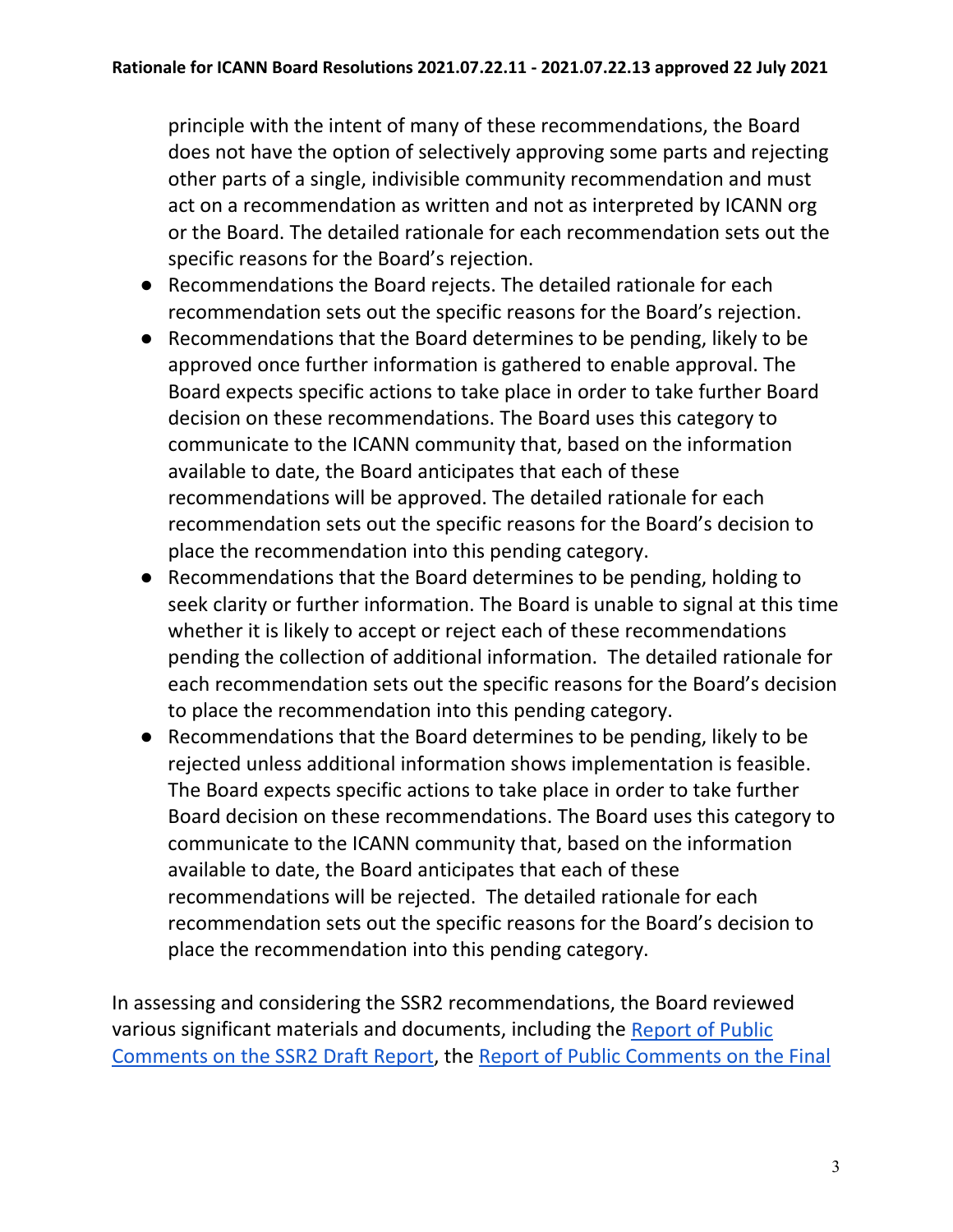[Report,](https://www.icann.org/en/system/files/files/report-comments-ssr2-final-report-10may21-en.pdf) and the ICANN org assessment of SSR2 recommendations. The Board engaged with the community and listened carefully to community discussions regarding the SSR2 recommendations during the ICANN70 Virtual Community Forum and the ICANN71 Virtual Policy Forum to better understand the complexities of the recommendations and their potential impacts. The Board, with the support of ICANN org, analyzed the 63 recommendations noting dependencies and considerations for each, including significant interdependencies of the SSR2 recommendations with other community work, recent advice and public input. As part of this analysis and in considering action on each of the recommendations, the Board and ICANN org factored in the measures of success as defined by the SSR2 Review Team in its final report. In the case of several recommendations, the Board notes that, as written, implementation can never be deemed successful or effective based on the measures of success as defined by the SSR2 Review Team, and as such, the Board requires confirmation or clarification from the SSR2 Implementation Shepherds as to the SSR2 Review Team's intent.

The categorization approach allows for additional community consultation and information gathering where necessary, such as where recommendations are not clear or present inconsistencies with advice or other community work and public input. Further, the approach ensures Board accountability to the Bylawsmandated deadline to take action on the recommendations within six months of receipt of a final report. The Bylaws require that for every Specific Review recommendation that the Board does not accept, the Board must provide a rationale supporting its action.

### *Identified Themes and Considerations*

The themes and considerations that guided the Board's decision-making include:

SSR2 recommendations are considerable in number, complex, and have interdependencies with other significant areas of work underway. The SSR2 Review Team organized 63 distinct recommendations into 24 groups, with one single recommendation on the implementation of SSR1 recommendations comprising 28 underlying recommendations. The Board notes that 23 recommendations issued by the SSR2 Review Team relate to DNS security threats/DNS abuse, while others also relate to other significant areas of work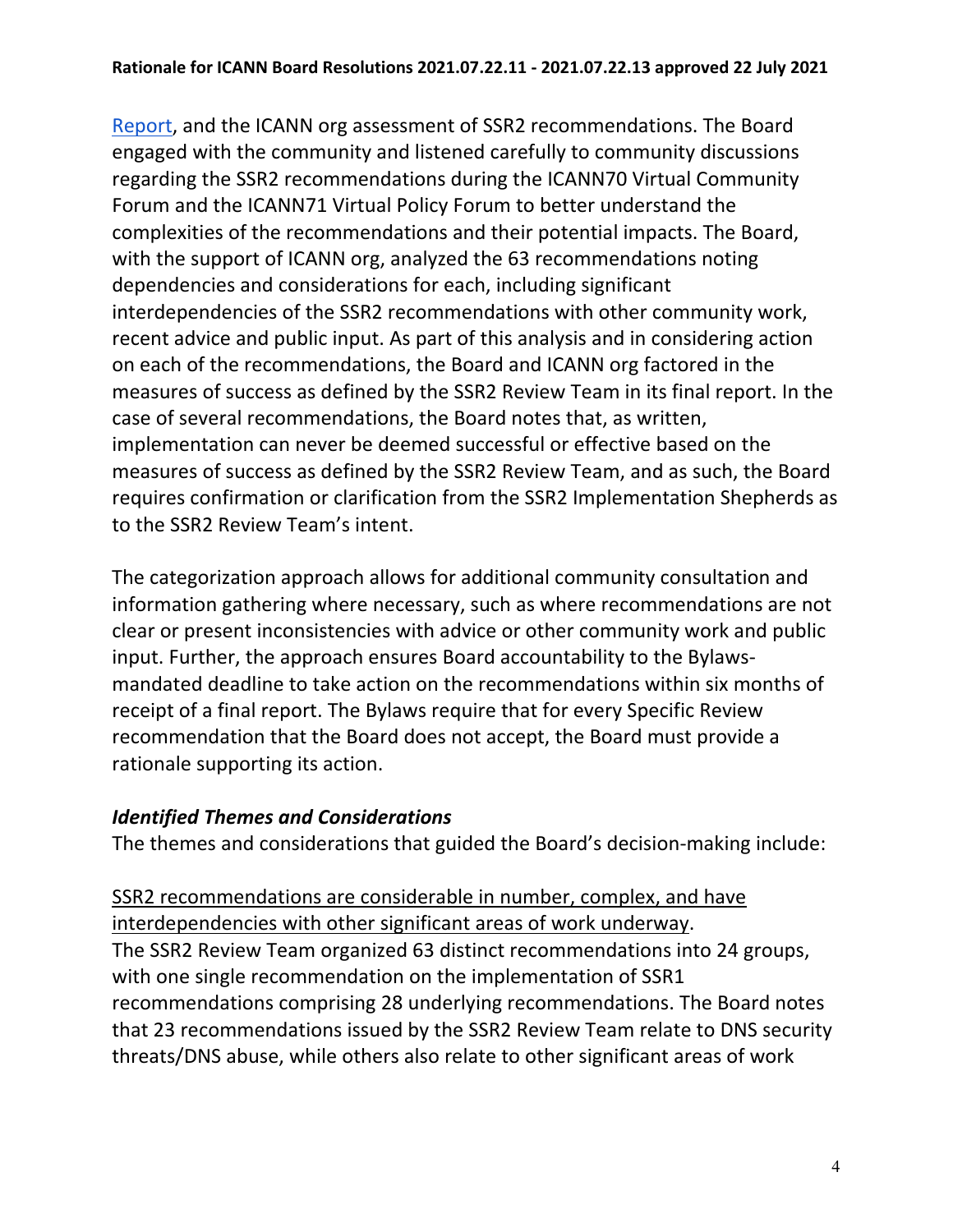underway within ICANN, such as New gTLD Subsequent Procedures and Name Collision.

### Some recommendations contain components that the Board cannot approve, along with components that are feasible, and in some cases already being done.

The Board notes that there are some recommendations for which some portions appear feasible (or reflect work already being done), yet there are limitations imposed by the other portions of the same recommendation that could impact feasibility.

The Board notes that part of the community intent in incorporating Specific Reviews into the ICANN Bylaws in 2016 was to require the Board act on recommendations as written, not as interpreted by ICANN org or Board. The Board understands this limitation also prevents the Board from selectively approving some parts and rejecting other parts of a single, indivisible community recommendation. Though the Board is not able to selectively approve portions of recommendations, and as a result must reject some recommendations in their entirety, the Board still recognizes that it is important to acknowledge where work and further efforts could be achieved. Though the Board might direct ICANN org to take some actions on rejected recommendations, such actions will not be tracked as part of the tracking of the implementation of approved SSR2 recommendations. The Board notes that ICANN org regularly reports on its general activities related to Security Stability and Resiliency work, including as part of ICANN Strategic and Operational Plans and Annual Reports.

Considering these factors, the Board placed several recommendations into a category "reject because the recommendation cannot be approved in full", even though the Board agrees in principle with the intent of the recommendation and identifies all efforts that it understood as supporting the broader intent of each recommendation. The Board encourages ICANN org to work with the community on ways to address the process restrictions that required the Board to "reject because the recommendation cannot be approved in full."

## Some recommendations are polarizing, with public comments reflecting different, often opposing views.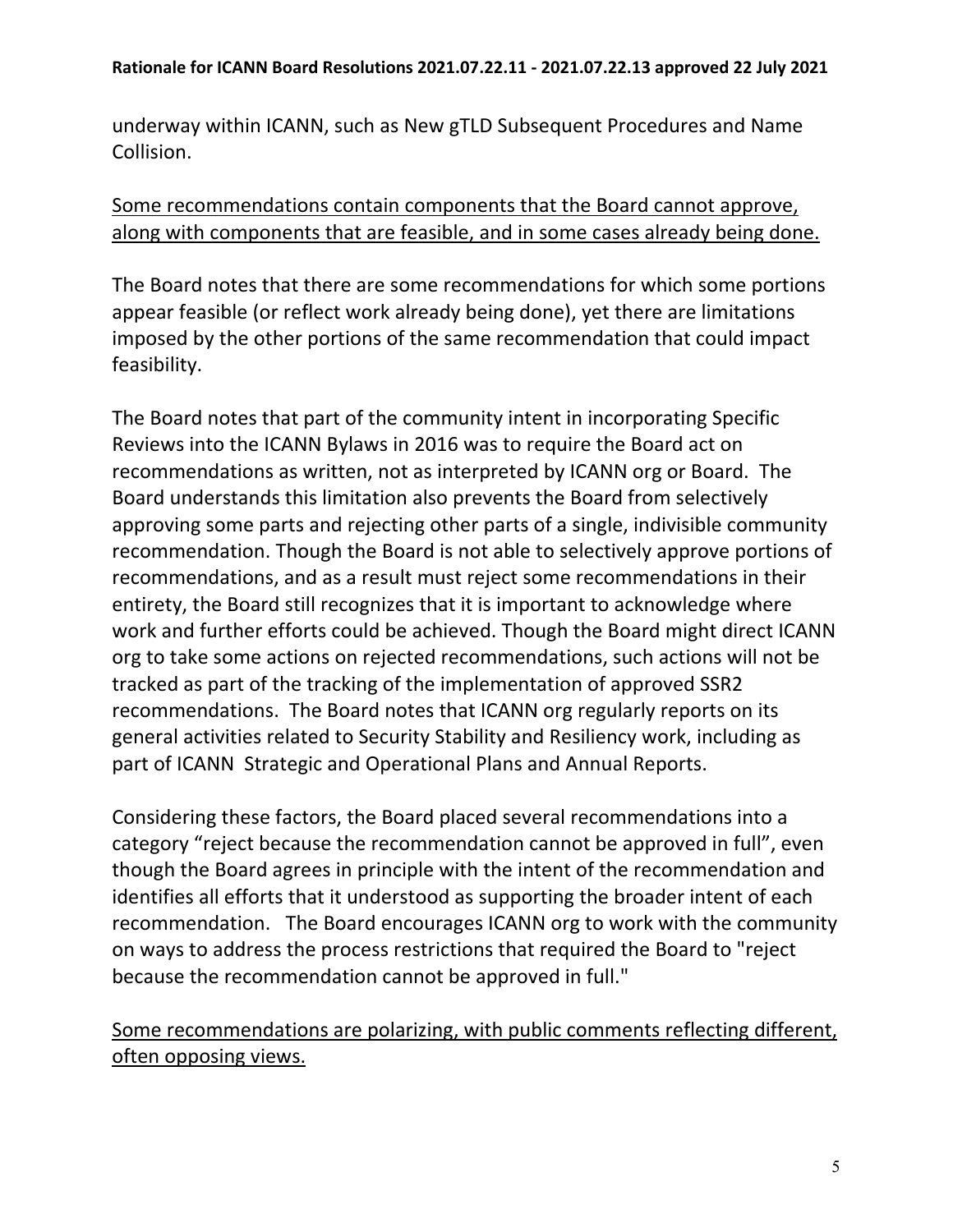Recent advice and public input on SSR topics further suggest that the Board and org should ensure full analysis and consideration, and where needed, additional community consultation, of inconsistencies with advice or other community work and public input. Implementation of any recommendations should complement existing advice, Board-accepted recommendations, and public input, and should align with ICANN's role in security, stability, and resiliency.

# Several recommendations repeat, duplicate or significantly overlap with existing ICANN org operations, or recommendations issued by other Specific Review teams

The gTLD Registries Stakeholder Group [\(RySG\)](https://mm.icann.org/pipermail/comments-ssr2-final-report-28jan21/attachments/20210309/de99b585/RySG_comment_Second_Security_Stability_and_Resiliency_SSR2_Review_Team_Final_Report_March-2021.pdf), Public Interest Registry [\(PIR\)](https://mm.icann.org/pipermail/comments-ssr2-final-report-28jan21/attachments/20210310/51a93382/PIRCommentontheSecondSSR2FinalReport.pdf), [i2Coalition,](https://mm.icann.org/pipermail/comments-ssr2-final-report-28jan21/attachments/20210408/09a32842/i2CoalitioncommentforSSR2.pdf) [Namecheap,](https://mm.icann.org/pipermail/comments-ssr2-final-report-28jan21/attachments/20210408/73b5d8e7/Namecheap-SSR2FinalReportcomment.pdf) and the Registrar Stakeholder Group [\(RrSG\)](https://mm.icann.org/pipermail/comments-ssr2-final-report-28jan21/attachments/20210409/266a750a/ssr2-review-team-final-report-recommendations-ForRrSGfinal.pdf) express concerns that some recommendations repeat or significantly overlap with ongoing work, including ICANN org work, cross-community work, policy processes such as the Expedited Policy Development Process (EPDP) on the Temporary Specification for gTLD Registration Data Team, and recommendations from other review teams including the Competition, Consumer Trust, and Consumer Choice (CCT) Review Team. For example:

- [RySG](https://mm.icann.org/pipermail/comments-ssr2-final-report-28jan21/attachments/20210309/de99b585/RySG_comment_Second_Security_Stability_and_Resiliency_SSR2_Review_Team_Final_Report_March-2021.pdf)  "We cannot support recommendations that repeat, or represent significant overlap with, recommendations of other active reviews such as the CCT-RT and policy processes such as the EPDP. The RySG questions the value in implementing repetitive recommendations and urges the Board to consider the impact on the workloads of the community and Staff, and to reject those where implementation would circumvent the policy development process or where similar past recommendations have not been accepted by the Board...we would like to urge the Board to consider the wealth of DNS Abuse work that is ongoing in the community and to not accept recommendations that would duplicate those efforts or risk to undo progress made in recent months."
- [PIR](https://mm.icann.org/pipermail/comments-ssr2-final-report-28jan21/attachments/20210310/51a93382/PIRCommentontheSecondSSR2FinalReport.pdf)  "We note that several recommendations represent significant duplication of ongoing cross community work and recommendations from the CCT RT, many of which focus on the issue of DNS Abuse."
- [i2Coalition](https://mm.icann.org/pipermail/comments-ssr2-final-report-28jan21/attachments/20210408/09a32842/i2CoalitioncommentforSSR2.pdf)  "The i2Coalition is in support of the community work already happening throughout the whole of ICANN, and believes that recommendations which are repetitive or directly duplicative are not in the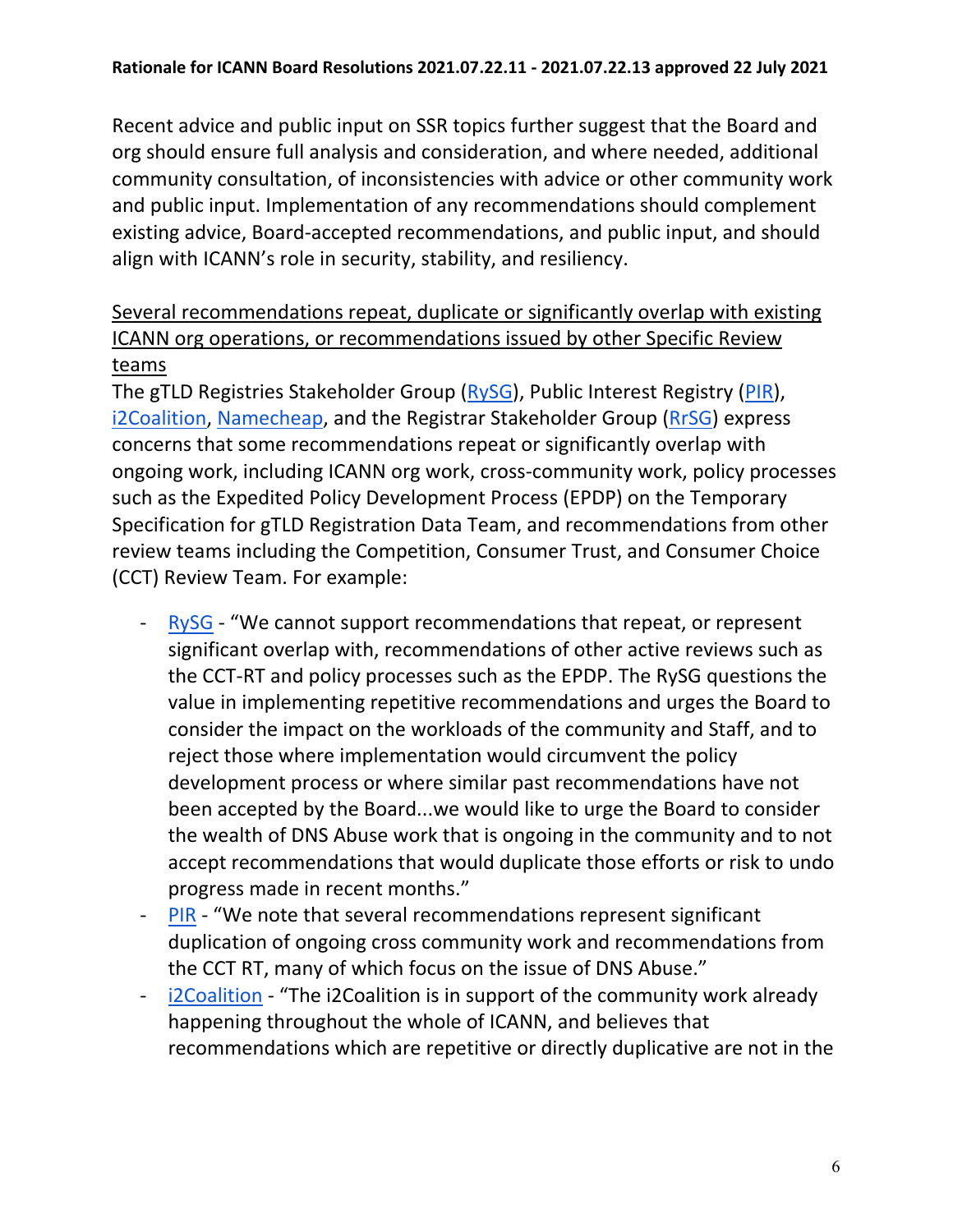best interest of ICANN.... For instance, Recommendation 17 is potentially duplicative with the existing Name Collision Analysis Project (NCAP) study. There are certainly several others throughout the report that merit thorough exploration before any action is taken on them."

- [RrSG](https://mm.icann.org/pipermail/comments-ssr2-final-report-28jan21/attachments/20210409/266a750a/ssr2-review-team-final-report-recommendations-ForRrSGfinal.pdf)  "A number of recommendations cover items that ICANN org is already dedicating significant resources- including the responsibilities of the Office of the Chief Technology Officer (OCTO) and Contractual Compliance."
- [Namecheap](https://mm.icann.org/pipermail/comments-ssr2-final-report-28jan21/attachments/20210408/73b5d8e7/Namecheap-SSR2FinalReportcomment.pdf)  "A number of the recommendations in the SSR2 Final Report address items or functions that ICANN org already provides- and in some cases is already dedicating significant resources toward."

Noting the public input on recommendations that duplicate or significantly overlap with existing ICANN org operations or recommendations issued by other Specific Review teams, the Board is taking the action of placing many of these recommendations into a pending category, directing ICANN org to complete the intermediate steps that would support in eventually accepting or rejecting each recommendation. These intermediate steps include seeking clarification from the SSR2 Implementation Shepherds, consulting with the ICANN community or monitoring developments of activities that are dependencies.

## Some recommendations contemplate that the ICANN Board or ICANN org should unilaterally develop policy outside of the GNSO Council's Policy Development Process.

Some commenters note concerns that some SSR2 recommendations as written do not respect the Bylaws-mandated policy development roles within the multistakeholder model. [RySG,](https://mm.icann.org/pipermail/comments-ssr2-final-report-28jan21/attachments/20210309/de99b585/RySG_comment_Second_Security_Stability_and_Resiliency_SSR2_Review_Team_Final_Report_March-2021.pdf) [PIR,](https://mm.icann.org/pipermail/comments-ssr2-final-report-28jan21/attachments/20210310/51a93382/PIRCommentontheSecondSSR2FinalReport.pdf) [Tucows,](https://mm.icann.org/pipermail/comments-ssr2-final-report-28jan21/attachments/20210408/4a9e8b3b/TucowsRegistrarFamilySSR2Response.pdf) [Namecheap,](https://mm.icann.org/pipermail/comments-ssr2-final-report-28jan21/attachments/20210408/73b5d8e7/Namecheap-SSR2FinalReportcomment.pdf) and [RrSG](https://mm.icann.org/pipermail/comments-ssr2-final-report-28jan21/attachments/20210409/266a750a/ssr2-review-team-final-report-recommendations-ForRrSGfinal.pdf) all note that they do not support recommendations that contemplate modifications to the Registry Agreement (RA) or the Registrar Accreditation Agreement (RAA) outside of the defined Policy Development Process (PDP) or contract negotiations process. For example:

- [RySG](https://mm.icann.org/pipermail/comments-ssr2-final-report-28jan21/attachments/20210309/de99b585/RySG_comment_Second_Security_Stability_and_Resiliency_SSR2_Review_Team_Final_Report_March-2021.pdf)  "Several recommendations suggest direct changes to the Registry Agreement. Changes to Registry Agreements may only be made through the policy development process or by triggering a formal negotiation and amendment process."
- [PIR](https://mm.icann.org/pipermail/comments-ssr2-final-report-28jan21/attachments/20210310/51a93382/PIRCommentontheSecondSSR2FinalReport.pdf)  "Several SSR2 recommendations would represent violations of the terms of the Registry Agreement which governs the inclusion of third-party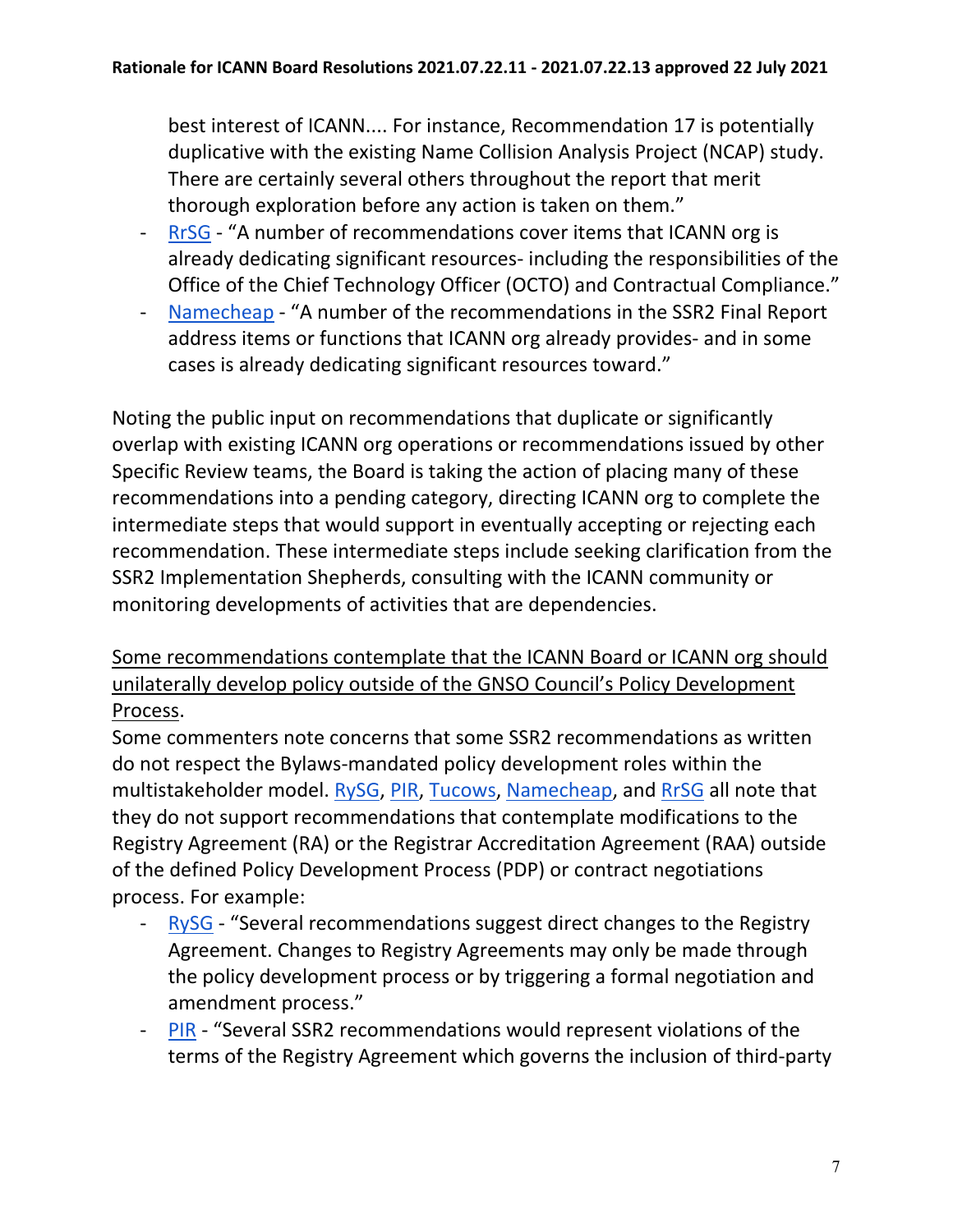interests in contractual negotiations and how temporary policies/specifications may be used by ICANN."

- [Tucows](https://mm.icann.org/pipermail/comments-ssr2-final-report-28jan21/attachments/20210408/4a9e8b3b/TucowsRegistrarFamilySSR2Response.pdf)  "The Tucows family of registrars notes the long-term efforts that the Registrars and Registries have undertaken with ICANN Org in order to attempt to negotiate new contractual clauses that other ICANN Community-led efforts have recommended including, but not limited to, the current renegotiation of the RAA and the ongoing discussions surrounding a data processing addendum to both the RAA and the RA. The existence and nature of these negotiations clearly indicates that ICANN Org and the Contracted Party House continue to work together to make necessary contractual amendments and that no other party should be involved in that process."
- [Namecheap](https://mm.icann.org/pipermail/comments-ssr2-final-report-28jan21/attachments/20210408/73b5d8e7/Namecheap-SSR2FinalReportcomment.pdf)  "Namecheap does not support any of the components of the SSR2 Final Report that contemplate any modification of the RAA (including but not limited to Recommendations 6 and 8), and urges the ICANN Board to completely reject any of these recommendations. Namecheap is concerned that the recommendations in the SSR2 Final Report appear to be a method of subverting the ICANN multistakeholder model- rather than focusing on ICANN's status and progress in the security and stability of the Internet's unique identifiers (as Specified in Section 4.6(c) of the ICANN Bylaws)."
- [RrSG](https://mm.icann.org/pipermail/comments-ssr2-final-report-28jan21/attachments/20210409/266a750a/ssr2-review-team-final-report-recommendations-ForRrSGfinal.pdf)  "A number of the recommendations include specific instructions to ICANN to change the RAA and the RA. The RrSG notes that these recommendations are contrary to the negotiation process identified in the RAA (Section 7.4), and the RA (Article 7.7), and should be completely rejected by the ICANN Board."

The Board and ICANN org take in the inputs of the community and strive to carefully reflect those inputs in the decisions made with ICANN org and Board, as an essential part of serving the public interest. However, the Board cannot accept recommendations that call for actions that are not consistent with the Bylawsmandated policy development roles within the multistakeholder model. The Board encourages ICANN org to continue bilateral discussions with the contracted parties in a way that enhances the security, stability, and resiliency of the DNS and to strive to have these bilateral discussions be transparent to the general public, in order to continue building trust. In cases where aspects of the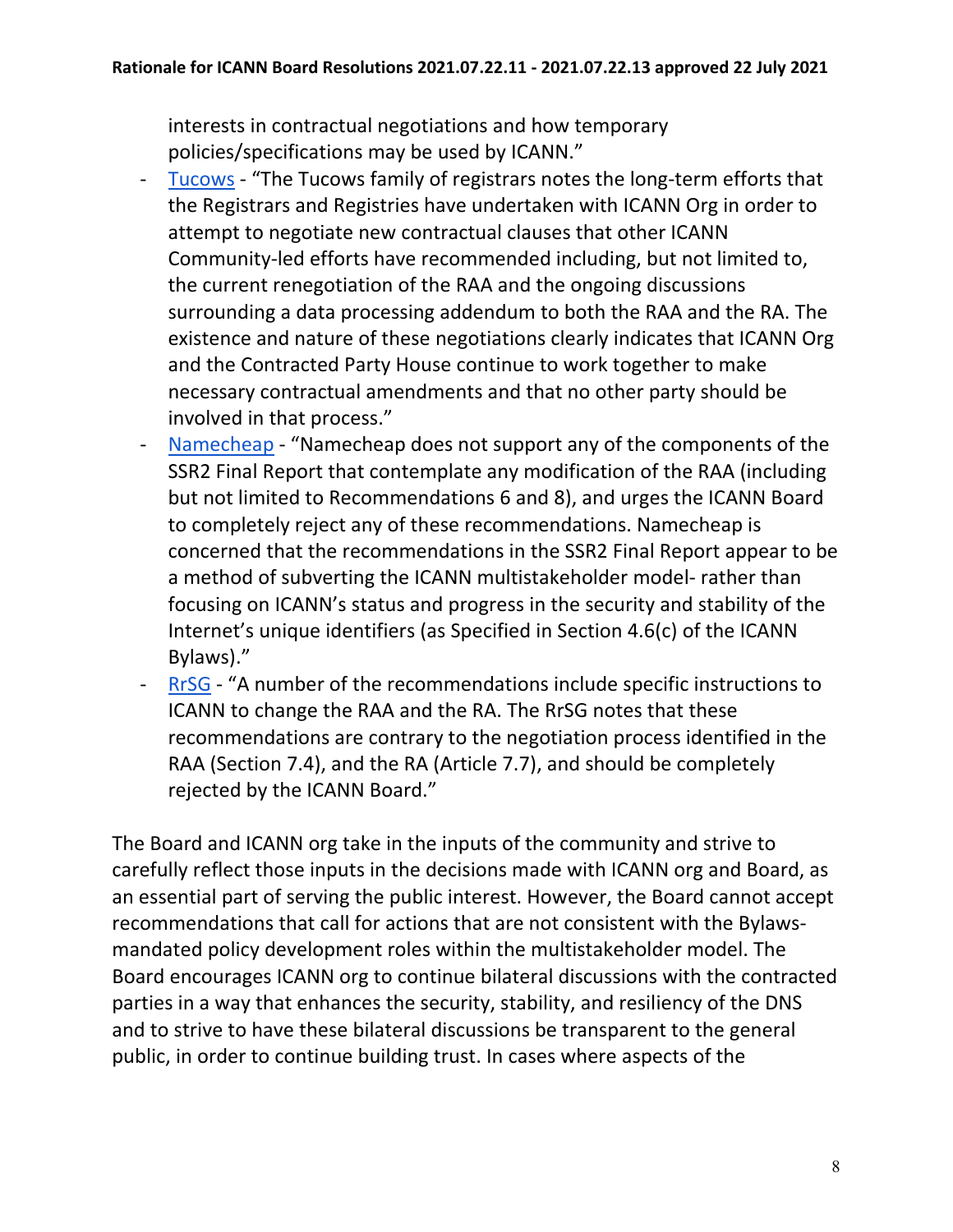recommendations are not clear, the Board is placing recommendations into a pending category, directing ICANN org to seek clarifications from the SSR2 Implementation Shepherds.

Some recommendations do not clearly address a fact-based problem, or articulate what cost/benefit would be derived or how the desired outcome envisioned by the Review Team would add value and improve security, stability, and resiliency.

[RySG,](https://mm.icann.org/pipermail/comments-ssr2-final-report-28jan21/attachments/20210309/de99b585/RySG_comment_Second_Security_Stability_and_Resiliency_SSR2_Review_Team_Final_Report_March-2021.pdf) [Namecheap,](https://mm.icann.org/pipermail/comments-ssr2-final-report-28jan21/attachments/20210408/73b5d8e7/Namecheap-SSR2FinalReportcomment.pdf) and [RrSG](https://mm.icann.org/pipermail/comments-ssr2-final-report-28jan21/attachments/20210409/266a750a/ssr2-review-team-final-report-recommendations-ForRrSGfinal.pdf) note this as a concern in their public comments on the SSR2 Review Team Final Report. For example:

- [RySG](https://mm.icann.org/pipermail/comments-ssr2-final-report-28jan21/attachments/20210309/de99b585/RySG_comment_Second_Security_Stability_and_Resiliency_SSR2_Review_Team_Final_Report_March-2021.pdf)  "In an effort to create SMART recommendations the Report focuses on tactics and actions and does not include adequate problem statements to support the recommended actions."
- [Namecheap](https://mm.icann.org/pipermail/comments-ssr2-final-report-28jan21/attachments/20210408/73b5d8e7/Namecheap-SSR2FinalReportcomment.pdf)  "Recommendations in the SSR2 Final Report appear to be made without any consideration of cost to ICANN. At the very least, the abuse incentives contained in Recommendation 14 are not presented in a revenue-neutral manner- ICANN is left to determine how to pay for the recommendation. Other recommendations (e.g. Recommendations 3 and 10) propose a number of ICANN initiatives (reports, participation in conferences, duplicating peer-reviewed research, etc.) that will result in significant costs - without contemplating the impact on the limited ICANN budget."
- [RrSG](https://mm.icann.org/pipermail/comments-ssr2-final-report-28jan21/attachments/20210409/266a750a/ssr2-review-team-final-report-recommendations-ForRrSGfinal.pdf)  "Recommendations appear to have been made without any consideration of how ICANN org will pay to implement the recommendations - either through additional funding or reprioritization within the existing budget. The RrSG notes that the vast majority of ICANN's budget is ultimately paid by domain name registrants, and the Final Report does not fully explain why registrants should bear this additional burden."

In its [comment](https://mm.icann.org/pipermail/comments-ssr2-rt-draft-report-24jan20/attachments/20200320/d0e1d821/03.20.20BoardPCSubmissionFINAL-0001.pdf) on the SSR2 Review Team draft report, the Board noted that "it is helpful for the Board to have an understanding of the particular issues or risks that each recommendation intends to address...Clear articulation of the observed issue gives insight into the intent of the recommendation and the justification for why it should be adopted. With this in mind, the Board notes that a number of the SSR2 RT's recommendations, as currently drafted, do not clearly define the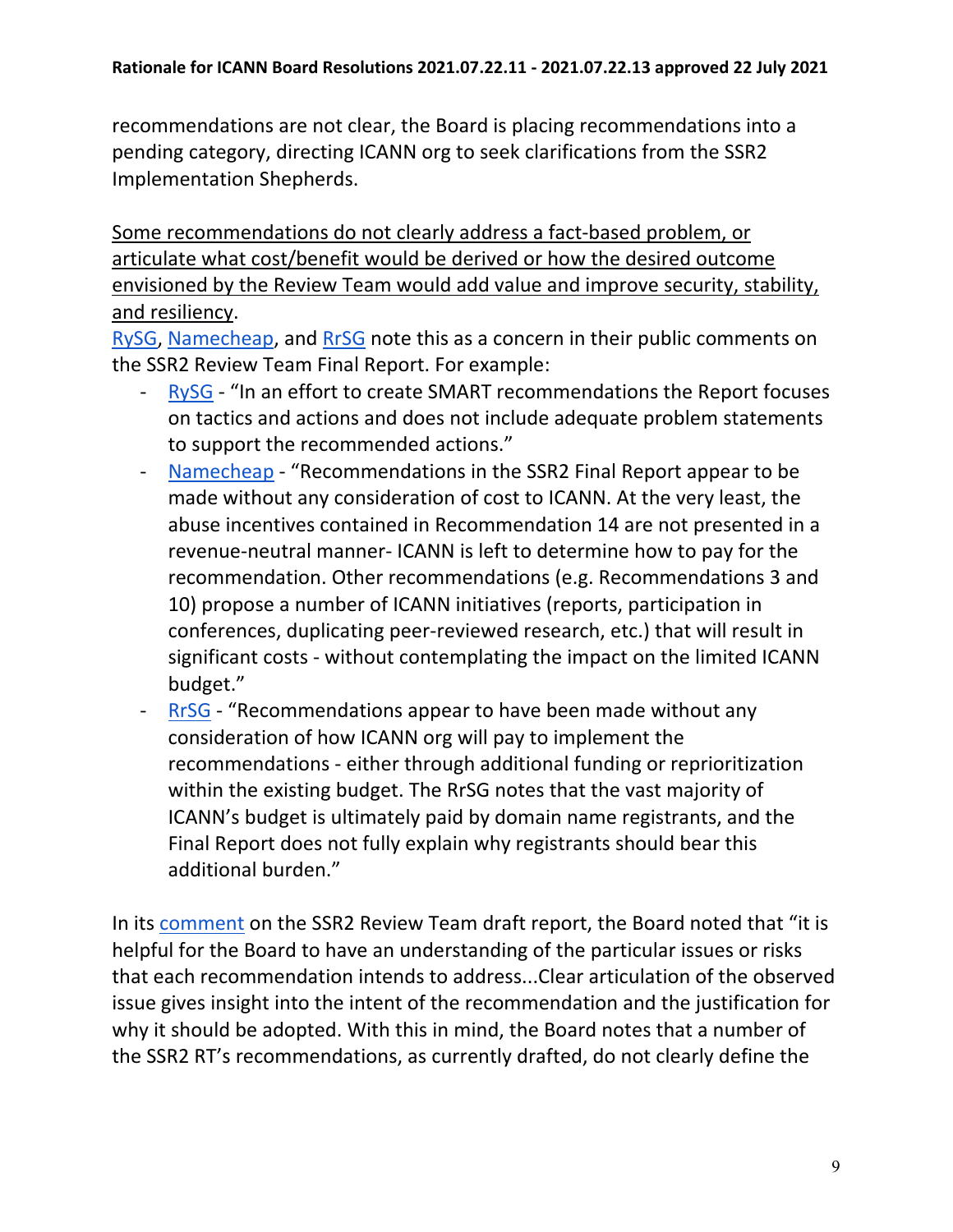identified issues or risks, the rationale for the recommended solutions, the expected impact of implementation, or what relevant metrics could be applied to assess implementation." ICANN org reiterated these points in its [comment](https://mm.icann.org/pipermail/comments-ssr2-rt-draft-report-24jan20/attachments/20200327/775628ad/ICANNorgpubliccommentsubmissiononSSR2DraftReport-0001.pdf) on the SSR2 Review Team draft report. Throughout the review process, the Board and ICANN org also encouraged the SSR2 Review Team to consider the [Operating](https://www.icann.org/en/system/files/files/operating-standards-specific-reviews-23jun19-en.pdf)  [Standards for Specific Reviews](https://www.icann.org/en/system/files/files/operating-standards-specific-reviews-23jun19-en.pdf) and the guidance within on how to formulate concrete fact-based problem statements. Additionally, the SSR2 Review Team took part in the discussions between the Board and leadership of community-led review teams that led to the development of [Resourcing and Prioritization of](https://www.icann.org/en/system/files/files/draft-proposal-resourcing-community-recommendations-29oct19-en.pdf)  [Community Recommendations: Draft](https://www.icann.org/en/system/files/files/draft-proposal-resourcing-community-recommendations-29oct19-en.pdf)

[Proposal for Community Discussions.](https://www.icann.org/en/system/files/files/draft-proposal-resourcing-community-recommendations-29oct19-en.pdf) The purpose of this Draft Proposal was to advance work toward principles to guide the formulation of effective community recommendations and their effective implementation, among other things.

In many cases where recommendations do not clearly address a fact-based problem, or articulate what cost/benefit would be derived or how the desired outcome envisioned by the Review Team would add value and improve security, stability, and resiliency, the Board is placing the recommendations into a pending category. The Board is directing ICANN org to complete intermediate steps including, for example, seeking clarification from the SSR2 Implementation Shepherds on what the SSR2 Review Team's intended the recommendation would mitigate, or facts that led the SSR2 Review Team to believe that the benefit would justify the cost.

# *Board Expectations for Next Steps*

For the recommendations that the Board is placing in one of the three "pending" categories, the Board expects specific actions to take place in order to be able to take further decision on these recommendations, as noted in the Scorecard. In several cases, the Board notes that SSR2 Implementation Shepherds may be able to provide clarifications, including in connection with some of the circumstances raised in the public comments. The role of Implementation Shepherds, as detailed in the Board-adopted [Operating Standards for Specific Reviews](https://www.icann.org/en/system/files/files/operating-standards-specific-reviews-23jun19-en.pdf), is to be the first contact for any questions or clarifications the Board seeks as it considers the recommendations, and ICANN org seeks once the implementation is underway. Examples of information and clarification that can be sought from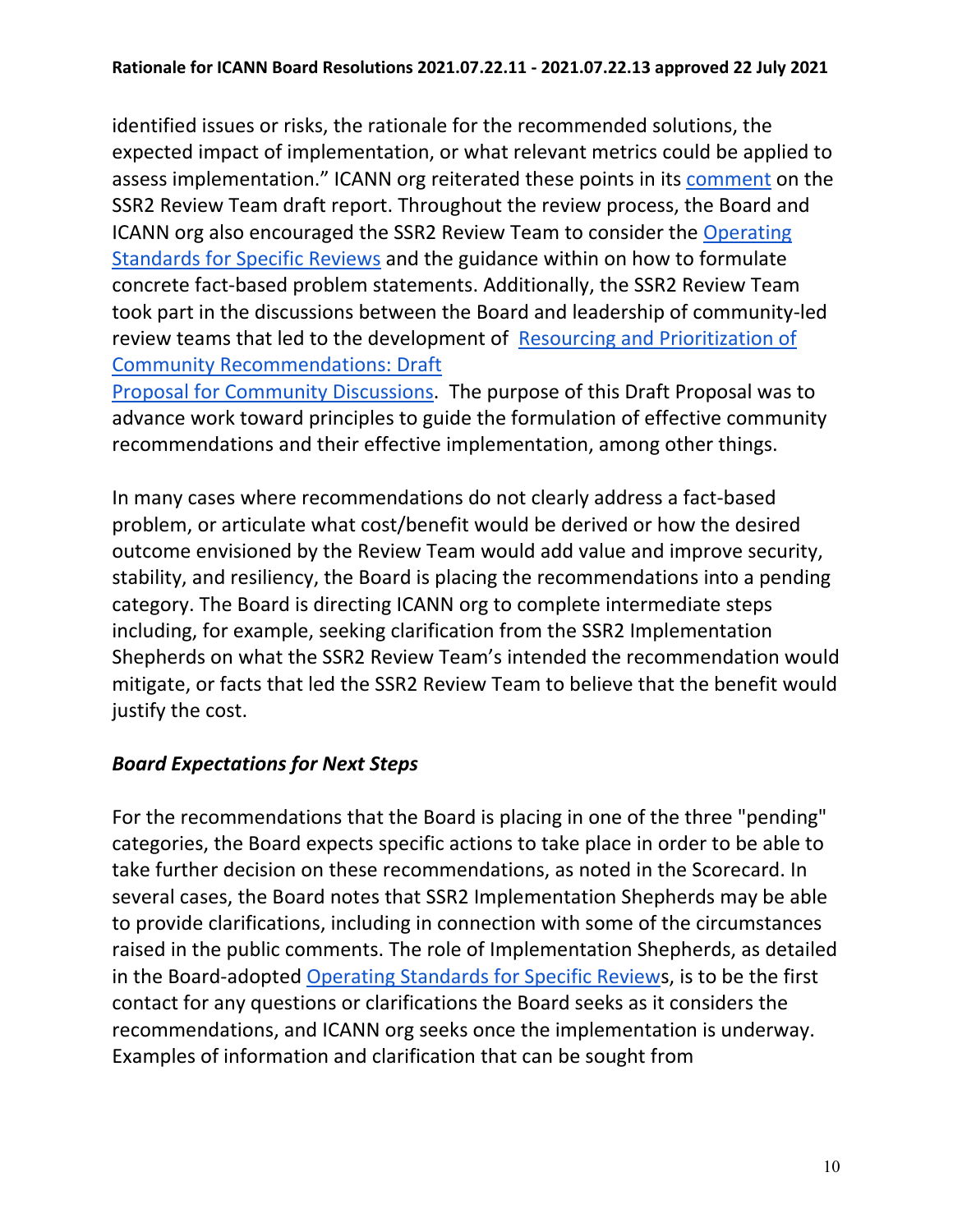Implementation Shepherds include items such as the SSR2 Review Team's intent behind its recommendations; rationale for recommendations; facts that led the SSR2 Review Team to certain conclusions; and metrics related to the measure of implementation success.

The Board commits to work with ICANN org and the community toward resolving the pending status and taking appropriate action on the recommendations once the additional information is available and identified dependencies have been resolved. The Board directs the ICANN President and CEO, or his designee(s), to provide to the Board relevant information, as requested in the Scorecard, or periodic updates on progress toward gathering relevant information, starting within six months from this Board action, in order to support further Board action on each recommendation.

## *Prioritization of approved recommendations*

Prioritization of ICANN's work is a targeted outcome of the Planning at ICANN Operating Initiative in ICANN's [FY22-26 Operating Plan.](https://www.icann.org/en/system/files/files/op-financial-plan-fy22-26-opplan-fy22-2021-en.pdf) It includes the design and implementation of a planning prioritization framework as part of the annual planning cycle. All Board-approved recommendations are subject to prioritization efforts. ICANN's planning process involves close collaboration among the community, Board, and organization to prioritize and effectively implement ICANN's work while ensuring accountability, transparency, fiscal responsibility, and continuous improvement. This robust planning process and the resulting plans help to fulfill ICANN's Mission.

### **Rationale Supporting Board Action on Individual Recommendations**

### Recommendations the Board approves

The Board approves thirteen (13) recommendations: 1.1, 4.1, 5.1, 5.2, 9.1, 10.1, 16.1, 21.1, 22.1, 22.2, 23.1, 23.2 and 24.2 specified in the Scorecard. Each of these recommendations is consistent with ICANN's Mission, serves the public interest, and falls within the Board's remit. Further, approved recommendations are clear, do not have dependencies - including any requiring mitigation of other work have community support and a clear path to implementation.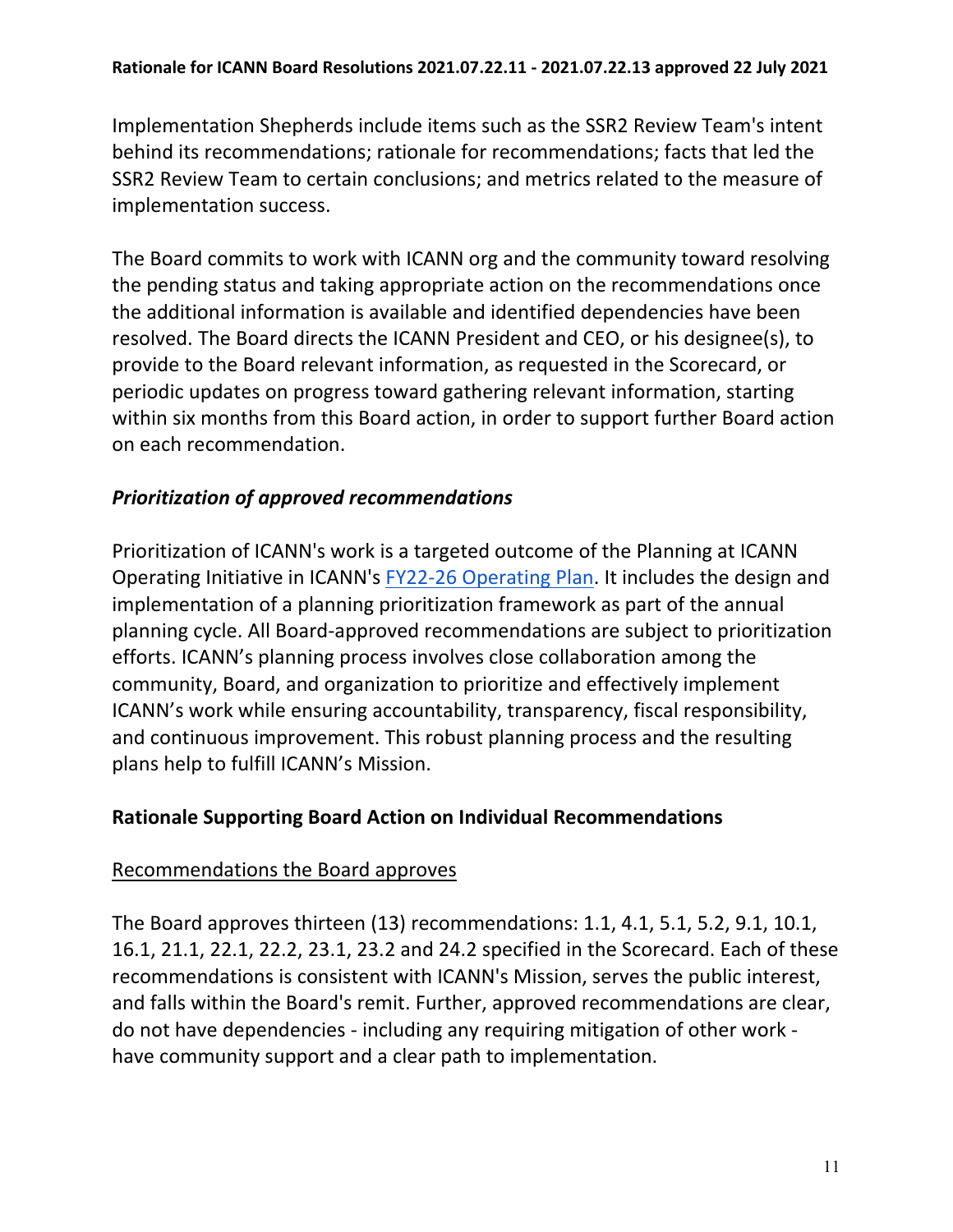**Recommendation 1.1** calls for the Board and ICANN org to "perform a further comprehensive review of the SSR1 recommendations and execute a new plan to complete the implementation of the SSR1 Recommendations." The community inputs that the Board considered when acting on Recommendation 1.1 showed that commenters generally support the recommendation. [RySG](https://mm.icann.org/pipermail/comments-ssr2-final-report-28jan21/attachments/20210309/de99b585/RySG_comment_Second_Security_Stability_and_Resiliency_SSR2_Review_Team_Final_Report_March-2021.pdf) and [i2Coalition](https://mm.icann.org/pipermail/comments-ssr2-final-report-28jan21/attachments/20210408/09a32842/i2CoalitioncommentforSSR2.pdf) ask that the Board consider ongoing community work and identify areas of potential duplication or overlap when taking action on the recommendation. The Board observes that much has changed with ICANN org's processes and procedures to address review recommendations and implementation. While the SSR1 recommendations are important, assuming none of them mitigate current matters, it may be prudent for ICANN org's resources to go towards implementation of SSR2 recommendations factoring in lessons learned from SSR1.

The Board notes that further work and coordination is necessary between ICANN org and the SSR2 Implementation Shepherds to understand more clearly what can be done to consider the SSR1 recommendations fully implemented. The Board understands that ICANN org delivered to the SSR2 Review Team an assessment of implementation of the SSR1 recommendations, and that the SSR2 Review Team disagreed with many of ICANN org's assessments. However, there were no opportunities for further engagement between ICANN org and the SSR2 Review Team to explore these differences. The Board urges this type of discussion to be part of the coordination needed to implement this SSR2 recommendation. The Board also notes that the SSR2 Review Team's suggestions in Annex D of the SSR2 Review Team Final Report are to be considered by ICANN org as guidance in its review of the implementation of the SSR1 recommendations, and the suggestions are not presented as consensus recommendations of the SSR2 Review Team.

The Board approves Recommendation 1.1, subject to prioritization, risk assessment and mitigation, costing and implementation considerations. Under the Bylaws, the SSR2 Review Team is empowered to determine the extent to which ICANN org has completed implementation of the SSR1 recommendations and has done so as part of its final report. To the extent this recommendation is intended to establish a collaborative mechanism to progress implementation of SSR2 recommendations with input from the SSR2 Implementation Shepherds, the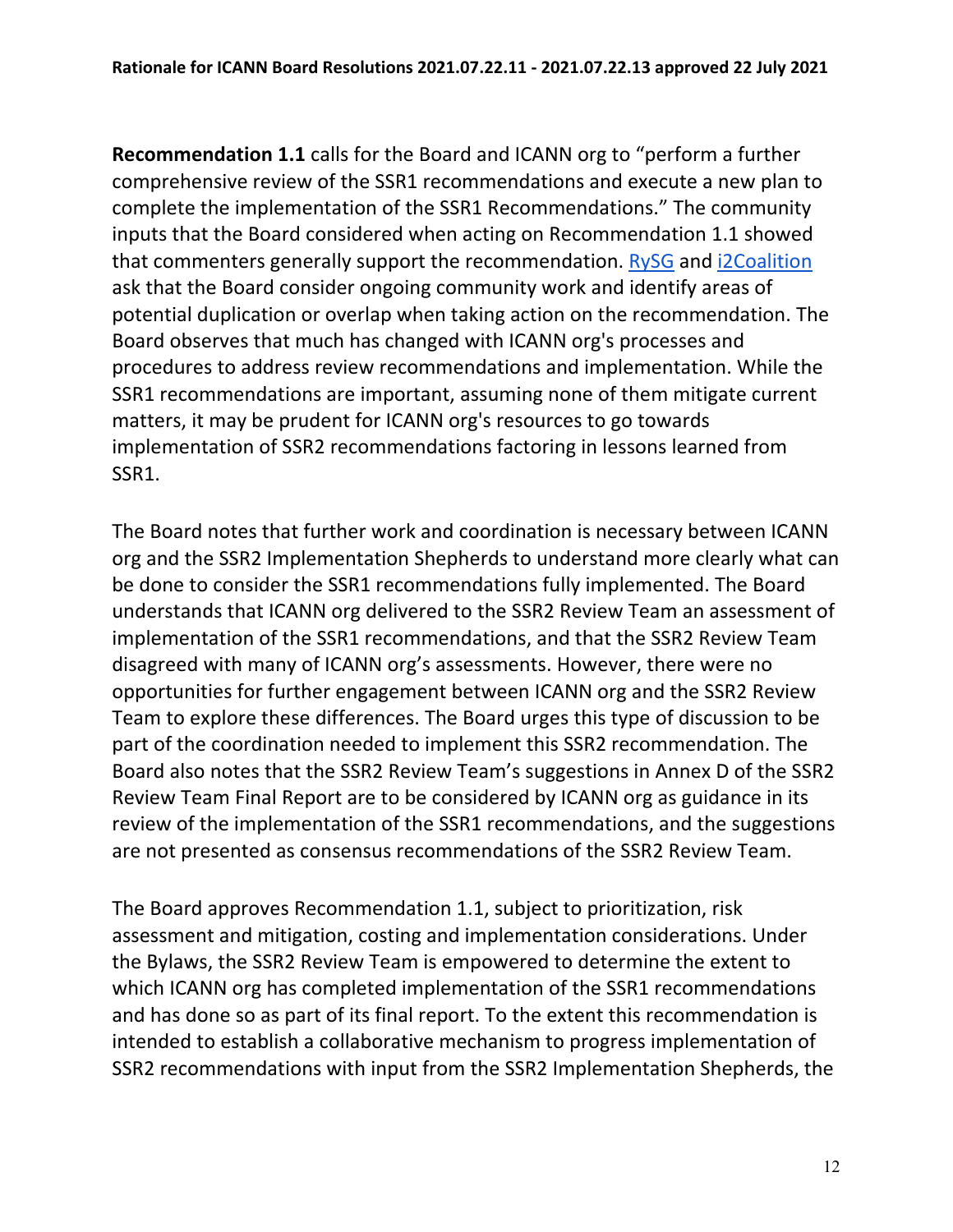Board approves this recommendation. The Board notes, however, that as a formal matter the Bylaws (Section 4.6(b)(iii)) reserve to SSR3 (or other future SSRs) the role of final assessment of the completion of recommendations from prior SSRs, including those that the SSR2 Review Team assessed. The Board directs ICANN's President and CEO, or his designee(s), to undertake a thorough analysis of the SSR2 Review Team's finding pertaining to the implementation of SSR1 recommendations and complete ICANN org's implementation, where appropriate, subject to prioritization, availability of resources, cost-effectiveness, and relevancy of the recommendations given the ever-changing landscape of the security, stability, and resiliency of the Internet's unique identifiers.

**Recommendation 4.1** calls for "ICANN org to continue centralizing its risk management and clearly articulate its Security Risk Management Framework and ensure that it aligns strategically with the organization's requirements and objectives. ICANN org should describe relevant measures of success and how to assess them." The community inputs that the Board considered when acting on Recommendation 4.1 showed that, in general, commenters support the recommendation and the goal of risk mitigation management.

The Board notes that ICANN org has a centralized risk management function and risk management framework in place that aligns with the ICANN Strategic Plan for Fiscal Years 2021 - 2025 and includes defined measures of success. The [Board Risk](https://www.icann.org/resources/pages/risk-committee-2014-03-21-en)  [Committee](https://www.icann.org/resources/pages/risk-committee-2014-03-21-en) is responsible for the assessment and oversight of ICANN implemented policies designed to manage ICANN's risk profile, including the establishment and implementation of standards, controls, limits and guidelines related to risk assessment and risk management. The Board understands that ICANN org provided detailed information to the SSR2 Review Team with regard to risk management in the org, including via briefings and in ICANN org's [comment](https://mm.icann.org/pipermail/comments-ssr2-rt-draft-report-24jan20/attachments/20200327/775628ad/ICANNorgpubliccommentsubmissiononSSR2DraftReport-0001.pdf) on the SSR2 Review Team draft report.

The Board approves Recommendation 4.1, with the understanding that this recommendation is already fully implemented, and no further action is required. The Board understands that ICANN org already has policies, plans and programs in place through which Recommendation 4.1 has already been implemented, and the Board continues its oversight role over ICANN org's risk management efforts.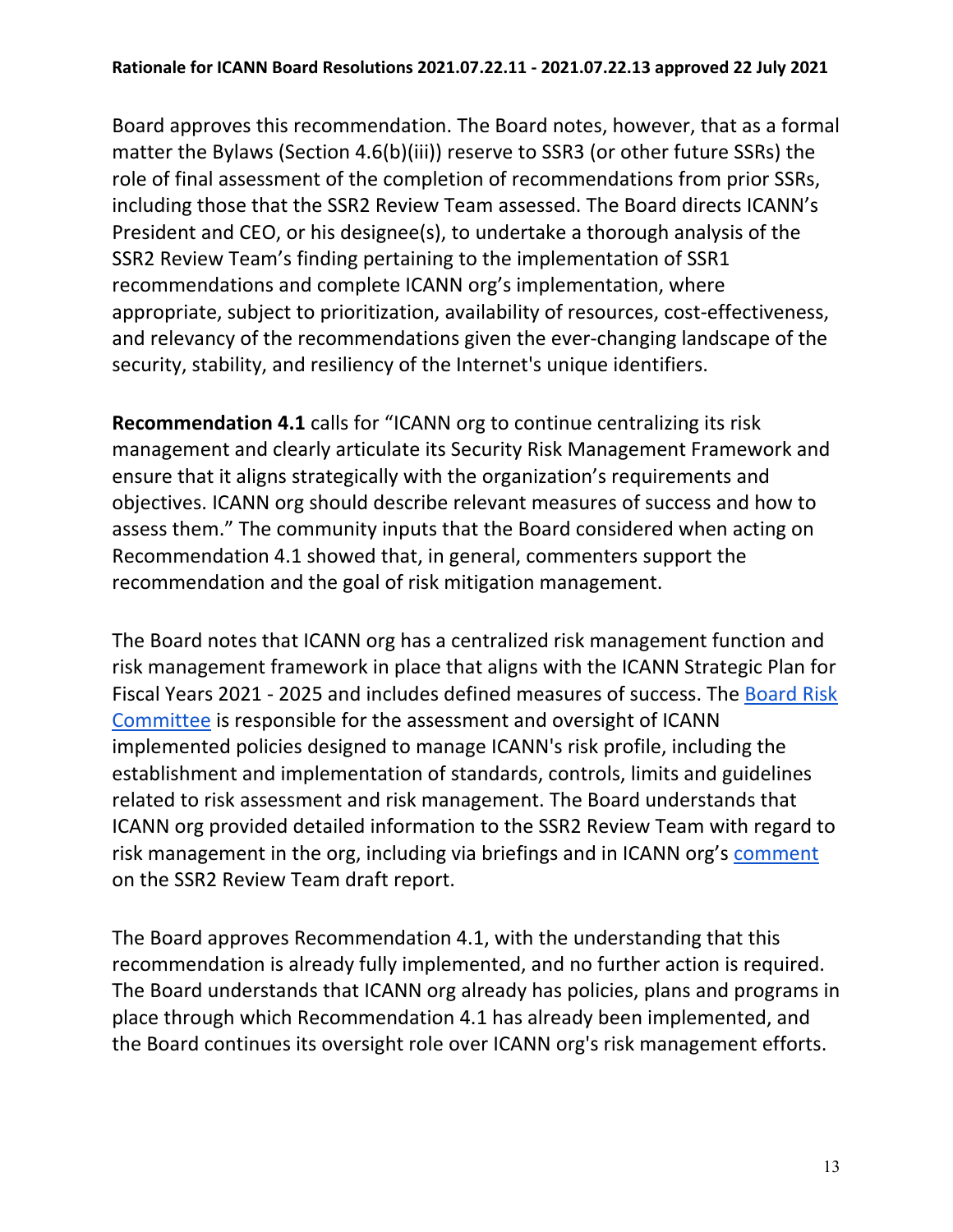The Board is supportive of ICANN org in continuing the risk management activities that it is already carrying out.

**Recommendations 5.1 and 5.2** relate to information security management systems and security certifications. The community inputs that the Board considered when acting on Recommendations 5.1 and 5.2 showed that commenters generally support the recommendations. The Board understands that ICANN org is currently following industry-specific security standards and best practices and is in the process of migrating to the U.S. Department of Commerce National Institute of Standards and Technology (NIST) Cybersecurity Framework, with oversight from the [Board Risk Committee.](https://www.icann.org/resources/pages/risk-committee-2014-03-21-en) The Board is supportive of ICANN org continuing to migrate to the NIST Cybersecurity Framework. The Board accepts ICANN org's representation that, once migration to the NIST Cybersecurity Framework is fully complete, Recommendations 5.1 and 5.2 will be implemented. Therefore, the Board approves recommendations 5.1 and 5.2, subject to prioritization, risk assessment and mitigation, costing and other implementation considerations, noting that substantial parts of the recommendation are already being addressed or will be addressed once ICANN org's migration to the NIST Cybersecurity Framework is fully complete.

**Recommendation 9.1** calls for the Board to "direct the compliance team to monitor and strictly enforce the compliance of contracted parties to current and future SSR and abuse related obligations in contracts, baseline agreements, temporary specifications, and community policies." The community inputs that the Board considered when acting on this recommendation showed that while some community groups are in support of the recommendation, others disagree with it. For example, [RySG](https://mm.icann.org/pipermail/comments-ssr2-final-report-28jan21/attachments/20210309/de99b585/RySG_comment_Second_Security_Stability_and_Resiliency_SSR2_Review_Team_Final_Report_March-2021.pdf) notes the recommendation to be "extremely vague and we reiterate that ICANN's Compliance team does not need to be reminded to generally enforce contracts with Registries and Registrars." [RrSG](https://mm.icann.org/pipermail/comments-ssr2-final-report-28jan21/attachments/20210409/266a750a/ssr2-review-team-final-report-recommendations-ForRrSGfinal.pdf) notes that "ICANN Contractual Compliance already performs this function through complaint processing, reviews, and audits. It is not clear to the RrSG what problem this recommendation is intended to fix."

The Board notes that ICANN org's Contractual Compliance team's work already monitors and supports that registries and registrars fulfill the requirements in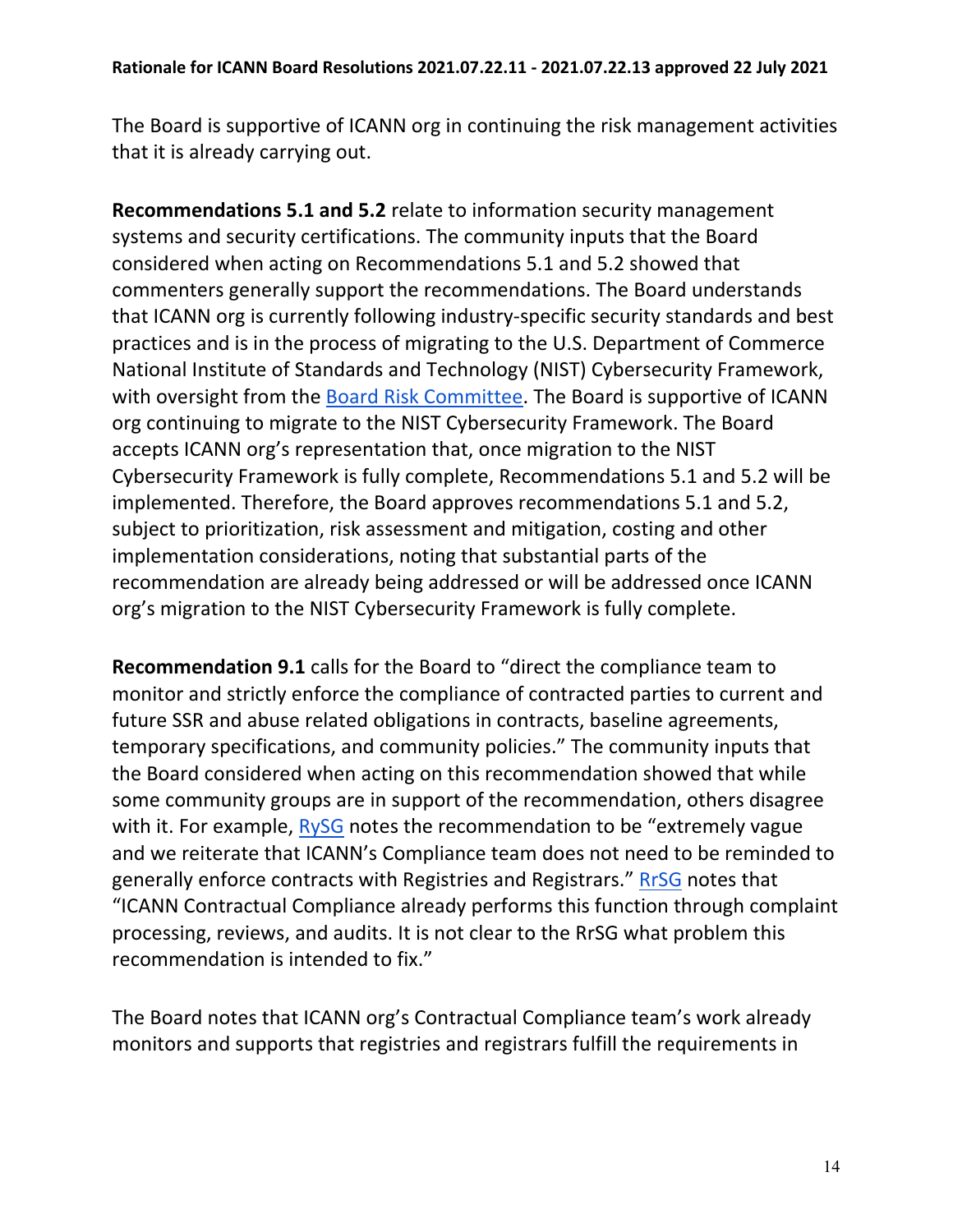their agreements with ICANN org. Reporting and performance measurement metrics are [published](https://www.icann.org/resources/compliance-reporting-performance) to icann.org. In addition, details regarding Registrar- and Registry-related Abuse complaints can be found in the monthly [metrics](https://features.icann.org/compliance/dashboard/report-list) published by ICANN org Contractual Compliance. This includes the number of Registrar Abuse Complaints related to pharming/phishing, malware/botnets, spam, counterfeiting, fraud, pharmaceuticals and trademark etc. as well as number of complaints related to GAC Category 1 Safeguards. As such, the Board accepts ICANN org's representation that the Contractual Compliance operations that ICANN org has in place already meet the SSR2 Review Team's defined measures of success for Recommendation 9.1. Therefore, the Board approves this recommendation, with the understanding that this recommendation is already fully implemented, and no further action is required.

**Recommendation 10.1** calls for increased transparency around the working definition of DNS abuse/security threats that ICANN org uses. The community inputs that the Board considered when acting on this recommendation 10.1 showed that commenters agree that clarity around terminology and definitions of DNS abuse/security threats is important, and in general are in support of the recommended webpage. Some commenters note that existing work should be considered, for example:

- [RrSG](https://mm.icann.org/pipermail/comments-ssr2-final-report-28jan21/attachments/20210409/266a750a/ssr2-review-team-final-report-recommendations-ForRrSGfinal.pdf) "ICANN already has a working definition of DNS abuse (see [https://www.icann.org/octo-ssr/daar\)](https://www.icann.org/octo-ssr/daar), and already tracks and reports on DNS abuse levels on a monthly basis."
- [GNSO Council](https://mm.icann.org/pipermail/comments-ssr2-final-report-28jan21/attachments/20210408/b81bd0ad/SSR2Recommendations-GNSOComments_20210408.pdf)  "without a common and agreed upon definition, any additional policy work on a topic as broad as 'DNS abuse' would therefore appear extremely challenging and limiting the remit of any such policy related work both in scope and timeline would be a prerequisite."

To the extent that this recommendation is intended to enhance transparency, accountability, and clarity of ICANN org's work on DNS security threat mitigation through its existing contractual and compliance mechanisms, and thereby facilitate ongoing community discussions around definitions of DNS security threats, the Board approves this recommendation subject to prioritization, risk assessment and mitigation, costing and other implementation considerations.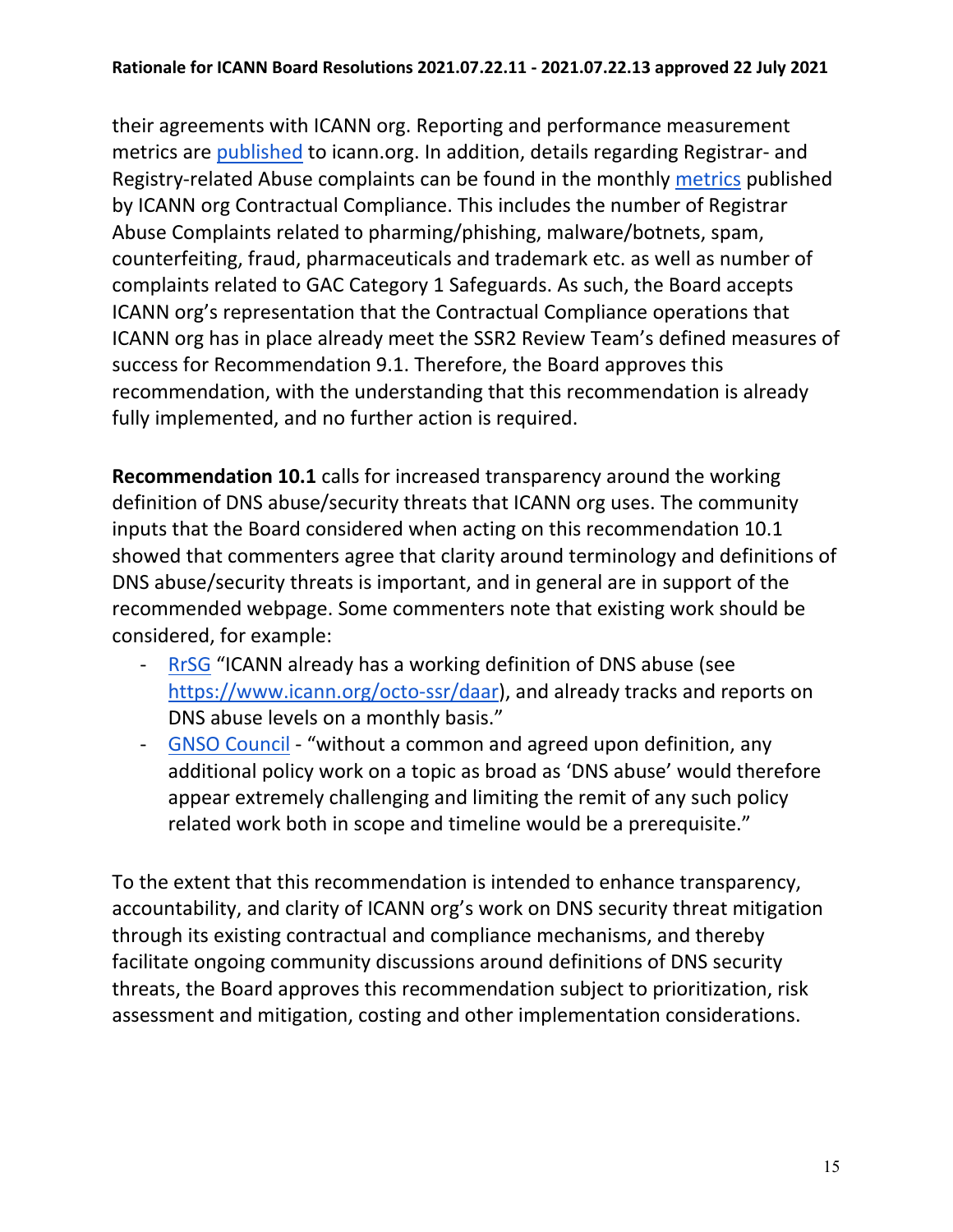The Board notes that these considerations may be particularly important as definitions, procedures and protocols may evolve over time. In this regard, the Board understands that it may be appropriate for ICANN org to consider certain aspects of implementation as part of the work of ICANN org's [Information](https://www.icann.org/iti)  [Transparency Initiative](https://www.icann.org/iti) (ITI).

**Recommendation 16.1** calls for ICANN org to "provide consistent crossreferences across their website to provide cohesive and easy-to-find information on all actions—past, present, and planned—taken on the topic of privacy and data stewardship, with particular attention to the information around the RDS." The Board approves Recommendation 16.1, subject to prioritization, risk assessment and mitigation, costing and other implementation considerations. The Board understands that it may be appropriate for ICANN org to consider certain aspects of implementation as part of the work of ITI.

**Recommendation 21.1** pertains to security of ICANN org and Public Technical Identifiers (PTI) communications with Top-Level Domain operators. **Recommendations 22.1 and 22.2** pertain to metrics on the availability of services provided by ICANN org, including root-zone and gTLD-related services as well as Internet Assigned Numbers Authority (IANA) registries. **Recommendations 23.1 and 23.2** pertain to preparations for future root DNSKEY algorithm rollovers.

The community inputs that the Board considered when acting on Recommendations 21.1, 22.1, 22.2, 23.1 and 23.2 showed that commenters generally support these recommendations. The Board notes that efforts to implement the new Root Zone Management System are already underway and the Board is supportive of building on existing efforts to enhance security in the Root Zone System. The Board notes that Recommendation 23.2 must be completed before the DNSSEC Practice Statement can be updated as called for in Recommendation 23.1. Further, the Board notes that preparing for an algorithm roll is part of the [PTI Strategic Plan.](https://www.icann.org/en/system/files/files/pti-strategic-plan-2020-2024-15sep20-en.pdf) As such, some elements of work associated with these recommendations are already anticipated to take place. The Board approves Recommendations 21.1, 22.1, 22.2, 23.1 and 23.2, subject to prioritization, risk assessment and mitigation, costing and other implementation considerations.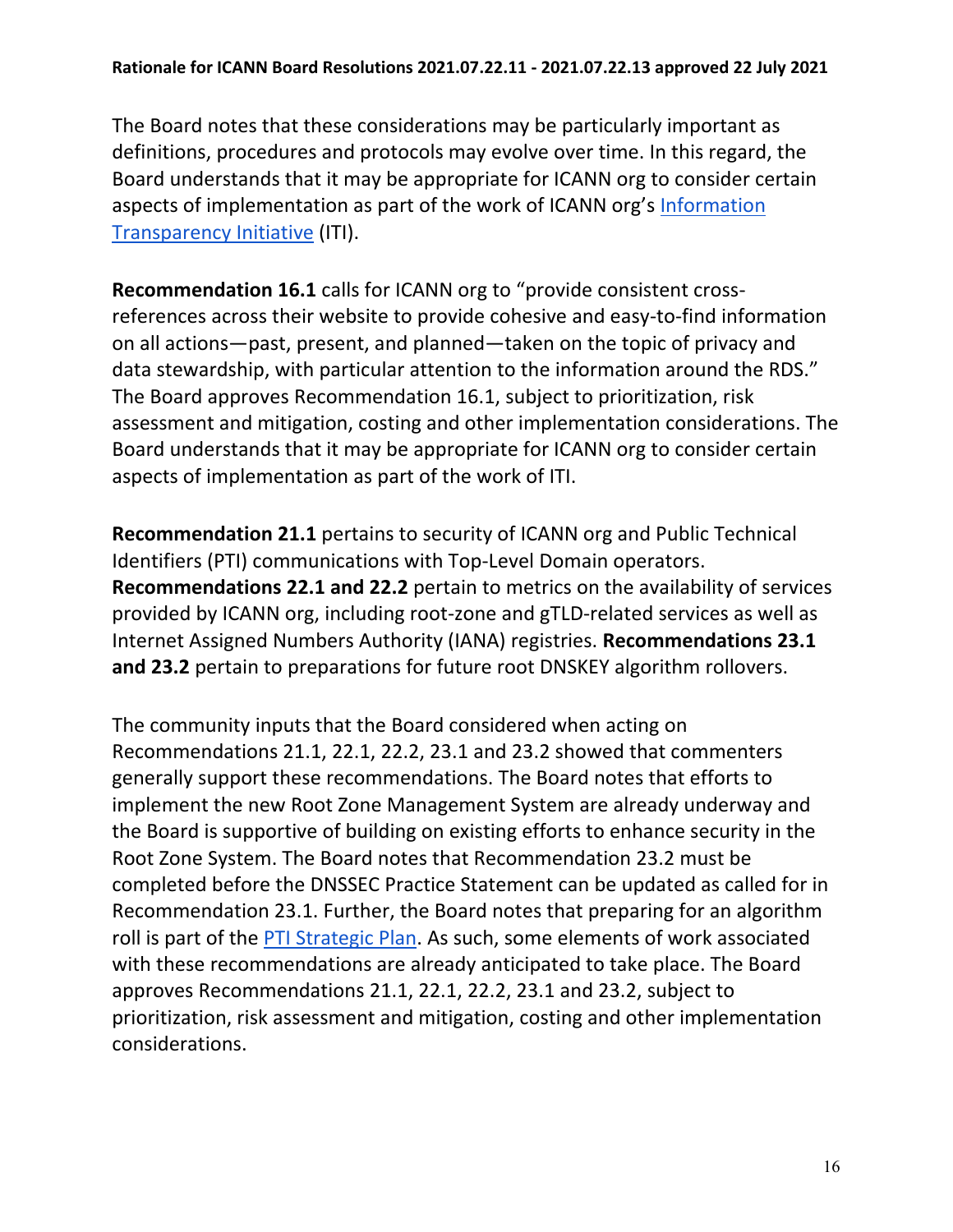**Recommendation 24.2** recommends that ICANN org "make the Common Transition Process Manual easier to find by providing links on the EBERO (Emergency Back-end Registry Operator) website." The community inputs that the Board considered when acting on Recommendation 24.2 showed that commenters generally support this recommendation. The Board approves recommendation 24.2, subject to prioritization, risk assessment and mitigation, costing and other implementation considerations. The Board understands that it may be appropriate for ICANN org to consider certain aspects of implementation as part of the work of ITI.

## Recommendations the Board rejects because the recommendation cannot be approved in full.

The Board rejects six recommendations because the recommendations cannot be approved in full: 4.2, 8.1, 9.4, 10.2, 10.3 and 17.2. In the case of these recommendations, the Board notes that, while some portions of the recommendation could be feasible, and in some cases, work is already underway, there are limitations imposed by other portions of the same recommendation that could impact feasibility. While the Board agrees in principle with the intent of many of these recommendations, the Board does not have the option of selectively approving some parts and rejecting other parts of a single, indivisible community recommendation and must act on a recommendation as written and not as interpreted by ICANN org or the Board. As such, the Board rejects these recommendations. However, the Board further notes that it may wish to direct action from ICANN org on some of the ideas within the recommendations. Such actions would not be tracked as part of the tracking of the implementation of SSR2 recommendations.

**Recommendation 4.2** calls for ICANN org to adopt and implement ISO 31000 for risk management. The Board notes that ICANN org has a centralized risk management function and risk management framework in place that is based on the most commonly accepted best practices set by the [COSO framework](https://www.coso.org/Pages/default.aspx) and aligns with the ICANN Strategic Plan for Fiscal Years 2021 - 2025 and includes defined measures of success. As ICANN org noted in its [comment](https://mm.icann.org/pipermail/comments-ssr2-rt-draft-report-24jan20/attachments/20200327/775628ad/ICANNorgpubliccommentsubmissiononSSR2DraftReport-0001.pdf) on the SSR2 Review Team draft report the main elements and outcomes of ISO 31000 are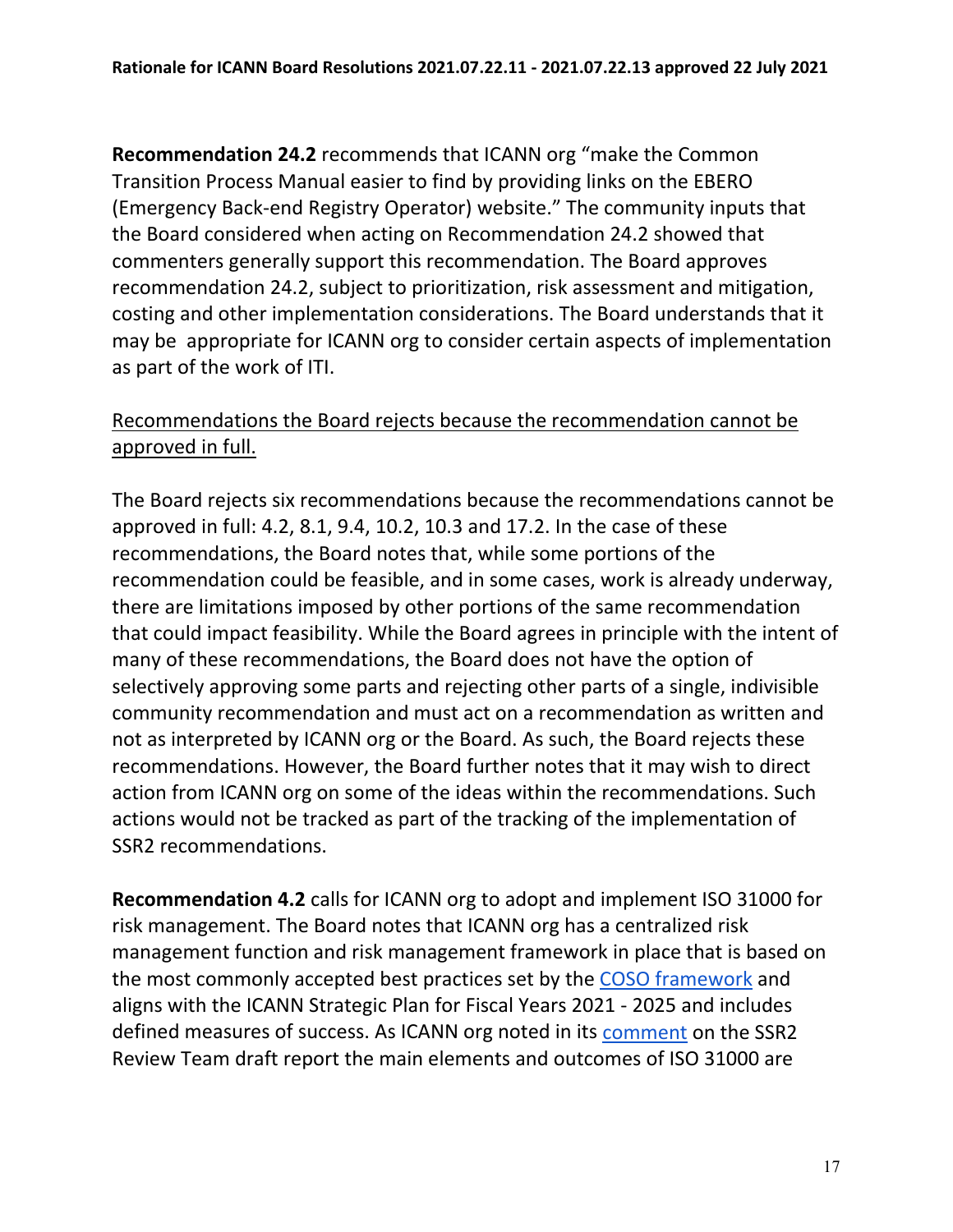included in ICANN org's risk management framework. Under the framework, ICANN org uses its own in-house resources to achieve the same outcomes in a fitfor-purpose way.

The [Board Risk Committee](https://www.icann.org/resources/pages/risk-committee-2014-03-21-en) (BRC) is responsible for oversight of ICANN implemented policies designed to manage ICANN's risk profile, including the establishment and implementation of standards, controls, limits and guidelines related to risk assessment and risk management. The BRC most recently reviewed the status of the risk management target model (Model) during its [13 April 2021](https://www.icann.org/resources/board-material/minutes-brc-2021-04-13-en)  meeting. The Model was developed in 2014-2015 by ICANN org, the BRC, and external consultants, and agreed by the Board. ICANN org's then Risk Management program was benchmarked to the Model and the gaps identified. Over the past few years, ICANN org has worked to close those gaps. The community inputs that the Board considered when acting on Recommendation 4.2 showed that, in general, commenters support the goal of risk mitigation management.

The Board also agrees in principle that ICANN org should have "a strong, clearly documented risk management program" and follow international standards, as noted in the SSR2 Review Team's measures of success for Recommendations 4.1 - 4.3. In fact, the Board notes that ICANN org has a centralized risk management function and risk management framework in place that is based on the most commonly accepted best practices and that a Board committee is responsible for oversight of ICANN implemented policies designed to manage ICANN's risk profile. The Board notes that ICANN org has a strong, clearly documented risk management program, but not as envisioned by SSR2, as written. Thus, the Board agrees with the recommendation in principle, and considers the intent of the recommendation achieved through ICANN org's current operations. However, the Board cannot approve the portion of the recommendation that specifies that ICANN org "adopt and implement ISO 31000 'Risk Management' and validate its implementation with appropriate independent audits…" because it is not clear what risks would be mitigated , nor what benefit would be derived in expanding significant resources to switch from the current risk-management process.

The Board supports ICANN org's risk management operations already in place. In light of the above considerations, and the fact that approval of the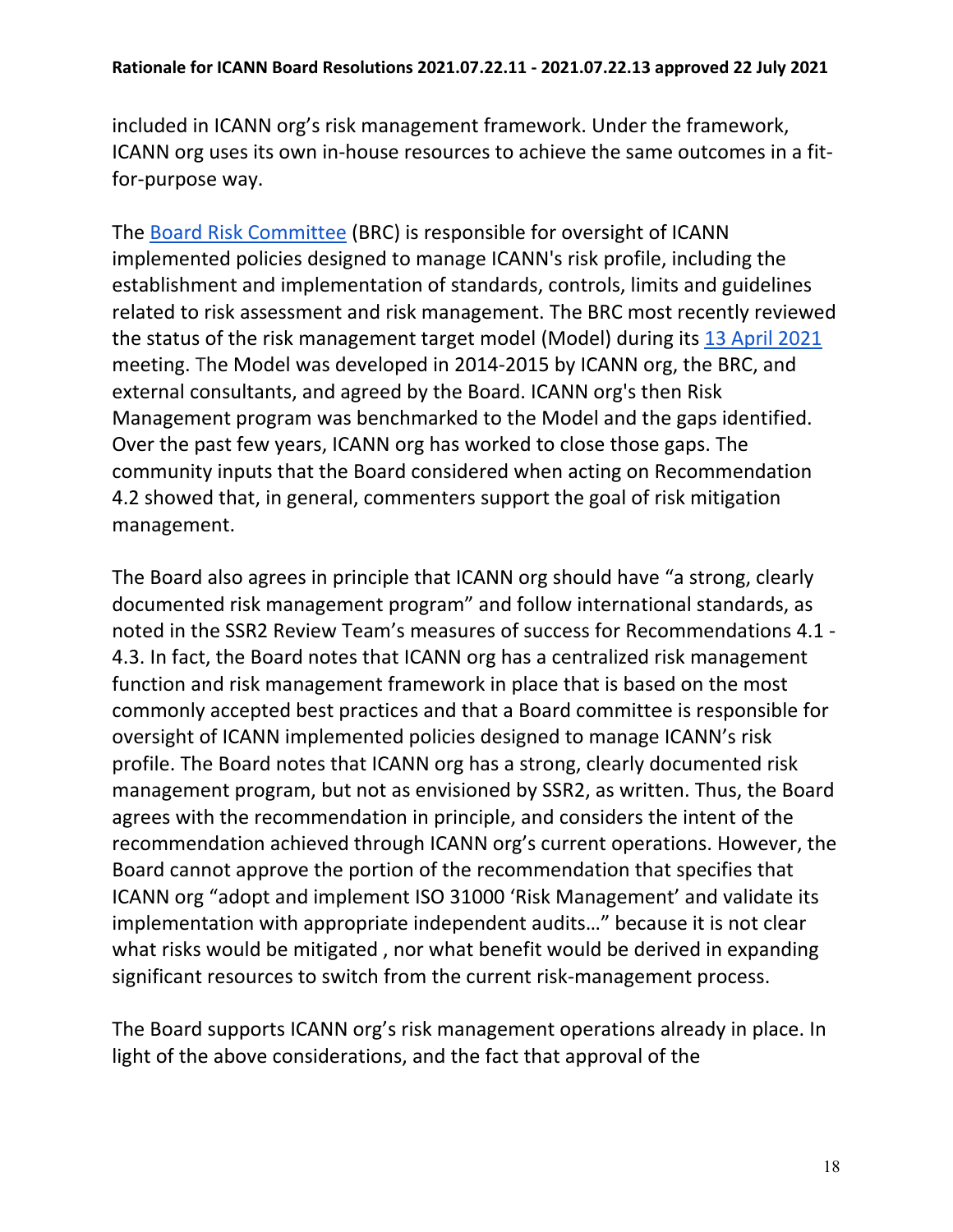recommendation would require ICANN org to adopt and implement ISO 31000, while the Board agrees in principle with the intent of the recommendation, the Board rejects recommendation 4.2. The Board encourages ICANN org to continue following industry best practices and look for ways to strengthen its risk management practices as it evolves its operations as part of its continuous improvement.

**Recommendation 8.1** calls for ICANN org to "commission a negotiating team that includes abuse and security experts not affiliated with or paid by contracted parties to represent the interests of non-contracted entities and work with ICANN org to renegotiate contracted party contracts in good faith, with public transparency, and with the objective of improving the SSR of the domain name system for end-users, businesses, and governments."

The community inputs that the Board considered when acting on this recommendation showed that while some community groups are in support of the recommendation as written, others disagree with the recommendation, or elements of the recommendation. The Board notes that many of those disagreeing with this recommendation are parties to the contracts at issue, and identified that the recommendation is not appropriate under existing contracts. For example:

- [RySG,](https://mm.icann.org/pipermail/comments-ssr2-final-report-28jan21/attachments/20210309/de99b585/RySG_comment_Second_Security_Stability_and_Resiliency_SSR2_Review_Team_Final_Report_March-2021.pdf) [PIR,](https://mm.icann.org/pipermail/comments-ssr2-final-report-28jan21/attachments/20210310/51a93382/PIRCommentontheSecondSSR2FinalReport.pdf) [Tucows,](https://mm.icann.org/pipermail/comments-ssr2-final-report-28jan21/attachments/20210408/4a9e8b3b/TucowsRegistrarFamilySSR2Response.pdf) [Namecheap,](https://mm.icann.org/pipermail/comments-ssr2-final-report-28jan21/attachments/20210408/73b5d8e7/Namecheap-SSR2FinalReportcomment.pdf) and [RrSG](https://mm.icann.org/pipermail/comments-ssr2-final-report-28jan21/attachments/20210409/266a750a/ssr2-review-team-final-report-recommendations-ForRrSGfinal.pdf) note concerns that the recommendation is not consistent with the terms of the Registry Agreement (RA) and the Registrar Accreditation Agreement (RAA).
- [GAC](https://mm.icann.org/pipermail/comments-ssr2-final-report-28jan21/attachments/20210409/dbfca0b0/gac-comments-ssr2-review-final-report-8apr21.pdf)  "GAC agrees with the spirit of the recommendation, but recognises that "contract negotiations between ICANN and the Contracted Parties do not currently include third parties and therefore would encourage ICANN to consult with independent security experts (i.e. non-contracted entities) for the purposes of developing and agreeing upon security-related provisions that can be incorporated into the contracts."

The Board notes that the aspect of the recommendation that calls for the introduction of a third party into the bilateral negotiation process is not proper or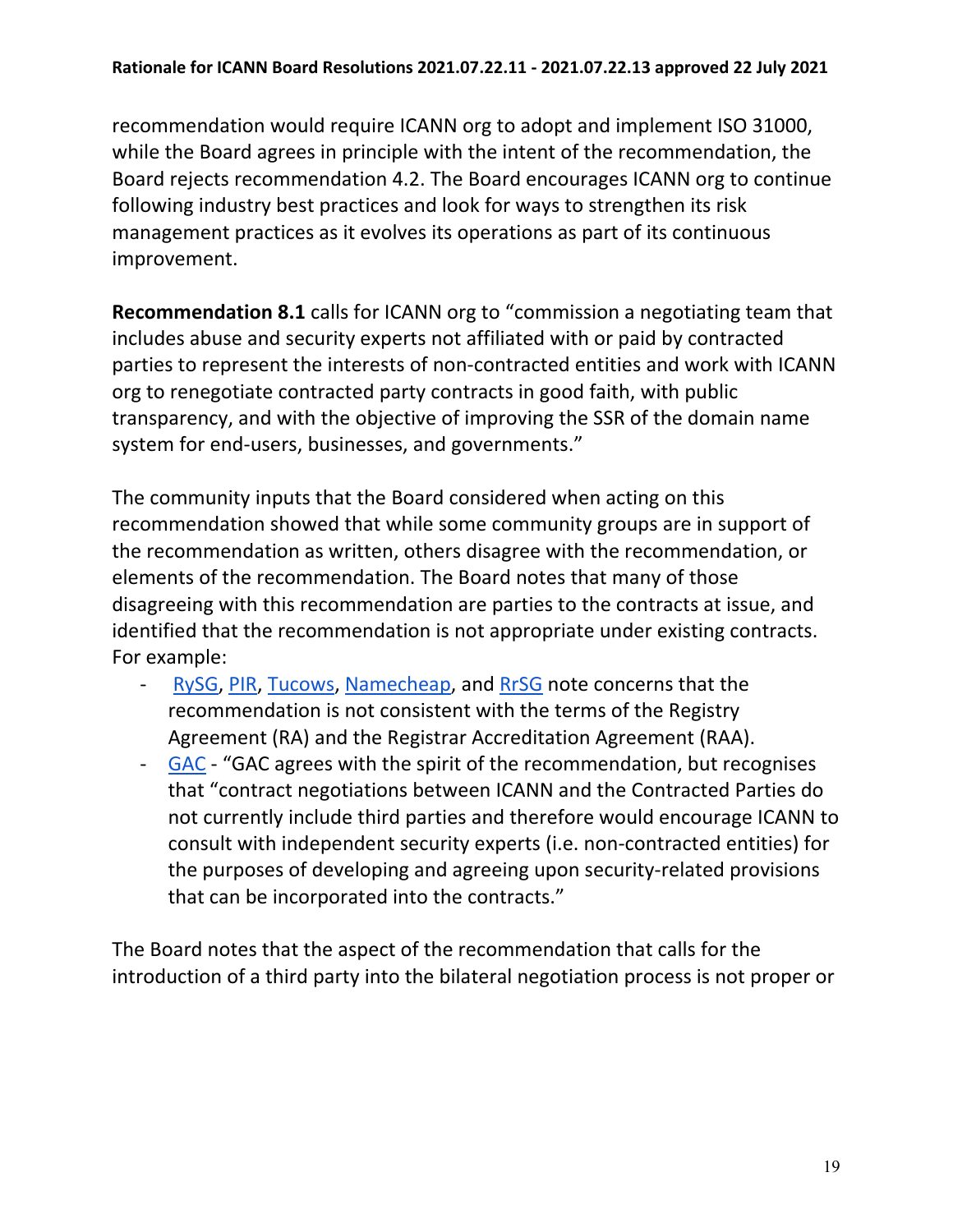feasible. The RA<sup>[1](#page-19-0)</sup> and RAA<sup>[2](#page-19-1)</sup> do not allow for third-party beneficiaries<sup>[3](#page-19-2),4</sup>. The Board notes that ICANN org negotiates in the broader interest of ICANN, including the public interest, and does not represent the interests of the domain industry. The Board also understands that parts of the ICANN community have concerns, as reflected through the public comments, about how Contracted Party agreements are negotiated, and acknowledges that it is important to listen carefully to the community as negotiations proceed and decisions are made. ICANN org also has an important enforcement role once items are incorporated into contracts.

The Board further notes that recommendation 8.1 is not allowed under the provisions of the RA and RAA. While the agreements do provide for a "Working Group", these have contractually specific meanings that are not aligned with this recommendation. For example, in the case of the RA, a "Working Group" is defined as: "representatives of the Applicable Registry Operators and other members of the community that the Registry Stakeholders Group appoints, from time to time, to serve as a working group to consult on amendments to the Applicable Registry Agreements (excluding bilateral amendments pursuant to Section 7.6(i))."[5](#page-19-4) Neither the Board or ICANN org is involved in the appointment of these contractual "Working Groups".

Further, as the [Board](https://mm.icann.org/pipermail/comments-ssr2-rt-draft-report-24jan20/attachments/20200320/d0e1d821/03.20.20BoardPCSubmissionFINAL-0001.pdf) and [ICANN org](https://mm.icann.org/pipermail/comments-ssr2-rt-draft-report-24jan20/attachments/20200327/775628ad/ICANNorgpubliccommentsubmissiononSSR2DraftReport-0001.pdf) noted in their respective comments on the SSR2 Review Team draft report, the Board and ICANN org cannot bring about contractual changes unilaterally. If changes in provisions of the contracts are desired in order to address perceived gaps related to security, stability, and resiliency of the DNS for end-users, businesses, and governments, as referred to in Recommendation 8.1, then the Policy Development Process allows for such

<span id="page-19-0"></span><sup>1</sup> Base Registry Agreement - Updated 31 July 2017. Section 7.7:

<https://newgtlds.icann.org/sites/default/files/agreements/agreement-approved-31jul17-en.pdf>

<span id="page-19-1"></span><sup>&</sup>lt;sup>2</sup> 2013 Registrar Accreditation Agreement. Section 7.4: [https://www.icann.org/resources/pages/approved-with-specs-2013-09-](https://www.icann.org/resources/pages/approved-with-specs-2013-09-17-en#raa) [17-en#raa](https://www.icann.org/resources/pages/approved-with-specs-2013-09-17-en#raa)

<span id="page-19-2"></span><sup>3</sup> Base Registry Agreement - Updated 31 July 2017. Section 7.8:

<https://newgtlds.icann.org/sites/default/files/agreements/agreement-approved-31jul17-en.pdf>

<span id="page-19-3"></span><sup>4</sup> 2013 Registrar Accreditation Agreement. Section 7.5: [https://www.icann.org/resources/pages/approved-with-specs-2013-09-](https://www.icann.org/resources/pages/approved-with-specs-2013-09-17-en#raa) [17-en#raa](https://www.icann.org/resources/pages/approved-with-specs-2013-09-17-en#raa) 

<span id="page-19-4"></span><sup>&</sup>lt;sup>5</sup> Base Registry Agreement - Updated 31 July 2017. Section 7.6(j)(v): <https://newgtlds.icann.org/sites/default/files/agreements/agreement-approved-31jul17-en.pdf>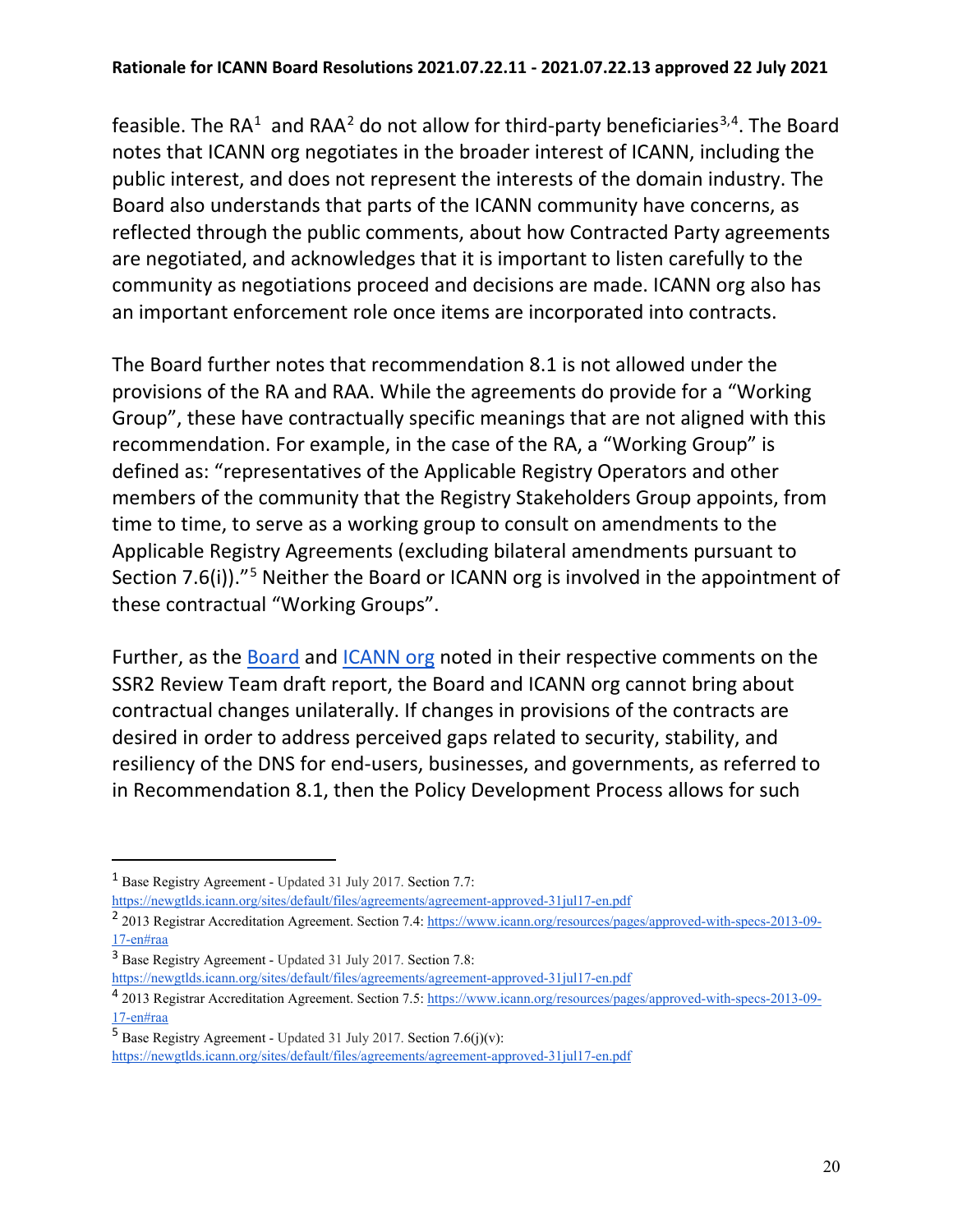"independent experts" as mentioned in the recommendation to participate as those policy recommendations are developed.

In light of the above considerations, the Board rejects this recommendation. The Board encourages ICANN org to continue bilateral discussions with the contracted parties in a way that enhances the security, stability, and resiliency of the DNS and to strive to have these bilateral discussions be transparent to the general public, in order to continue building trust.

**Recommendation 9.4** calls for ICANN org to "task the compliance function with publishing regular reports that enumerate tools they are missing that would help them support ICANN org as a whole to effectively use contractual levers to address security threats in the DNS, including measures that would require changes to the contracts." The community inputs that the Board considered when acting on this recommendation showed that while some community groups are in support of the recommendation, others note concerns with recommendations in the SSR2 Review Team Final Report related to ICANN org's Contractual Compliance team that are applicable to this recommendation. For example:

- [RySG](https://mm.icann.org/pipermail/comments-ssr2-final-report-28jan21/attachments/20210309/de99b585/RySG_comment_Second_Security_Stability_and_Resiliency_SSR2_Review_Team_Final_Report_March-2021.pdf)  "The implication of Recommendation 9 is that ICANN Compliance is not enforcing the terms of the Registry Agreement or the Registrar Accreditation Agreement. The Registries disagree with this characterization and note that Registry Operators' compliance with their abuse obligations were recently audited by ICANN Compliance."
- [PIR](https://mm.icann.org/pipermail/comments-ssr2-final-report-28jan21/attachments/20210310/51a93382/PIRCommentontheSecondSSR2FinalReport.pdf)  "Some recommendations imply that ICANN Compliance is not enforcing existing contractual obligations or encourage ICANN Compliance to undertake activities that are clearly outside of ICANN Compliance's scope and remit."

The Board notes that ICANN org's Contractual Compliance operations already in place ensure that registries and registrars fulfill the requirements in their agreements with ICANN org. Through the Contractual Compliance team, ICANN org enforces policies that have been adopted by the community and makes operational and structural changes as needed to carry out its enforcement role. ICANN org's Contractual Compliance team cannot serve in a proactive policy development capacity.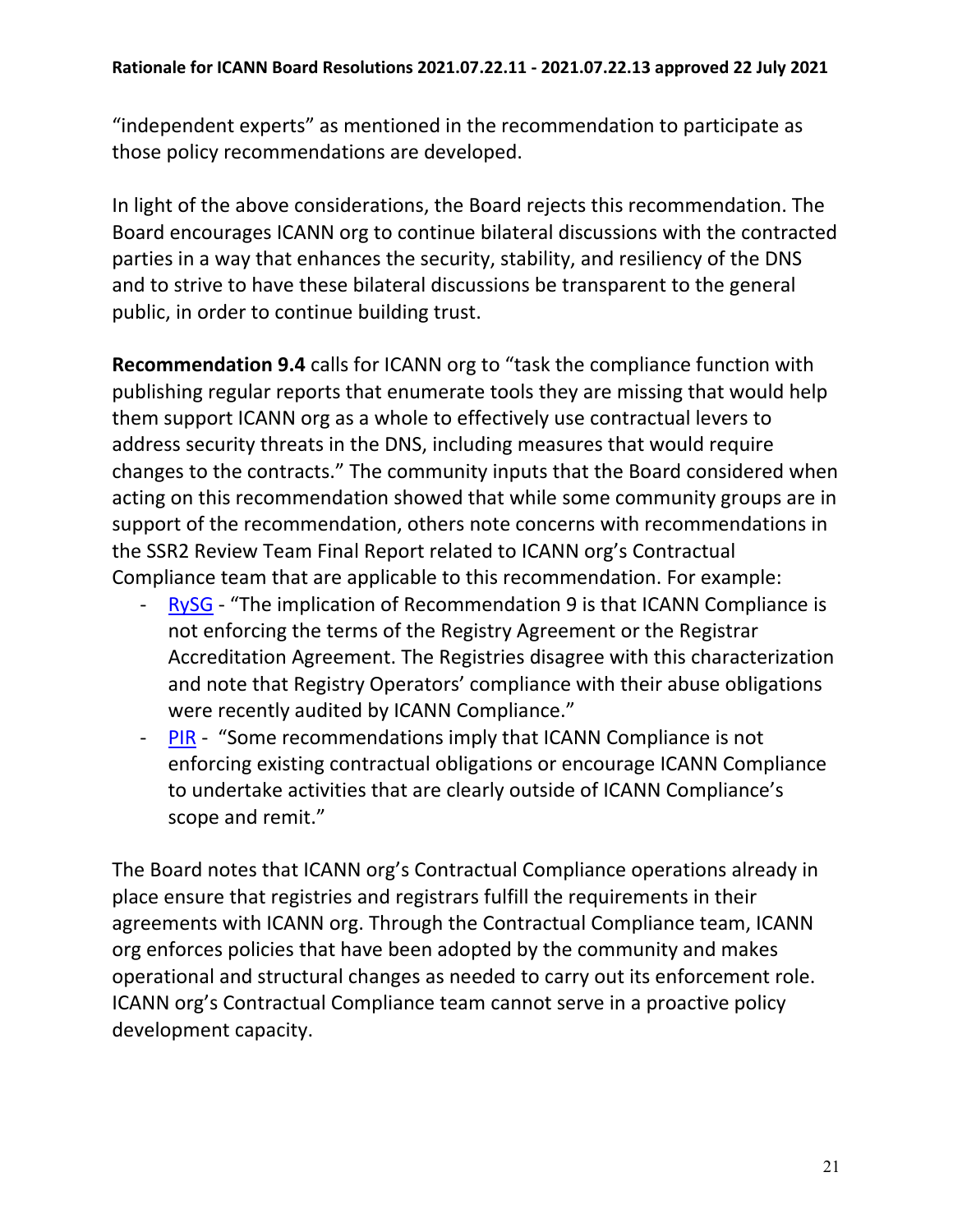The Board accepts in principle the idea of improving the tools that the ICANN org Contractual Compliance team has available to it in order to enforce policies that have been adopted by the community. However, the Board cannot approve the part of the recommendation that contemplates "measures that would require changes to the contracts" as such changes cannot be undertaken by either the Board or ICANN org unilaterally. As such, the Board rejects this recommendation given that it is not consistent with the role and authority of ICANN org's Contractual Compliance team. The Board encourages ICANN org's Contractual Compliance team to continue pursuing new tools that will help improve its work.

**Recommendations 10.2 and 10.3** call for establishment of a cross-community working group (CCWG) to establish a process for evolving the definitions of prohibited DNS abuse, and for the Board and ICANN org to use the consensus definitions consistently. The community inputs that the Board considered when acting on this recommendation showed that in general, commenters agree that clarity around terminology and definitions of DNS abuse is important but have some concerns or caveats about the recommendation. For example,

- [RySG](https://mm.icann.org/pipermail/comments-ssr2-final-report-28jan21/attachments/20210309/de99b585/RySG_comment_Second_Security_Stability_and_Resiliency_SSR2_Review_Team_Final_Report_March-2021.pdf)  " RySG would welcome a culture of open discussions aimed at further evolving the definitions of DNS Abuse in the future, as suggested in Recommendation 10.2. We would, however, recommend acknowledging the traditional stakeholders in a CCWG, including Contracted Party representatives, in the recommendation, in addition to the stakeholders named."
- [GNSO Council](https://mm.icann.org/pipermail/comments-ssr2-final-report-28jan21/attachments/20210408/b81bd0ad/SSR2Recommendations-GNSOComments_20210408.pdf)  "Without expressing an opinion on the formation of a CCWG, the GNSO Council asks the ICANN Board to consider present and near-term demands of other policy work on the ICANN Org, staff, and larger ICANN community. Without a common and agreed upon definition, any additional policy work on a topic as broad as 'DNS abuse' would therefore appear extremely challenging and limiting the remit of any such policy related work both in scope and timeline would be a prerequisite."
- [RrSG](https://mm.icann.org/pipermail/comments-ssr2-final-report-28jan21/attachments/20210409/266a750a/ssr2-review-team-final-report-recommendations-ForRrSGfinal.pdf)  "Formation of a CCWG as described in this recommendation is outside of the ICANN Bylaws and the GNSO Operating Procedures. Additionally, the directions are overly prescriptive, do not allow for realistic timelines, and do not clearly state the problem that the recommendation is attempting to solve."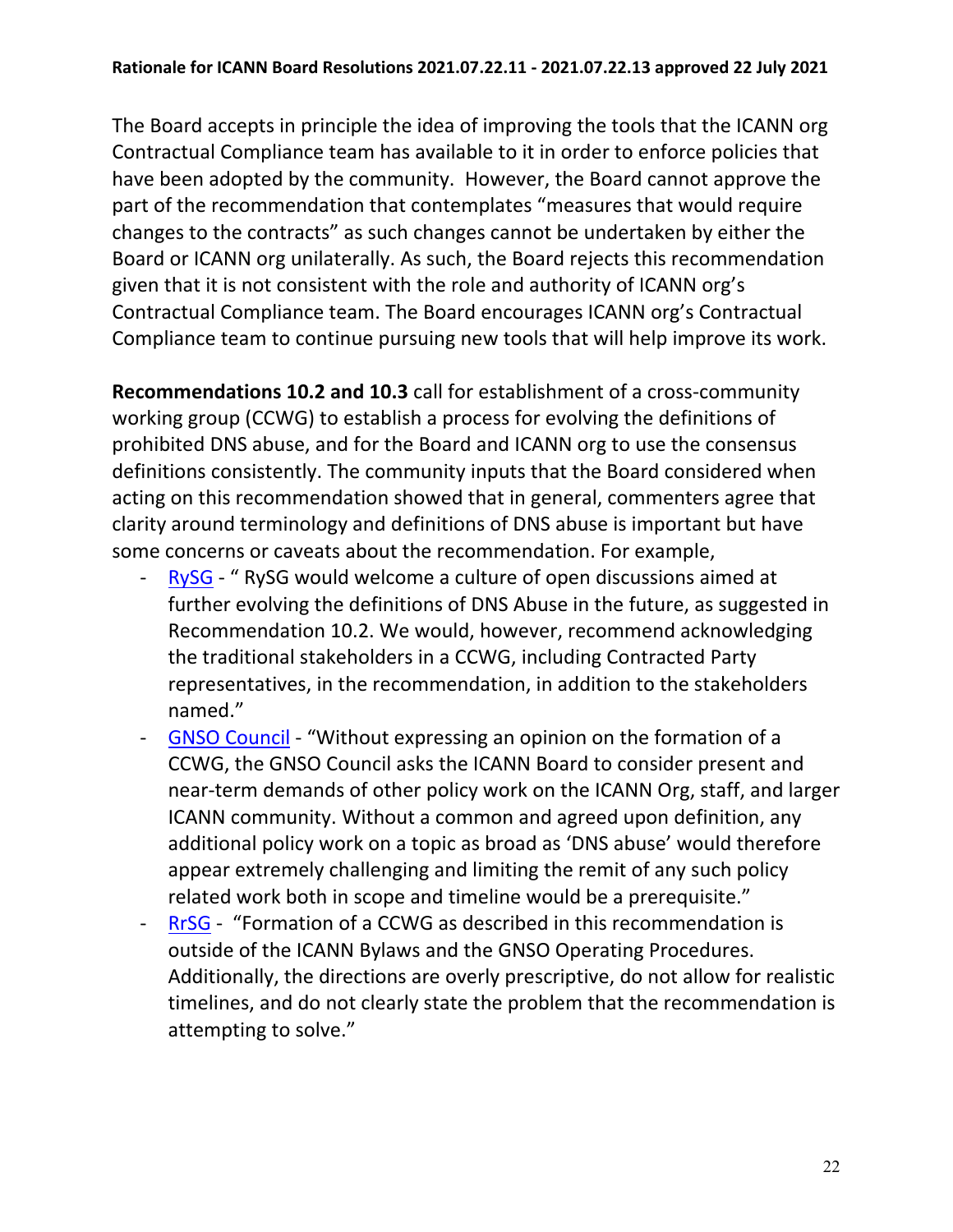The Board rejects Recommendation 10.2, as neither ICANN org nor Board can unilaterally establish a CCWG. A CCWG is a mechanism created by the community to facilitate collaborative work on topics that have been identified as not being within the remit of a specific Supporting Organization or Advisory Committee. Although there is no mandatory process governing the creation or operation of a CCWG, the ccNSO and GNSO communities developed a Uniform Framework for Principles & Recommendations for CCWGs in 2016 that clarifies the views of two of ICANN's policymaking bodies regarding the circumstances and scope for which a CCWG is appropriate.

However, the Board notes that the community continues its discussions over DNS security threat mitigation. Discussions include questions around the definitions and scope of DNS security threats that can be considered as coming within ICANN's remit and the extent to which policy or other community work may be required to supplement efforts already underway, such as industry-led initiatives. The Board is fully supportive of this effort and remains committed to this important work through facilitation and the convening of diverse relevant groups with diverse viewpoints.

The Board rejects Recommendation 10.3 due to its dependencies on Recommendation 10.2; however, the Board supports using consensus definitions consistently.

**Recommendation 17.2** asks the ICANN community to develop a policy for avoiding and handling new gTLD-related name collisions. The community inputs that the Board considered when acting on this grouping of recommendations showed that while some community groups support the recommendation, others disagree with it. For example, while [IPC](https://mm.icann.org/pipermail/comments-ssr2-final-report-28jan21/2021q2/000015.html) supports the recommendation, it notes that IPC "has diverse opinions on Name Collision." [RySG,](https://mm.icann.org/pipermail/comments-ssr2-final-report-28jan21/attachments/20210309/de99b585/RySG_comment_Second_Security_Stability_and_Resiliency_SSR2_Review_Team_Final_Report_March-2021.pdf) [IPC,](https://mm.icann.org/pipermail/comments-ssr2-final-report-28jan21/2021q2/000015.html) and [Article 19](https://mm.icann.org/pipermail/comments-ssr2-final-report-28jan21/attachments/20210408/f39fe225/A19DraftPublicCommentsICANNSecondSecurityStabilityandResiliencySSR2ReviewTeamFinalReportV1.0.pdf) express concerns that this recommendation overlaps with or is in contradiction to the ongoing work related to Name Collision. For example:

- [Article 19](https://mm.icann.org/pipermail/comments-ssr2-final-report-28jan21/attachments/20210408/f39fe225/A19DraftPublicCommentsICANNSecondSecurityStabilityandResiliencySSR2ReviewTeamFinalReportV1.0.pdf) - "While we welcome the recommendation, we urge that the section is redrafted so that it is not in contradiction with the recommendations outlined under the GNSO New Subsequent Procedures Draft Final Report. We specifically note that the recommendation heavily relies on the Name Collision Analysis Project (NCAP) Studies I without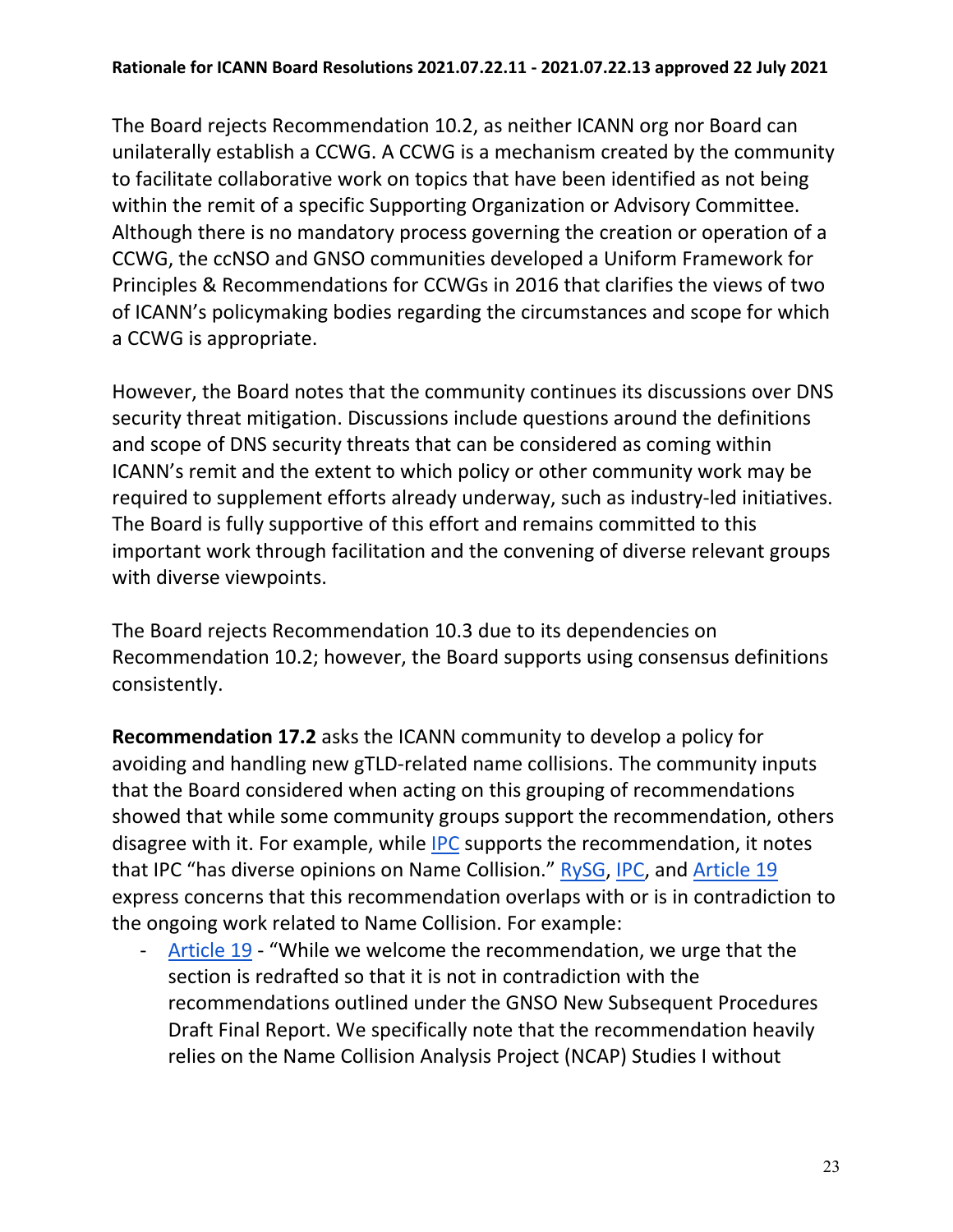reference to the rest of the ongoing work carried out by the NCAP studies group including NCAP Studies II and III. In this regard, we would like to reiterate our recommendations submitted to the GNSO New Subsequent Procedures Working Group in September 2020 (comments which are still applicable in the current March 2021 situation), where we stated that, '...We welcome the work of the Working Group regarding this topic and support all the affirmations and recommendations as written, especially on the use of the New gTLD Collision Occurrence Management framework. At this time, we do not support the replacement of this framework by a new Board approved framework that may result from the Name Collision Analysis Project (NCAP) Studies I, II and III. Any proposal for a new mitigation framework would be premature given the work of the NCAP studies group is yet to be completed….'. We would thus like to recommend that recommendation 17 is revised to note that measuring name collisions should be carried out under the ongoing framework pending full completion of the work carried out by the NCAP studies group."

### On 2 November 2017 the Board passed resolutions [2017.11.02.29 –](https://www.icann.org/resources/board-material/resolutions-2017-11-02-en#2.a)

[2017.11.02.31](https://www.icann.org/resources/board-material/resolutions-2017-11-02-en#2.a) requesting that the Security and Stability Advisory Committee (SSAC) conduct a study to facilitate the development of policy on collision strings to mitigate potential harm to the stability and security of the DNS posed by delegation of such strings. The SSAC proposed a series of three studies, and an independent contractor completed the Name Collision Analysis Project (NCAP) Study 1 in June 2020, which included consideration of input received through two Public Comment proceedings. Subsequently, the community-based NCAP Discussion Group redesigned the proposal for NCAP Study 2 and on 25 March 2021 the Board passed resolutions [2021.03.25.11 – 2021.03.25.14](https://www.icann.org/resources/board-material/resolutions-2021-03-25-en#2.b) affirming the continued relevance of the nine questions related to name collisions presented in the prior Board resolutions [2017.11.02.29 - 2017.11.02.31,](https://www.icann.org/resources/board-material/resolutions-2017-11-02-en#2.a) especially questions concerning criteria for identifying collision strings and determining if collision strings are safe to be delegated. The Board also directed the NCAP Discussion Group to proceed with NCAP Study 2 as redesigned.

In addition, the Board has received the Final Report from the GNSO's Policy Development Process on New gTLD Subsequent Procedures, which contains a recommendation and additional implementation guidance on the topic of name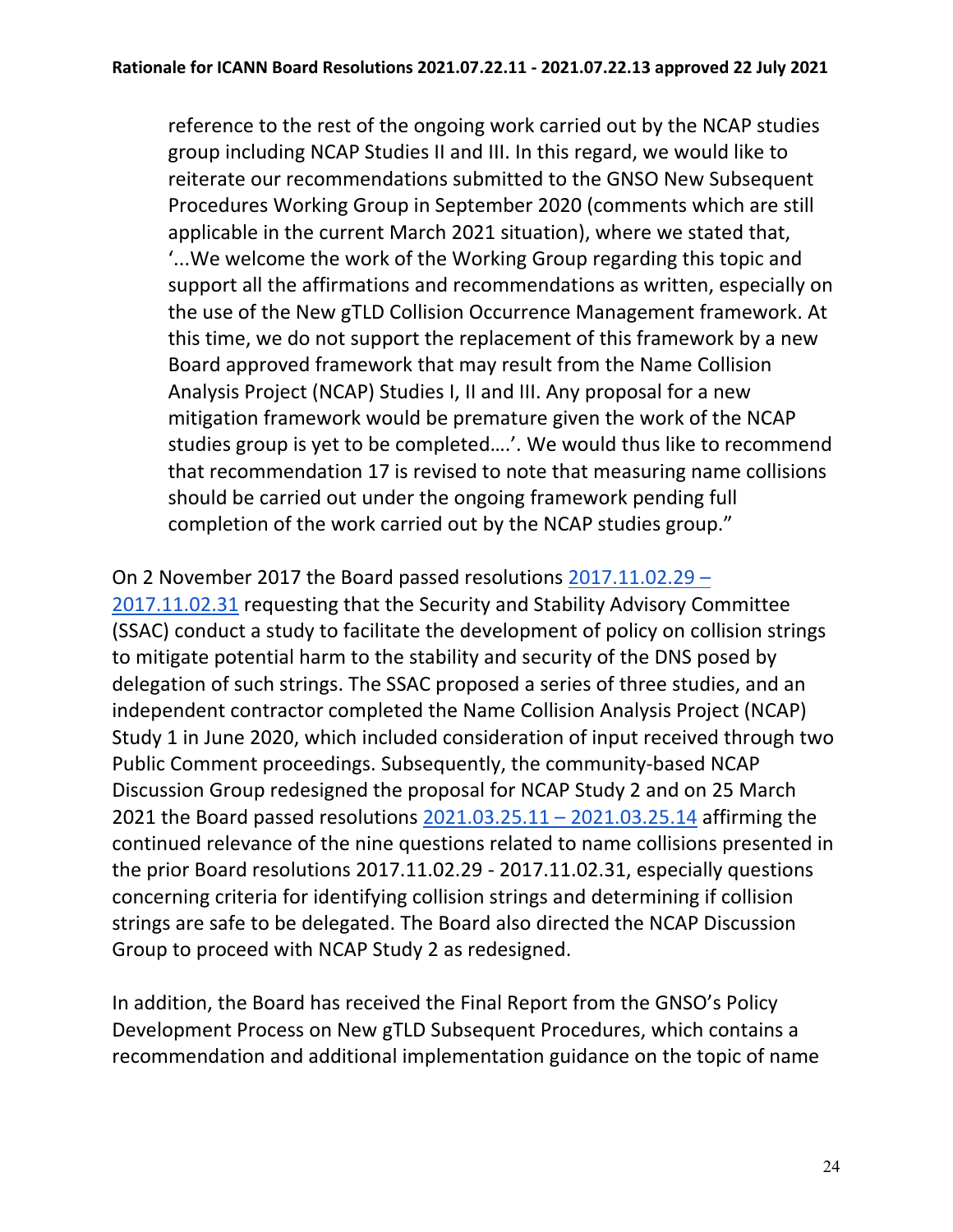collisions. The Board understands that the GNSO Council affirms that the New gTLD Collision Occurrence Framework should continue to be used until a new framework is developed and adopted. The Board notes that, while the GNSO Council's PDP outcomes contemplate the possibility that further community work may be needed, the Final Report was completed prior to the Board's approval to move forward with NCAP Study 2 and that the GNSO Council in approving the PDP outcomes also requested that "the ICANN Board consider and direct the implementation of the Outputs adopted by the GNSO Council without waiting for any other proposed or ongoing policy work unspecific to New gTLD Subsequent Procedures to conclude, while acknowledging the importance of such work."

Further, the Board notes that, while it can request an Issue Report and require the initiation of a PDP in the GNSO, and EPDP can only be launched by a GNSO Council vote, and only in specific circumstances ("to address a narrowly defined policy issue that was identified and scoped after either the adoption of a GNSO policy recommendation by the ICANN Board or the implementation of such an adopted recommendation; [or] to provide new or additional policy recommendations on a specific policy issue that had been substantially scoped previously, such that extensive, pertinent background information already exists"<sup>[6](#page-24-0)</sup>).

In light of the above considerations, the Board rejects Recommendation 17.2, as the Board does not have the authority to develop policy. The Board notes that the community has already conducted extensive policy work concerning the process for handling name collisions for the next round of new gTLDs, and NCAP is another significant community effort already underway that is expected to result in additional useful information for the Board and community on the topic. Given the ongoing work in this area, including the NCAP studies, the Board understands that the results of those studies may have implications for SSR in the context of a future round of New gTLDs.

### Recommendations the Board rejects

<span id="page-24-0"></span><sup>6</sup> GNSO Operating Rules and Procedures: Annex 4 - Expedited Policy Development Process Manual: <https://gnso.icann.org/sites/default/files/file/field-file-attach/2016-12/annex-4-epdp-manual-01sep16-en.pdf>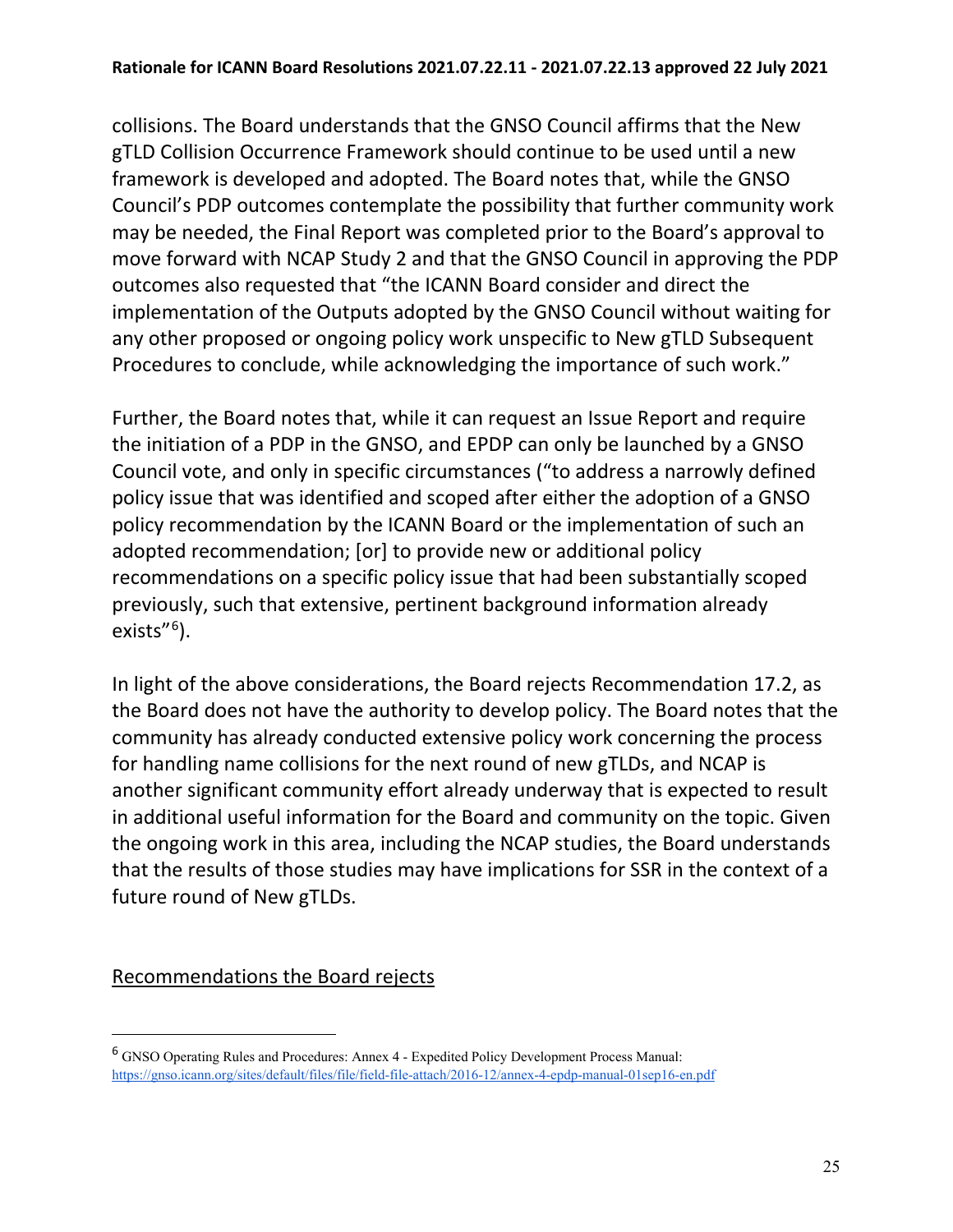The Board rejects ten (10) recommendations: 2.1, 2.2, 2.3, 2.4, 14.1, 14.3, 14.4, 14.5, 15.1, and 15.2.

**Recommendations 2.1, 2.2, 2.3 and 2.4** recommend that ICANN org "create a Csuite position responsible for both strategic and tactical security and risk management." The Board notes that implementation of Recommendations 2.2, 2.3 and 2.4 are dependent on implementation of Recommendation 2.1, and as such the Board takes action on these recommendations as a group. The community inputs that the Board considered when acting on these recommendations show that, while some community groups express support, [RySG,](https://mm.icann.org/pipermail/comments-ssr2-final-report-28jan21/attachments/20210309/de99b585/RySG_comment_Second_Security_Stability_and_Resiliency_SSR2_Review_Team_Final_Report_March-2021.pdf) [i2Coalition,](https://mm.icann.org/pipermail/comments-ssr2-final-report-28jan21/attachments/20210408/09a32842/i2CoalitioncommentforSSR2.pdf) [Namecheap,](https://mm.icann.org/pipermail/comments-ssr2-final-report-28jan21/attachments/20210408/73b5d8e7/Namecheap-SSR2FinalReportcomment.pdf) and [RrSG](https://mm.icann.org/pipermail/comments-ssr2-final-report-28jan21/attachments/20210409/266a750a/ssr2-review-team-final-report-recommendations-ForRrSGfinal.pdf) note that the work specified in the role description is already being carried out by members of ICANN org, and as such do not support the recommendation. For example:

- [RySG](https://mm.icann.org/pipermail/comments-ssr2-final-report-28jan21/attachments/20210309/de99b585/RySG_comment_Second_Security_Stability_and_Resiliency_SSR2_Review_Team_Final_Report_March-2021.pdf)  "RySG supports these recommendations insofar as they represent strategic requirements for ICANN Org risk management. We do not support the creation of the new function to oversee security and risk management, as suggested per Recommendation 2.1., as we believe that these roles can (and currently are being) handled by existing members across different functional areas within ICANN Org, including OCTO."
- [Namecheap](https://mm.icann.org/pipermail/comments-ssr2-final-report-28jan21/attachments/20210408/73b5d8e7/Namecheap-SSR2FinalReportcomment.pdf)  "Recommendations 2, 3, and 4.3 already exist within ICANN. John Crain has the title of Chief Security, Stability & Resiliency Officer. Mr. Crain (and his team) are part of the Office of the Chief Technology Officer (OCTO)- which has approximately twenty members. Mr. Crain and OCTO already have a transparent budget, conduct (and publish) extensive research, and participate in many ICANN and industry forums. The OCTO team has an extensive list of publications at [https://www.icann.org/octo.](https://www.icann.org/octo) It is not clear from the SSR2 Final Report whether the Review Team is aware of these ICANN activities, or how the Review Team finds these significant and beneficial activities to be insufficient."

In their respective comments on the SSR2 Review Team draft report, the [Board](https://mm.icann.org/pipermail/comments-ssr2-rt-draft-report-24jan20/attachments/20200320/d0e1d821/03.20.20BoardPCSubmissionFINAL-0001.pdf) and [ICANN org](https://mm.icann.org/pipermail/comments-ssr2-rt-draft-report-24jan20/attachments/20200327/775628ad/ICANNorgpubliccommentsubmissiononSSR2DraftReport-0001.pdf) encouraged the SSR2 Review Team to provide specific details as to what issues or risks the SSR2 Review Team had identified with the current operations, how the SSR2 recommendation will address these issues or risks, and what relevant metrics could be applied to assess implementation. The SSR2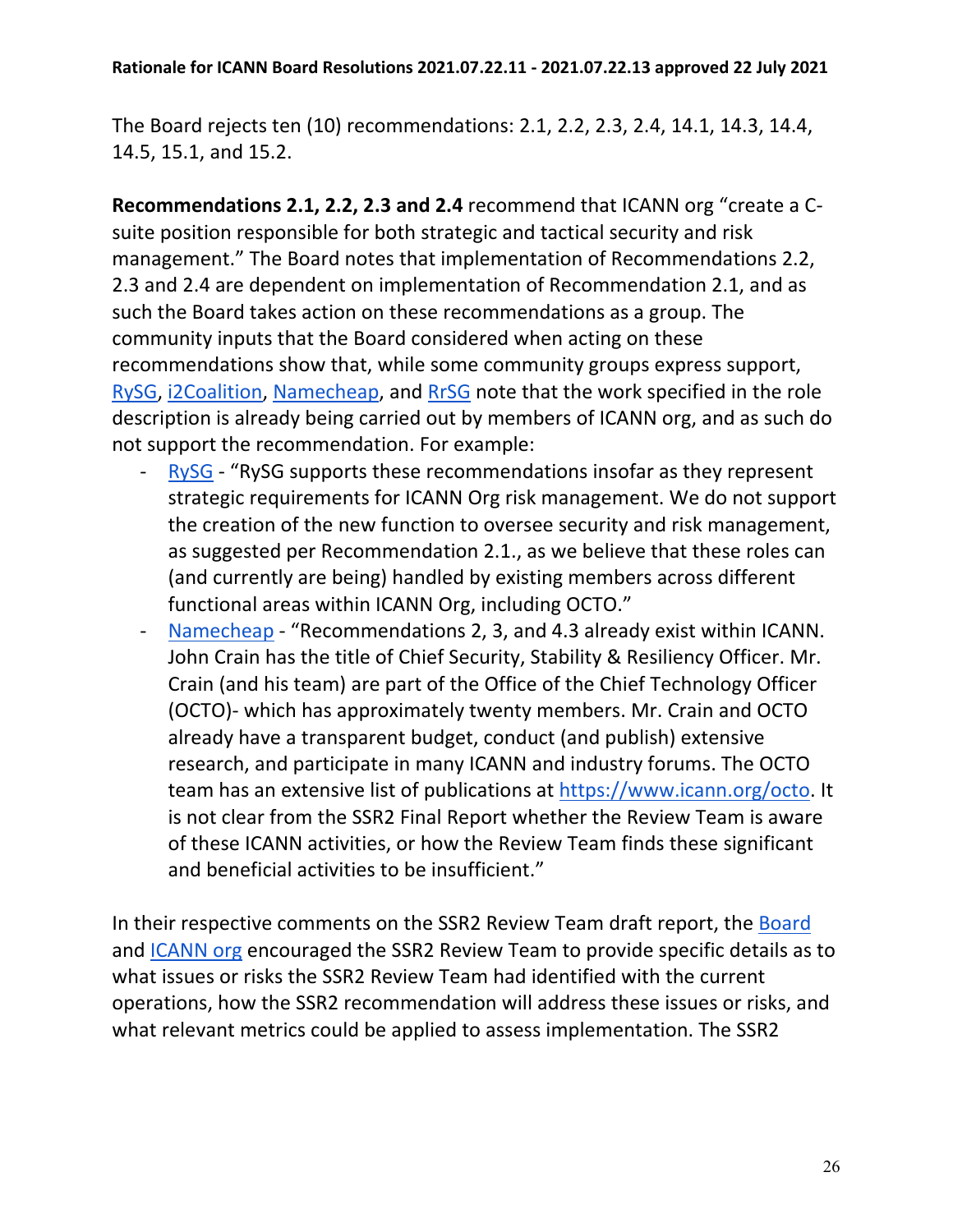Review Team did not provide the further requested information in the SSR2 Review Team Final Report.

The Board notes that it has an oversight role; it is the responsibility of the ICANN President and CEO to structure ICANN org, and the President and CEO can only be held accountable to the management choices he structures and implements. It is not appropriate for the Board or a review team to curtail that authority or accountability.

Further, ICANN org is in a relatively unique state in regard to security management. There is the traditional role of data and systems security that most organizations have and protect against as well as the security and well-being of its staff. However, since ICANN org facilitates numerous meetings of scale with its communities and holds a particular role in managing portions of the Internet's unique identifier systems as defined in its Bylaws, which are both different types of physical and data security, ICANN org felt that the scope to be too big and the breadth too diverse to manage these distinctly different functions under one reporting structure. ICANN org noted this in its [comment](https://mm.icann.org/pipermail/comments-ssr2-rt-draft-report-24jan20/attachments/20200327/775628ad/ICANNorgpubliccommentsubmissiononSSR2DraftReport-0001.pdf) on the SSR2 Review Team draft report. As the organization matured over the years, it became clear that these security-related functions would be best managed in a distributed manner with specific and narrow responsibilities to be managed by the executive of the functional team best suited for each specified role. This decision was not made lightly, and ICANN org continues to evaluate and refine where these responsibilities lie. The Board supports ICANN org's decision to distribute the various security functions to the relevant functional areas within the organization because of the diversity of the types of security challenges (internal systems, physical, staff safety, external to the continued function of the identifiers in which ICANN manages). These functional teams work closely not only with one another but also with the [Board Risk Committee,](https://www.icann.org/resources/pages/risk-committee-2014-03-21-en) which provides oversight as to the risk based functions for which ICANN org is responsible.

In addition, also as noted in its [comment](https://mm.icann.org/pipermail/comments-ssr2-rt-draft-report-24jan20/attachments/20200327/775628ad/ICANNorgpubliccommentsubmissiononSSR2DraftReport-0001.pdf) on the SSR2 Review Team draft report, ICANN org's Risk Management function is currently already assumed by a C-suite position, and org has put in place a CEO Risk Management Committee to oversee all risk management activities of the org, including the CEO and all C-Suite executives in charge of any security matters, whether DNS-related, cyber- and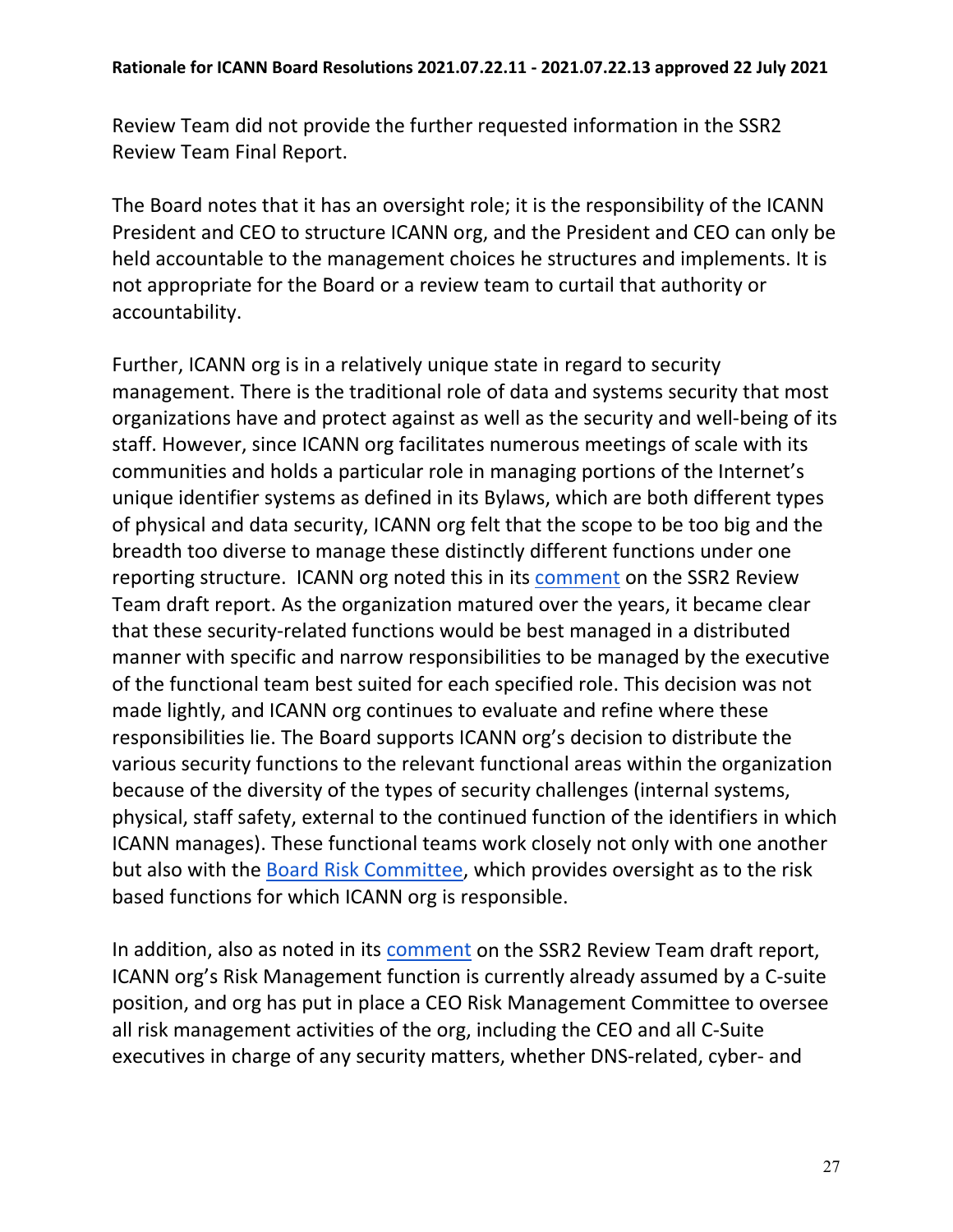system- related and physical related. The CEO Risk Management Committee is therefore a mechanism that provides ICANN org with the overarching perspective and ability to centrally act on all security matters. It is not clear what issues the SSR2 Review Team intends the proposed C-Suite role and reorganization would address, or why the SSR2 Review Team believes that the creation of the C-Suite role and reorganizing structures that ICANN org intentionally distributed for efficiency and focus would have sufficient impact on those issues to justify the risk and disruption to staff and cost.

In light of the above considerations, the Board rejects Recommendations 2.1, 2.2, 2.3 and 2.4. However, the Board agrees with increased reporting and periodic communication of SSR activities. This is already partially performed as part of the current annual planning process but could be enhanced consistently with the presumed intent of the Recommendation 2.2.

**Recommendations 14.1, 14.3, 14.4, 14.5, 15.1 and 15.2** relate to creating a Temporary Specification and launching an Expedited Policy Development Process (EPDP) for evidence-based security improvements. The Board notes that the SSR2 Review Team Final Report addresses these recommendations together in terms of the defined measures of success<sup>[7](#page-27-0)</sup>. The community inputs that the Board considered when acting on this grouping of recommendations showed that, in general, while community groups are supportive of evidence-based security improvements and believe efforts related to improvements to be high priority, several community groups note concerns with the recommendations as written. [RySG,](https://mm.icann.org/pipermail/comments-ssr2-final-report-28jan21/attachments/20210309/de99b585/RySG_comment_Second_Security_Stability_and_Resiliency_SSR2_Review_Team_Final_Report_March-2021.pdf) [Tucows,](https://mm.icann.org/pipermail/comments-ssr2-final-report-28jan21/attachments/20210408/4a9e8b3b/TucowsRegistrarFamilySSR2Response.pdf) [PIR,](https://mm.icann.org/pipermail/comments-ssr2-final-report-28jan21/attachments/20210310/51a93382/PIRCommentontheSecondSSR2FinalReport.pdf) and [RrSG](https://mm.icann.org/pipermail/comments-ssr2-final-report-28jan21/attachments/20210409/266a750a/ssr2-review-team-final-report-recommendations-ForRrSGfinal.pdf) note concerns that this grouping of recommendations does not meet the threshold for establishing a Temporary Specification, or requirements for launching an EPDP. For example:

[RySG](https://mm.icann.org/pipermail/comments-ssr2-final-report-28jan21/attachments/20210309/de99b585/RySG_comment_Second_Security_Stability_and_Resiliency_SSR2_Review_Team_Final_Report_March-2021.pdf) - "Recommendation 14 fails to meet the requirements for temporary specifications contained in the Registry Agreement and the Registrar Accreditation Agreement in fundamental ways: (1) The Recommendation fails to meet the requirement that a temporary specification be as 'narrowly tailored' as feasible to achieve its defined purposes; and (2) Temporary Specifications must address an immediate need to preserve the

<span id="page-27-0"></span><sup>7</sup> SSR2 Review Team Final Report (p46)[: https://www.icann.org/en/system/files/files/ssr2-review-team-final-report-25jan21](https://www.icann.org/en/system/files/files/ssr2-review-team-final-report-25jan21-en.pdf) [en.pdf](https://www.icann.org/en/system/files/files/ssr2-review-team-final-report-25jan21-en.pdf)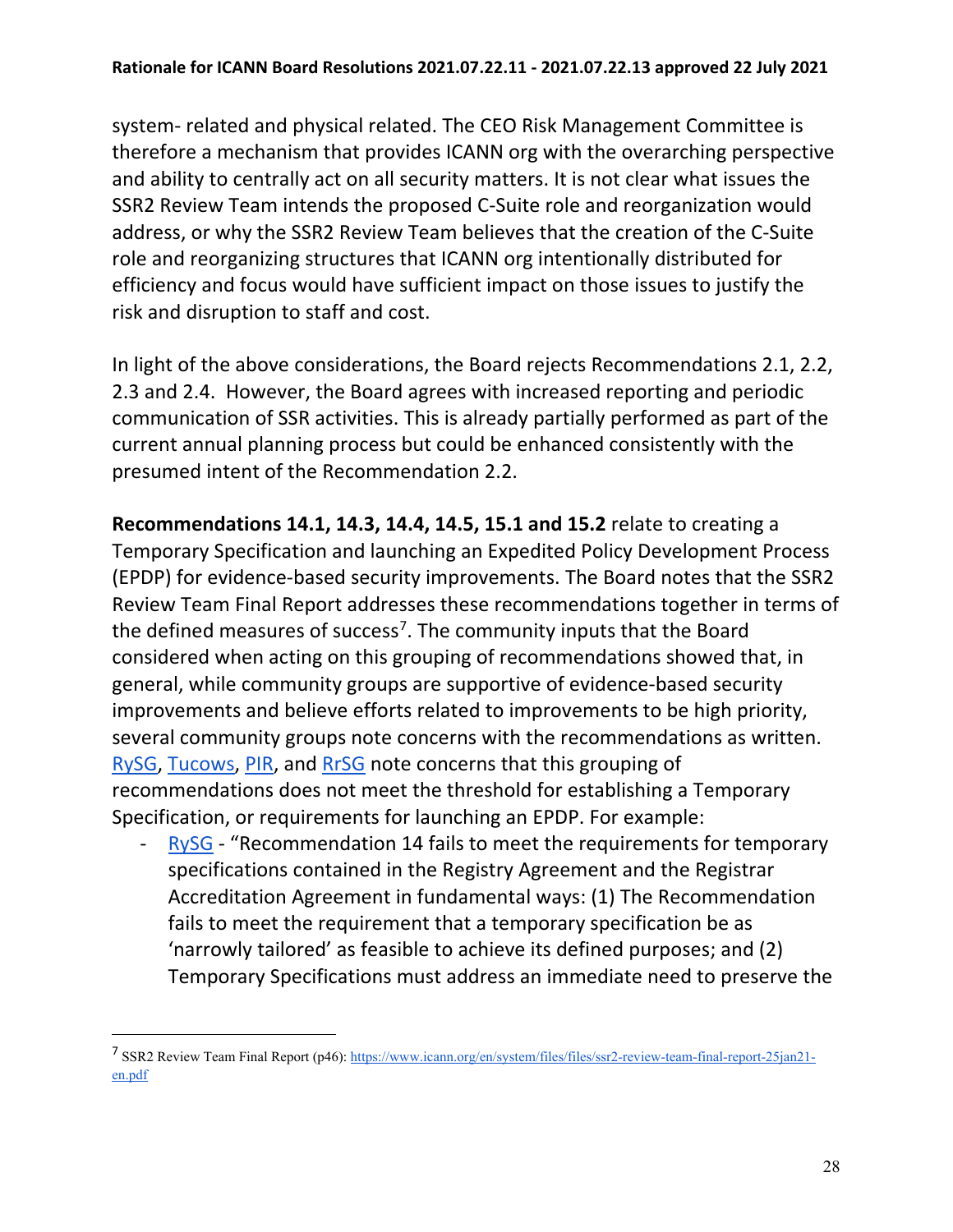Security or Stability of the DNS and not be used to undermine cross Community discussions on longstanding policy issues."

- [Tucows](https://mm.icann.org/pipermail/comments-ssr2-final-report-28jan21/attachments/20210408/4a9e8b3b/TucowsRegistrarFamilySSR2Response.pdf)  "Tucows supports SSR2's commitment to evidence-based improvements but is not clear on why a Temporary Specification is recommended rather than a standard PDP. The SSR2 does not make clear why this might be an emergency of the type envisioned by the IANA transition team; in the absence of such clarity, a standard PDP is the appropriate choice. Furthermore, the Tucows family of registrars notes that DNS Abuse has objectively decreased, as evidenced by data collated and published by ICANN itself as 'Identifier Technology Health Indicator' metrics. The SSR2 does not take this into account, which unfortunately detracts from the good recommendations it has. Any policy work relating to DNS Abuse would benefit from a clear Issues Report and should be approached as a standard PDP; a Temporary Specification and expedited process are neither required nor appropriate in this context."
- [RrSG](https://mm.icann.org/pipermail/comments-ssr2-final-report-28jan21/attachments/20210409/266a750a/ssr2-review-team-final-report-recommendations-ForRrSGfinal.pdf)  "The ICANN Board should reject this recommendation as it is outside of the ICANN process, and specifically against the procedures for creating a Temporary Specification as specified in Section 2 of the Consensus and Temporary Policy Specification of the 2013 RAA. This recommendation fails to identify the background necessitating additional requirements on registrars and registries without their participation in creating such a Temporary Specification."

The Board notes that Temporary Policies can only be established by the Board upon specific requirements, such as when the Board "reasonably determines that such modifications or amendments are justified and that immediate temporary establishment of a specification or policy on the subject is necessary to maintain the stability or security of Registrar Services, Registry Services, the DNS or the Internet<sup>"[8](#page-28-0),9</sup>. The Board notes that Recommendation 14.1 does not provide such emergency grounds, and as such rejects this recommendation and the recommendations dependent on its implementation (14.3, 14.4, 14.5, 15.1 and 15.2).

<span id="page-28-0"></span><sup>8</sup> Base Registry Agreement - Updated 31 July 2017. Section 2: <https://newgtlds.icann.org/sites/default/files/agreements/agreement-approved-31jul17-en.pdf>

<span id="page-28-1"></span><sup>9</sup> 2013 Registrar Accreditation Agreement 'Consensus Policies and Temporary Policies Specification'[:https://www.icann.org/resources/pages/approved-with-specs-2013-09-17-en#consensus-temporary](https://www.icann.org/resources/pages/approved-with-specs-2013-09-17-en#consensus-temporary)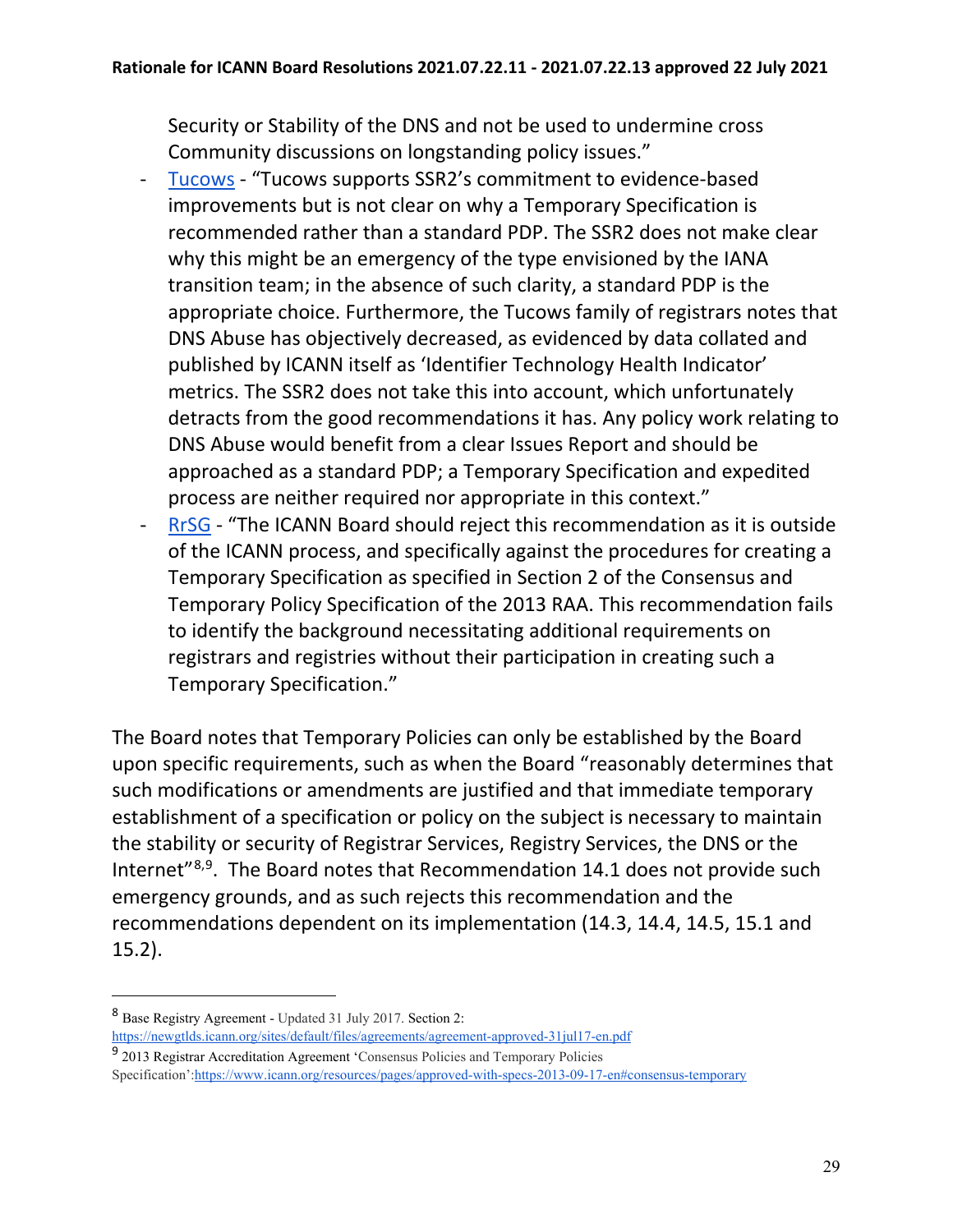Further, the Board notes that, while it can request an Issue Report and PDP be done by the GNSO, an EPDP can only be launched by a GNSO Council vote, and only in specific circumstances ("to address a narrowly defined policy issue that was identified and scoped after either the adoption of a GNSO policy recommendation by the Board or the implementation of such an adopted recommendation; [or] to provide new or additional policy recommendations on a specific policy issue that had been substantially scoped previously, such that extensive, pertinent background information already exists<sup>"[10](#page-29-0)</sup>). The Board notes that Recommendation 15.1 does not meet these requirements. The Board, consistent with its action on the Competition, Consumer Trust, and Consumer Choice (CCT) Review Team recommendations, will not take the place of the community within the multistakeholder model and initiate a PDP upon a Specific Review team's recommendation. As such, even without dependency on Recommendation 14.1, the Board would not be in a position to approve Recommendations 15.1 and 15.2.

### Recommendations that the Board determines to be pending, likely to be approved once further information is gathered to enable approval.

The Board places four recommendations (5.4, 19.1, 19.2 and 20.2) into "pending, likely to be approved once further information is gathered to enable approval", in light of the considerations noted below. As specified in the Scorecard, the Board expects specific actions to take place in order to take further Board decision on these recommendations. The Board uses this category to communicate to the ICANN community that based on the information available to date, the Board anticipates that each of these recommendations will be approved. The community inputs that the Board considered when acting on these recommendations showed that commenters generally support these recommendations.

**Recommendation 5.4** calls for ICANN org to "reach out to the community and beyond with clear reports demonstrating what ICANN org is doing and achieving in the security space including information describing how ICANN org follows

<span id="page-29-0"></span><sup>10</sup> GNSO Operating Rules and Procedures: Annex 4 - Expedited Policy Development Process Manual: <https://gnso.icann.org/sites/default/files/file/field-file-attach/2016-12/annex-4-epdp-manual-01sep16-en.pdf>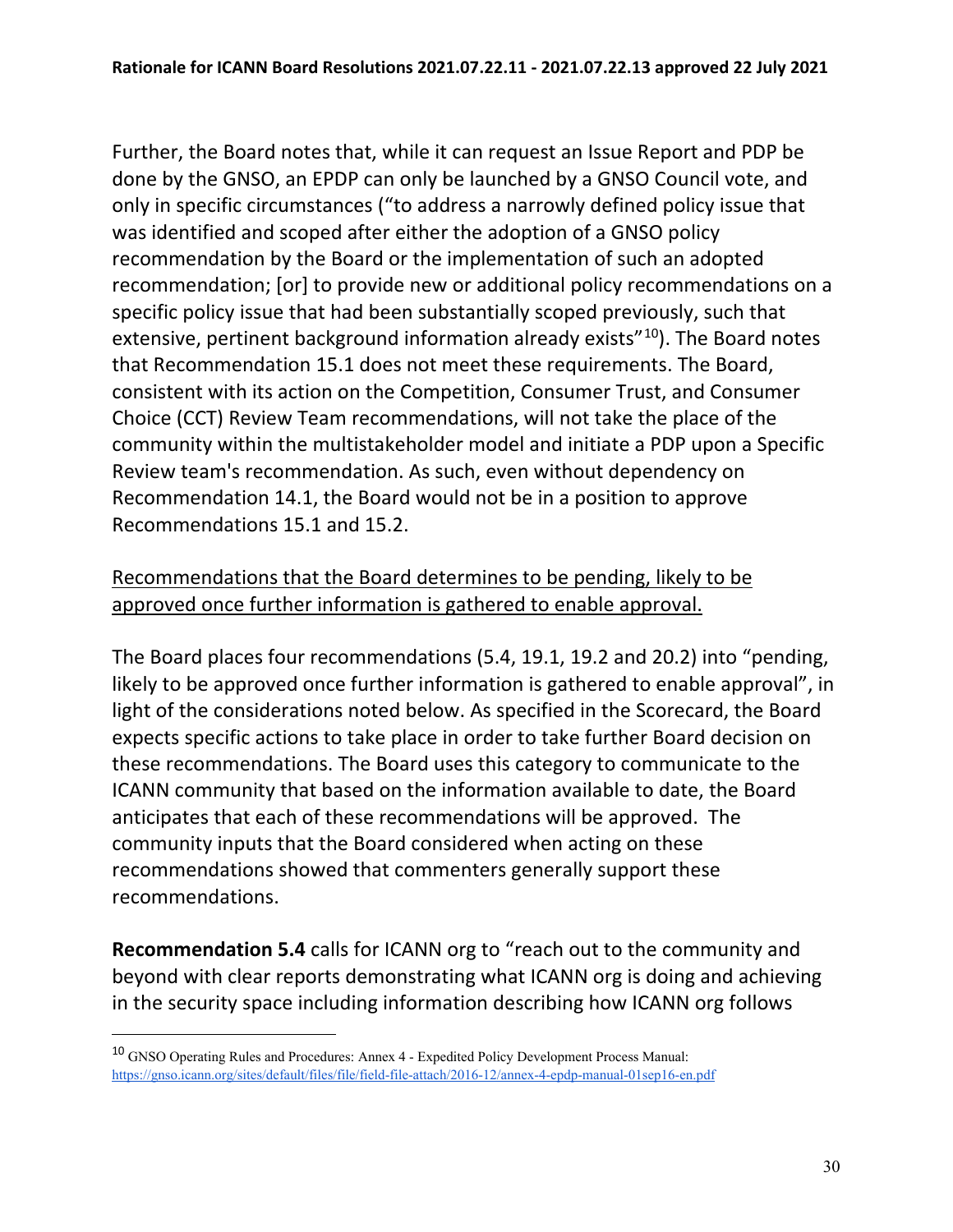continually improving best practices and process to manage risks, security and vulnerabilities." While implementation of the recommendation appears feasible, the Board requires clarification on several elements of this recommendation in order to accurately assess resource requirements and enable approval. For example, the required granularity of the reports expected by the SSR2 Review Team, and what entities the SSR2 Review Team envisioned ICANN org report out to "beyond" the ICANN community are not clear. The Board directs the ICANN President and CEO, or his designee(s) to seek clarifications from the SSR2 Implementation Shepherds on elements of this recommendation that are not clear such as those noted above. The outcome of the engagement with the SSR2 Implementation Shepherds will inform the Board's decision on next steps and whether Recommendation 5.4 can be approved.

**Recommendations 19.1 and 19.2** recommend that ICANN org should "complete the development of a suite for DNS resolver behavior testing" and "ensure that the capability to continue to perform functional testing of different configurations and software versions is implemented and maintained." The Board notes that the SSR2 Review Team's discussion and recommendations in the Final Report refer to three different things: a "DNS testbed"; a "regression test suite"; and "a suite for DNS resolver behaviour testing." While any of these may be feasible, the Board requires clarification from the SSR2 Implementation Shepherds as to the SSR2 Review Team's intent in order to accurately assess resource requirements. The Board directs the ICANN President and CEO, or his designee(s), to seek clarifications from the SSR2 Implementation Shepherds on elements of these recommendations that are not clear, such as those noted above. The outcome of the engagement with the SSR2 Implementation Shepherds will inform the Board's decision on next steps and whether Recommendations 19.1 and 19.2 can be approved. Further, the Board understands that the testbed would operate indefinitely so as to be applicable to future changes in resolvers. If the Board eventually approves this recommendation, maintenance of a testbed environment would have to be a persistent budget item in all future budget cycles for continued development and upkeep.

**Recommendation 20.2** calls for ICANN org to "create a group of stakeholders involving relevant personnel (from ICANN org or the community) to periodically run table-top exercises that follow the Root Key Signing Key (KSK) rollover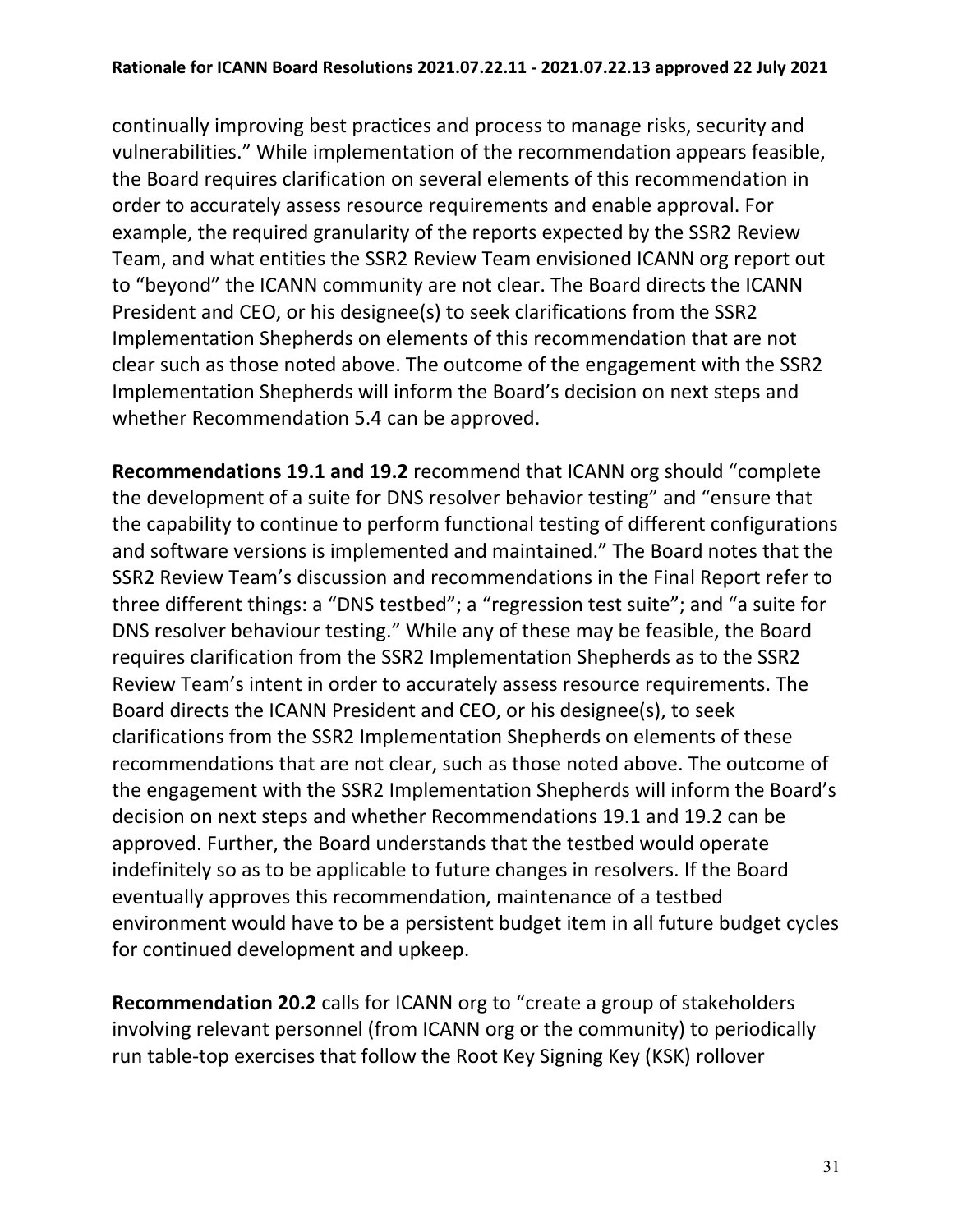process." While the recommendation appears feasible and the Board believes that table-top exercises would be beneficial, more information is needed to understand what the SSR2 Review Team intended to be targeted in the table-top exercises following the Root KSK rollover process. The Board directs the ICANN President and CEO, or his designee(s) to seek clarification from the SSR2 Implementation Shepherds on elements of this recommendation that are not clear, such as those noted above. The outcome of the engagement with the SSR2 Implementation Shepherds will inform the Board's decision on next steps and whether Recommendation 20.2 can be approved.

# Recommendations the Board determines to be pending, holding to seek clarity or further information.

The Board places twenty-four (24) recommendations into "pending, holding to seek clarity or further information": 3.1, 3.2, 3.3, 4.3, 5.3, 7.1, 7.2, 7.3, 7.5, 9.3, 11.1, 12.1, 12.2, 12.3, 12.4, 13.1, 13.2, 14.2, 17.1, 18.1, 18.2, 18.3, 20.1 and 24.1. The Board is unable to signal at this time whether it is likely to accept or reject each of these recommendations pending the collection of additional information.

**Recommendations 3.1, 3.2 and 3.3** pertain to responsibilities of the C-Suite position recommended in Recommendation 2 and SSR-related budget transparency. The community inputs that the Board considered when acting on this recommendation showed that while several commenters support the recommendations, [RySG,](https://mm.icann.org/pipermail/comments-ssr2-final-report-28jan21/attachments/20210309/de99b585/RySG_comment_Second_Security_Stability_and_Resiliency_SSR2_Review_Team_Final_Report_March-2021.pdf) [i2Coalition,](https://mm.icann.org/pipermail/comments-ssr2-final-report-28jan21/attachments/20210408/09a32842/i2CoalitioncommentforSSR2.pdf) [Namecheap,](https://mm.icann.org/pipermail/comments-ssr2-final-report-28jan21/attachments/20210408/73b5d8e7/Namecheap-SSR2FinalReportcomment.pdf) and [RrSG](https://mm.icann.org/pipermail/comments-ssr2-final-report-28jan21/attachments/20210409/266a750a/ssr2-review-team-final-report-recommendations-ForRrSGfinal.pdf) believe that the recommendations are already being addressed, or can be sufficiently addressed within the current ICANN organization structure, without the addition of a C-Suite level position. For example:

- [RySG](https://mm.icann.org/pipermail/comments-ssr2-final-report-28jan21/attachments/20210309/de99b585/RySG_comment_Second_Security_Stability_and_Resiliency_SSR2_Review_Team_Final_Report_March-2021.pdf) - "RySG supports the recommended actions to improve SSR-related budget transparency, but cautions that briefings to the ICANN community on SSR strategy and projects should be high level and not disclose specific security practices, so as not to introduce potential attack vectors. We reiterate that, as per our previous comment, we do not support the creation of the Executive CSuite Security Officer referred to in Recommendation 3.1, as this role is already sufficiently being covered within ICANN Org."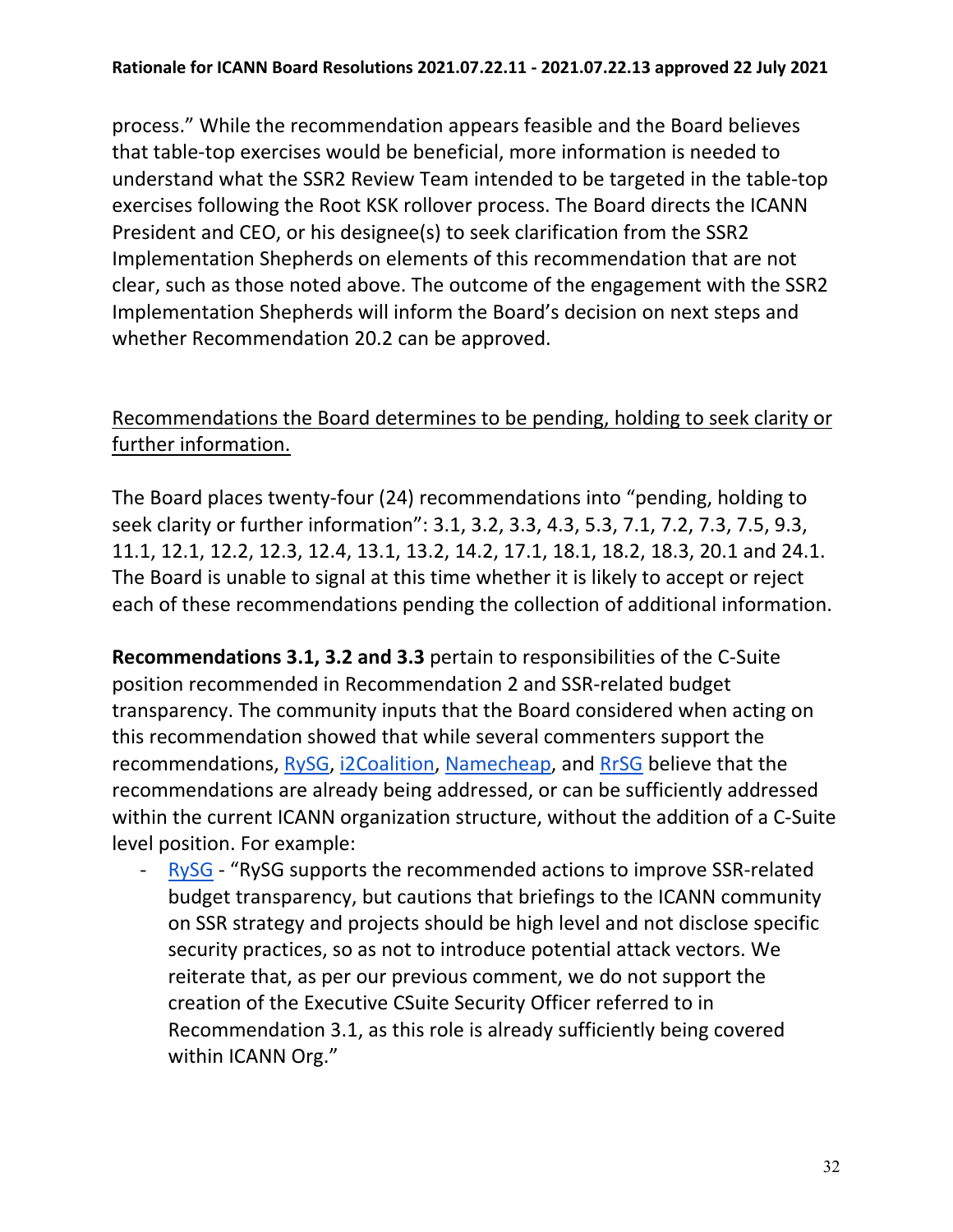- [i2Coalition](https://mm.icann.org/pipermail/comments-ssr2-final-report-28jan21/attachments/20210408/09a32842/i2CoalitioncommentforSSR2.pdf)  "The Final Report is full of recommendations that, without stating the problem that is to be solved, ask for new roles that already seem to exist (2.1, 3.1, 4.3), or seem to be pushing ICANN into the realm of policing DNS protocols (19). This is a serious concern with recommendations that, once accepted by the Board, would create duplicative work, or even seem to expand ICANN's remit."
- [Namecheap](https://mm.icann.org/pipermail/comments-ssr2-final-report-28jan21/attachments/20210408/73b5d8e7/Namecheap-SSR2FinalReportcomment.pdf)  "A number of the recommendations in the SSR2 Final Report address items or functions that ICANN org already provides- and in some cases is already dedicating significant resources toward. Specifically, Recommendations 2, 3, and 4.3 already exist within ICANN."
- [RrSG](https://mm.icann.org/pipermail/comments-ssr2-final-report-28jan21/attachments/20210409/266a750a/ssr2-review-team-final-report-recommendations-ForRrSGfinal.pdf)  "It is not clear to the RrSG how ICANN's current public comment on its budget (including SSR-related items) and strategic planning is deficient to necessitate this recommendation, nor why the Review Team designated this as a high priority item."

The Board supports increased transparency where possible, and as such agrees with the intent of these recommendations. ICANN org is already undertaking work towards improving budget transparency. For example, ICANN org's [Operating and Financial Plans for FY22-26 \(Five-Year\) and FY22 \(One-Year\),](https://www.icann.org/en/system/files/files/op-financial-plan-fy22-26-opplan-fy22-2021-en.pdf) includes "Appendix C: ICANN Security, Stability, and Resiliency (SSR) of the Unique Internet Identifiers''. This appendix states: "ICANN's deep commitment to SSR underscores an approach to the concept that is holistic and interwoven into daily operations. In other words, every function of ICANN org contributes to the overall SSR through its support of org's work to advance ICANN's Mission. However, this Appendix aims to articulate some of the specific areas that particularly focus on supporting the SSR of these unique Internet identifiers."

Further, the Board agrees with the benefit of a process of periodic communication on SSR activities and notes this is already partially performed as part of the current annual planning process. The Board encourages ICANN org to continue enhancing its periodic communication on SSR activities as part of its work and operations.

However, the Board notes that, as written, successful implementation of Recommendations 3.1 - 3.3 depends on implementation of Recommendation 2. The Board is rejecting Recommendation 2 on the establishment of a Chief Security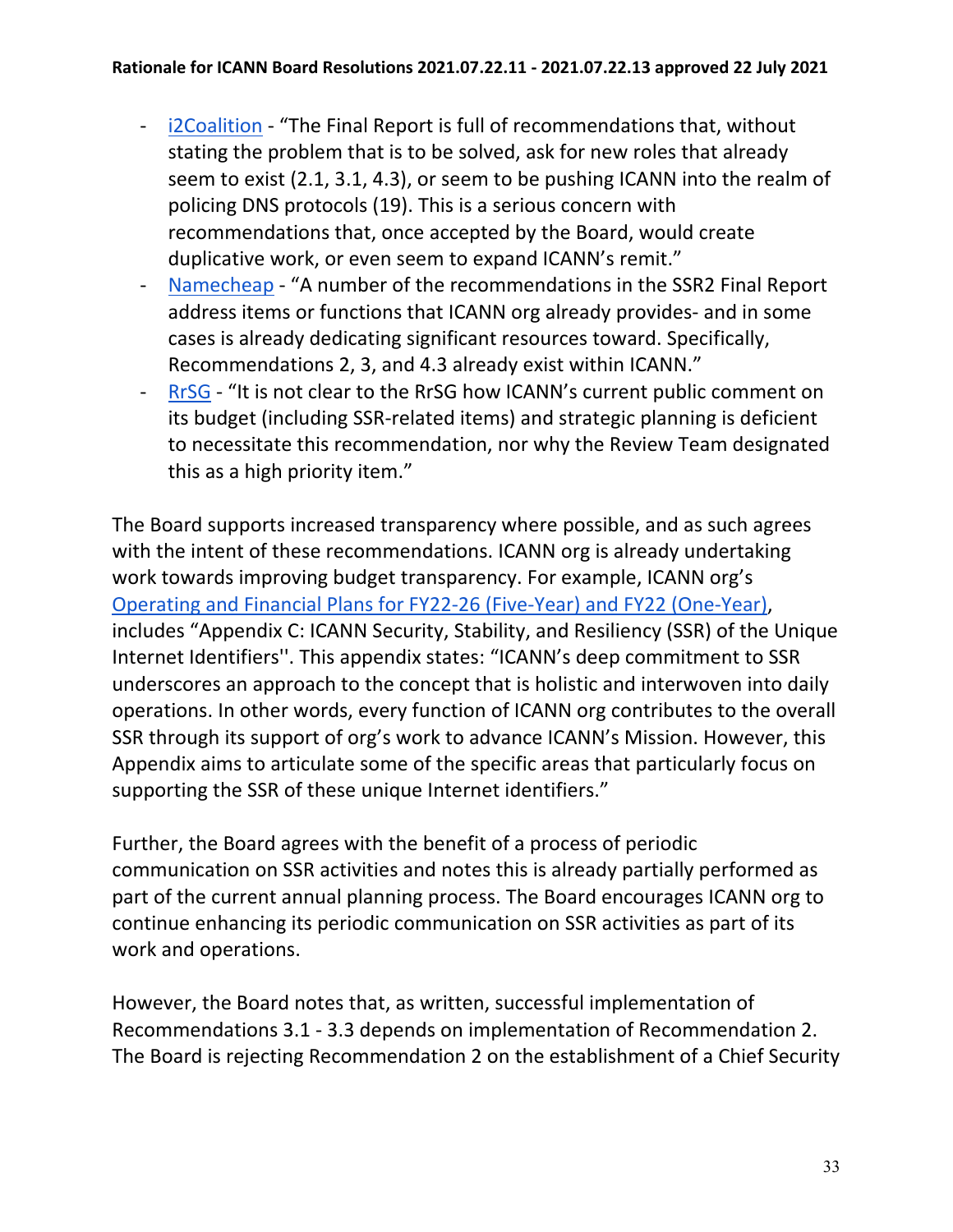Officer (CSO) or Chief Information Security Officer (CISO) at the Executive C-Suite level of ICANN org based on the rationale set out for that recommendation.

In light of the above considerations, the Board directs the ICANN President and CEO, or his designee(s), to seek clarification from the SSR2 Implementation Shepherds as to the SSR2 Review Team's intent, and if implementation of these recommendations can be considered effective after the Board rejects Recommendation 2, thereby removing the possibility of assigning the additional roles or responsibilities as called for in Recommendations 3.1, 3.2, and 3.3 to that new office. The Board has a concern with accepting recommendations for which implementation can never be deemed successful or effective. The outcome of the engagement with the SSR2 Implementation Shepherds will inform the Board's decision on next steps.

**Recommendation 4.3** recommends that ICANN org "name or appoint a dedicated, responsible person in charge of security risk management that will report to the C-Suite Security role" as recommended in Recommendation 2. The community inputs that the Board considered when acting on Recommendation 4.3 showed that while several commenters support the recommendation, [RySG,](https://mm.icann.org/pipermail/comments-ssr2-final-report-28jan21/attachments/20210309/de99b585/RySG_comment_Second_Security_Stability_and_Resiliency_SSR2_Review_Team_Final_Report_March-2021.pdf) [i2Coalition,](https://mm.icann.org/pipermail/comments-ssr2-final-report-28jan21/attachments/20210408/09a32842/i2CoalitioncommentforSSR2.pdf) [Namecheap,](https://mm.icann.org/pipermail/comments-ssr2-final-report-28jan21/attachments/20210408/73b5d8e7/Namecheap-SSR2FinalReportcomment.pdf) and [RrSG](https://mm.icann.org/pipermail/comments-ssr2-final-report-28jan21/attachments/20210409/266a750a/ssr2-review-team-final-report-recommendations-ForRrSGfinal.pdf) cite concerns about the elements of the recommendation that ask for a new role to be created that already exists in ICANN org. For example:

- [RySG](https://mm.icann.org/pipermail/comments-ssr2-final-report-28jan21/attachments/20210309/de99b585/RySG_comment_Second_Security_Stability_and_Resiliency_SSR2_Review_Team_Final_Report_March-2021.pdf)  "RySG is generally supportive of risk mitigation management within ICANN and believe that this can be sufficiently addressed within the current ICANN staff structures without the addition of a C-Suite level position."
- [i2Coalition](https://mm.icann.org/pipermail/comments-ssr2-final-report-28jan21/attachments/20210408/09a32842/i2CoalitioncommentforSSR2.pdf)  "The Final Report is full of recommendations that, without stating the problem that is to be solved, ask for new roles that already seem to exist (2.1, 3.1, 4.3), or seem to be pushing ICANN into the realm of policing DNS protocols (19). This is a serious concern with recommendations that, once accepted by the Board, would create duplicative work, or even seem to expand ICANN's remit."
- [Namecheap](https://mm.icann.org/pipermail/comments-ssr2-final-report-28jan21/attachments/20210408/73b5d8e7/Namecheap-SSR2FinalReportcomment.pdf)  "Recommendations 2, 3, and 4.3 already exist within ICANN…It is not clear from the SSR2 Final Report whether the Review Team is aware of these ICANN activities, or how the Review Team finds these significant and beneficial activities to be insufficient."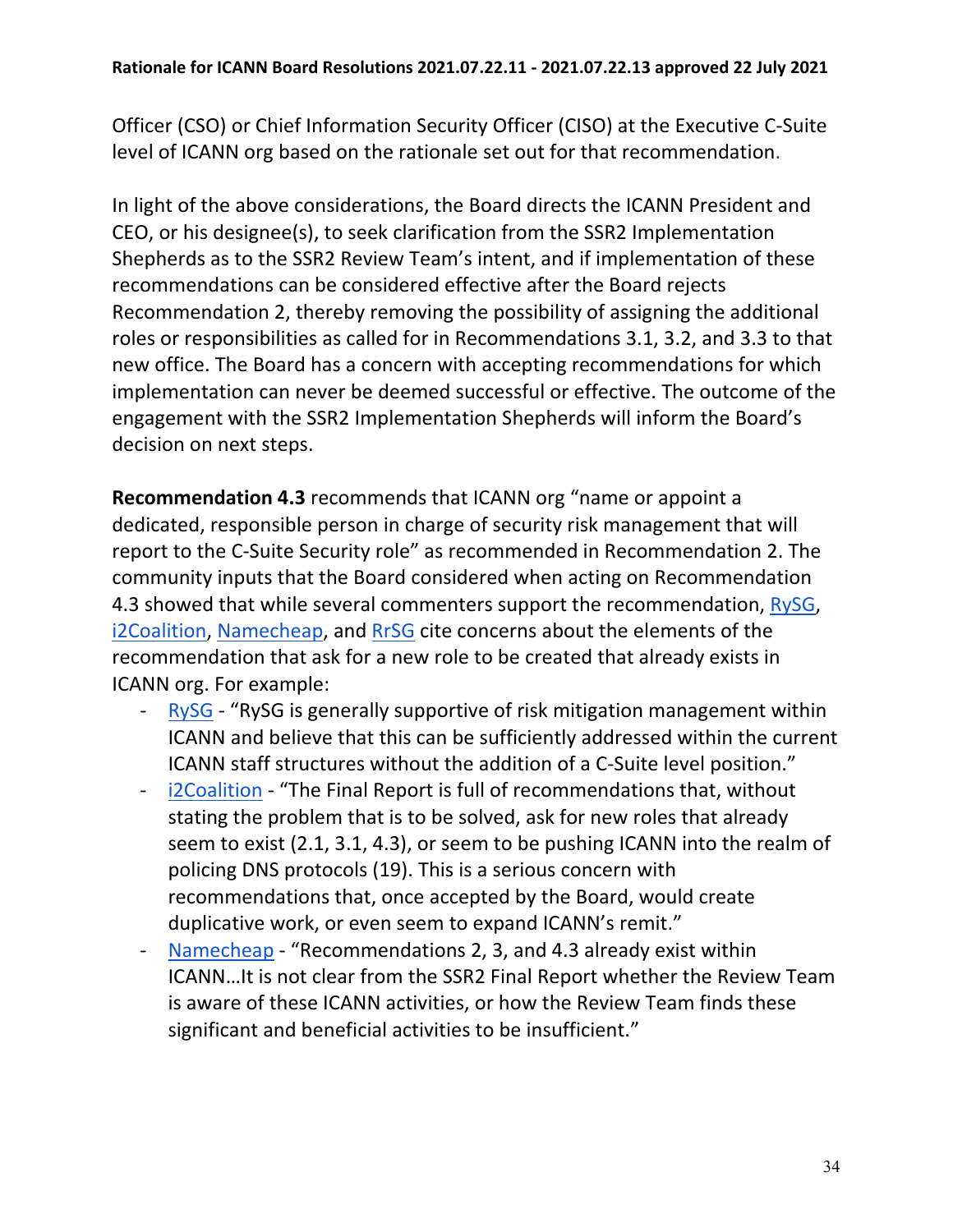- [RrSG](https://mm.icann.org/pipermail/comments-ssr2-final-report-28jan21/attachments/20210409/266a750a/ssr2-review-team-final-report-recommendations-ForRrSGfinal.pdf) - "As of the date of this comment, ICANN's Office of the Chief Technology Officer (OCTO) comprises approximately 20 staff. It is not clear to what extent the functions identified in this recommendation are not currently performed by OCTO, or why a new position is required to perform these functions. To the extent these functions are not currently performed by OCTO, the team should be capable of incorporating these items into their existing departmental structure."

The Board notes that as written, successful implementation of Recommendation 4.3 depends on implementation of Recommendation 2. The Board is rejecting Recommendation 2 on the establishment of a Chief Security Officer (CSO) or Chief Information Security Officer (CISO) at the Executive C-Suite level of ICANN org based on the rationale set out for that recommendation. In light of this dependency on Recommendation 2, the Board directs the ICANN President and CEO, or his designee(s) to seek clarification from the SSR2 Implementation Shepherds as to if implementation of this recommendation can be considered effective after the Board rejects Recommendation 2 thereby removing the possibility of assigning the additional roles or responsibilities as called for in Recommendation 4.3. The Board has a concern with accepting a recommendation for which implementation can never be deemed successful or effective.

Further, the Board notes it is the responsibility of the ICANN President and CEO, or his designee(s), to structure ICANN org, and the President and CEO can only be held accountable to the management choices he structures and implements. It is not appropriate for the Board or a review team to curtail that authority or accountability. In addition, it is not clear as to what the SSR2 Review Team envisioned would be mitigated, nor what cost/benefit would be derived from the recommended structure.

The Board directs the ICANN President and CEO, or his designee(s) to seek clarity from the SSR2 Implementation Shepherds on elements of this recommendation that are not clear, such as those noted above. The outcome of the engagement with the SSR2 Implementation Shepherds will inform the Board's decision on next steps.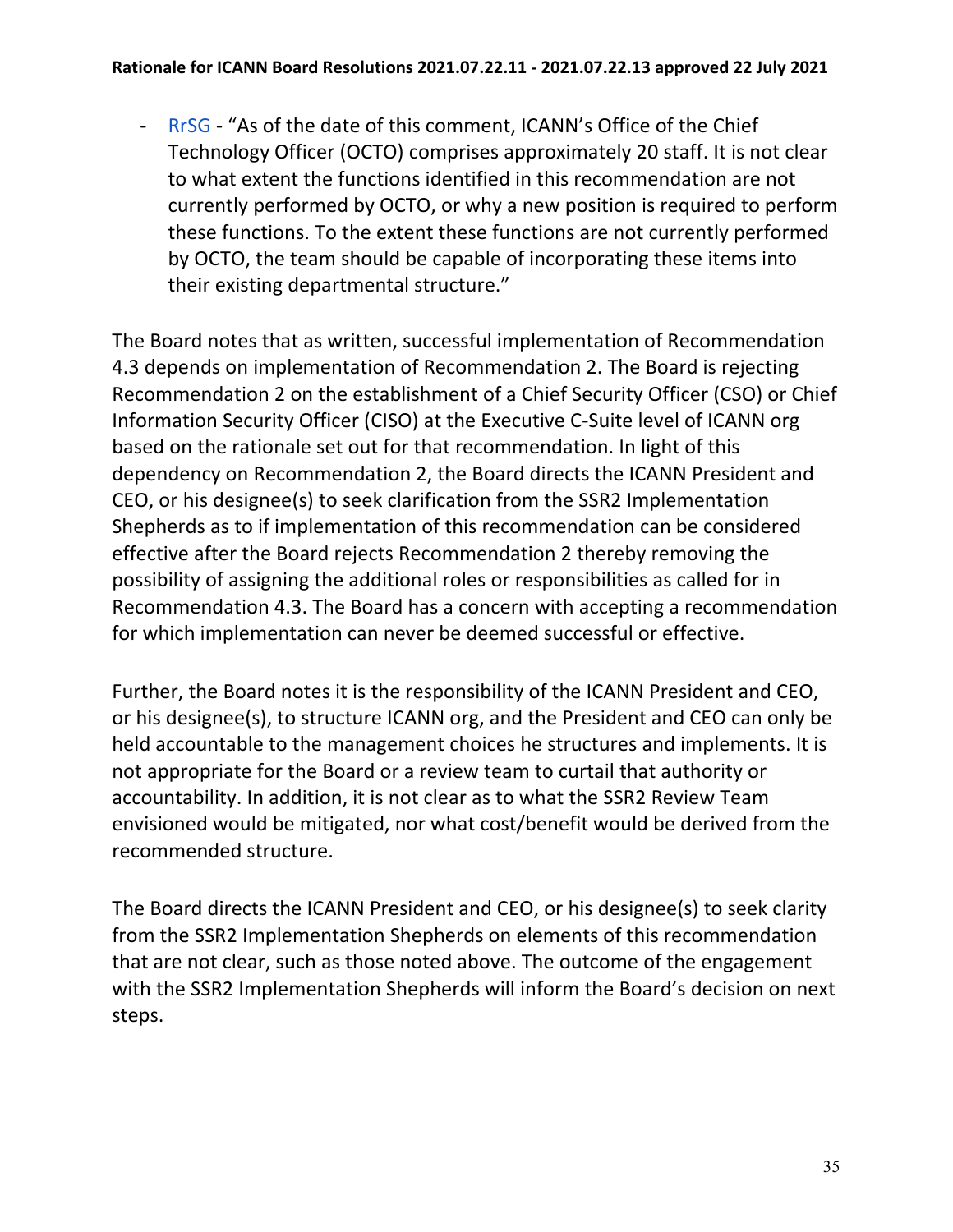**Recommendation 5.3** recommends "external parties that provide services to ICANN org to be compliant with relevant security standards and document their due diligence regarding vendors and service providers." The community inputs that the Board considered when acting on Recommendation 5.3 showed commenters generally support the recommendation. The Board understands that ICANN org's Engineering & Information Technology (E&IT) function already requires all vendors and service providers to have a risk assessment performed and documented which meets industry-standard requirements. In order to accurately assess resource requirements and feasibility, the Board requires clarification from the SSR2 Implementation Shepherds as to if the SSR2 Review Team's intent was to expand this risk assessment to all ICANN org vendors and service providers. The Board directs the ICANN President and CEO, or his designee(s), to seek clarification from the SSR2 Implementation Shepherd as to the SSR2 Review Team's intended scope of this recommendation. The outcome of the engagement with the SSR2 Implementation Shepherds will inform the Board's decision on next steps.

**Recommendations 7.1, 7.2, 7.3 and 7.5** pertain to business continuity and disaster recovery processes and procedures. The community inputs that the Board considered when acting on Recommendations 7.1, 7.2, 7.3 and 7.5 showed that most commenters are in support of the recommendations, however RySG notes some concerns:

[RySG](https://mm.icann.org/pipermail/comments-ssr2-final-report-28jan21/attachments/20210309/de99b585/RySG_comment_Second_Security_Stability_and_Resiliency_SSR2_Review_Team_Final_Report_March-2021.pdf) - "While the RySG supports the principle being highlighted in this set of recommendations, i.e., having a BC and a DR plan, the proposed scope of 'all the systems owned by or under the ICANN org purview' is too broad, contrary to best commercial practice, and thus inappropriate. BC and DR development should be included as part of an overall risk management strategy as highlighted by the Report in recommendation 4 and elsewhere in existing policies and processes. Similar, for example, to the IANA risk management strategy for its services. We recommend that the Board seek additional clarity from the SSR2 RT regarding how Recommendation 7.2 feeds into the current Governance Working Group developing a governance structure for Root Zone Operators."

The Board notes that the SSR2 Review Team states successful measures of implementation for these recommendations as: "This recommendation can be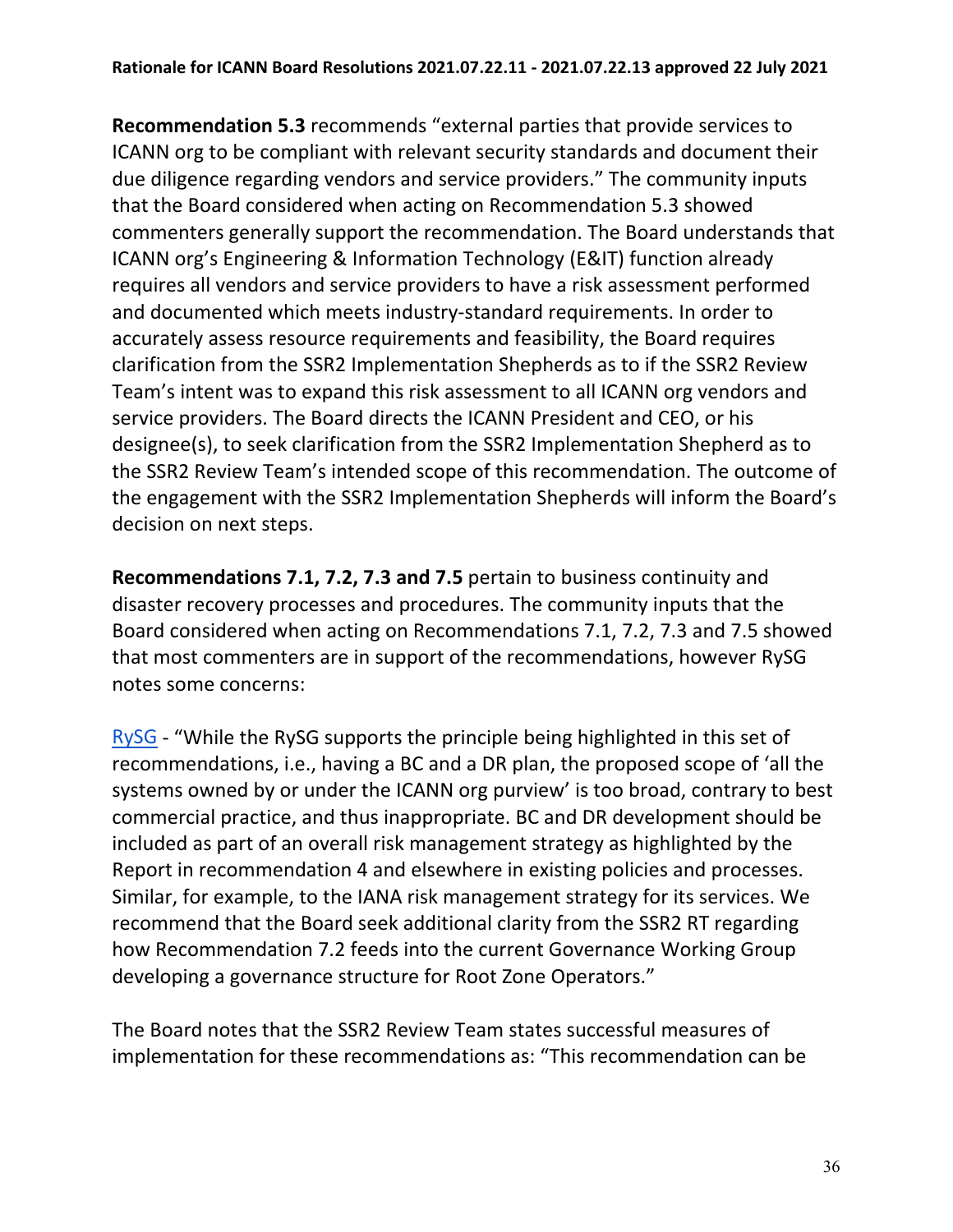considered implemented when ICANN org's BC and DR plans and processes are thoroughly documented according to accepted industry standards, including regular audits that those processes are being followed, and when a non-U.S., non-North American site is operational."[11](#page-36-0) The Board is placing Recommendation 7.4, which calls for the "non-U.S., non-North American site" into "pending, likely to be rejected unless additional information shows implementation is feasible."

As such, the Board directs the ICANN President and CEO, or his designee(s) to seek clarification from the SSR2 Implementation Shepherds as to if implementation of these recommendations can be considered effective in the event that the Board rejects Recommendation 7.4 regarding opening a non-U.S., non-North American site, and that portion of the success measure cannot be achieved. The Board has a concern with accepting recommendations for which implementation can never be deemed successful or effective.

The outcome of the engagement with the SSR2 Implementation Shepherds will inform the Board's decision on next steps.

**Recommendation 9.3** recommends that ICANN org has "compliance activities audited externally at least annually and publish the audit reports and ICANN org response to audit recommendations, including implementation plans." The community inputs that the Board considered when acting on Recommendation 9.3 showed that most commenters support the recommendation, although RySG and RrSG note some concerns. For example:

- [RySG](https://mm.icann.org/pipermail/comments-ssr2-final-report-28jan21/attachments/20210309/de99b585/RySG_comment_Second_Security_Stability_and_Resiliency_SSR2_Review_Team_Final_Report_March-2021.pdf)  "The implication of Recommendation 9 is that ICANN Compliance is not enforcing the terms of the Registry Agreement or the Registrar Accreditation Agreement. The Registries disagree with this characterization and note that Registry Operators' compliance with their abuse obligations were recently audited by ICANN Compliance.
- [RrSG](https://mm.icann.org/pipermail/comments-ssr2-final-report-28jan21/attachments/20210409/266a750a/ssr2-review-team-final-report-recommendations-ForRrSGfinal.pdf)  "Any audit of Contractual Compliance should focus on its structure, staffing, activities, systems, processes, and the overall efficiency and effectiveness of this function. Contractual Compliance team already has significant resources within its team and ICANN org to oversee and ensure consistent and accurate complaint processing."

<span id="page-36-0"></span><sup>11</sup> SSR2 Review Team Final Report (p30)[: https://www.icann.org/en/system/files/files/ssr2-review-team-final-report-25jan21](https://www.icann.org/en/system/files/files/ssr2-review-team-final-report-25jan21-en.pdf) [en.pdf](https://www.icann.org/en/system/files/files/ssr2-review-team-final-report-25jan21-en.pdf)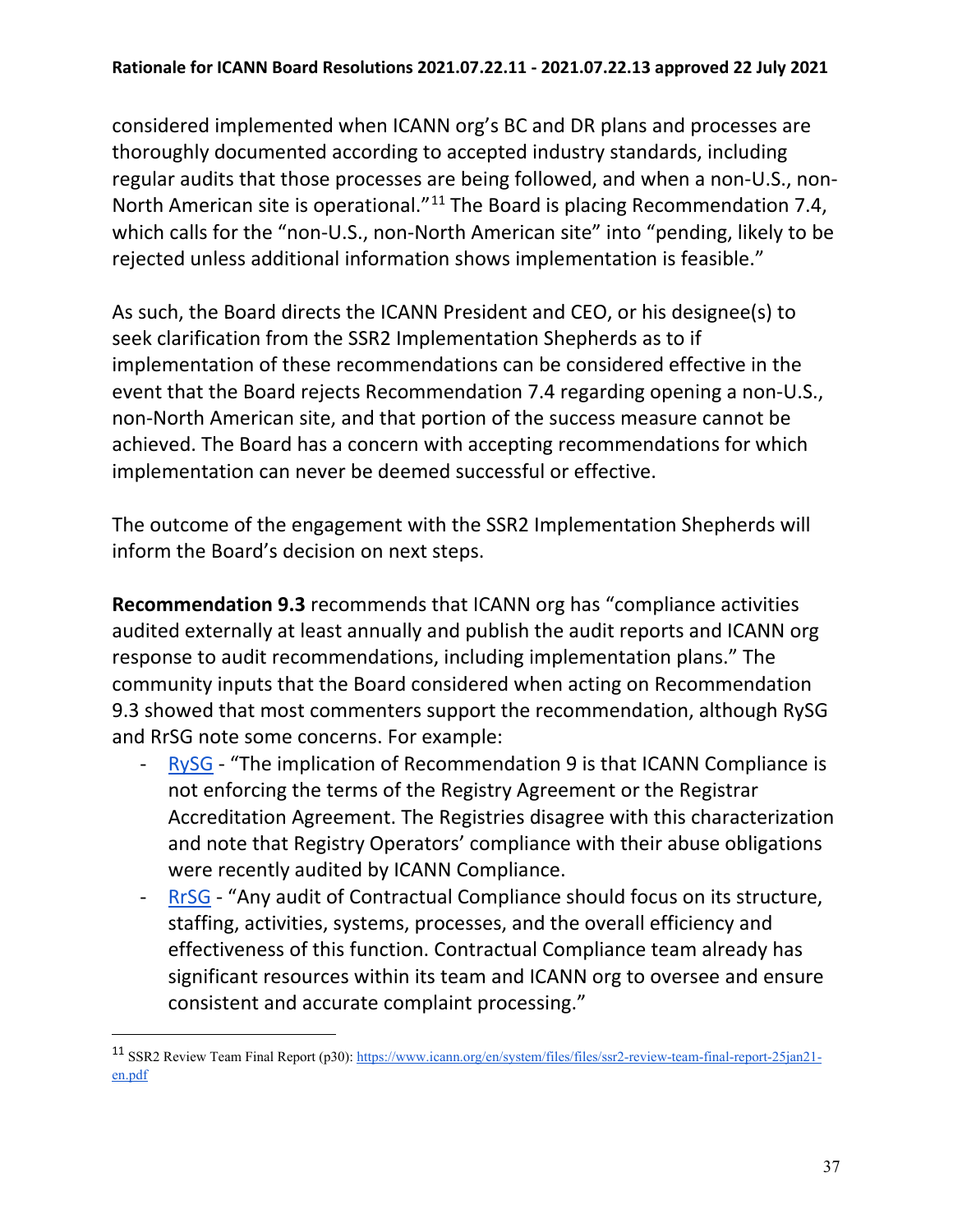The Board notes that some elements of this recommendation are not clear, such as what would be audited, against what criteria, by whom, or why an external auditor would be required. The Board directs the ICANN President and CEO, or his designee(s), to seek clarity from the SSR2 Implementation Shepherds on elements of the recommendation that are not clear, such as those noted above. The outcome of the engagement with the SSR2 Implementation Shepherds will inform the Board's decision on next steps.

**Recommendation 11.1** pertains to the availability of Centralized Zone Data Service (CZDS) data. The community inputs that the Board considered when acting on this recommendation showed that while some community groups are in support of the recommendation, others express concerns. For example:

- [RySG](https://mm.icann.org/pipermail/comments-ssr2-final-report-28jan21/attachments/20210309/de99b585/RySG_comment_Second_Security_Stability_and_Resiliency_SSR2_Review_Team_Final_Report_March-2021.pdf)  "The current CZDS system not only provides sufficient access but was also the result of lengthy negotiations taking into account the varying needs of different members of the ICANN community, including the registries that provide this access."
- [NCSG](https://mm.icann.org/pipermail/comments-ssr2-final-report-28jan21/attachments/20210409/3ff95763/NCSGComment-SecondSecurityStabilityandResiliencySSR2ReviewTeamFinalReport.pdf)  "Brand protection and intellectual property protection are not security and stability issues. But in this section 'brand protection' is again invoked. This is a risky path to take and can lead to extending the ICANN mission and the definition of DNS abuse."

The Board notes that some elements of this recommendation are not clear. For example, the Board notes that ICANN org is currently in the process of implementing recommendations from [SAC097,](https://www.icann.org/en/system/files/files/sac-097-en.pdf) which calls for ICANN org to revise "the CZDS system to address the problem of subscriptions terminating automatically by default, for example by allowing subscriptions to automatically renew by default." It is not clear what additional work is needed to sufficiently implement the SSR2 Review Team's Recommendation 11.1 or how the existing work already being performed on CZDS access is insufficient. The Board directs the ICANN President and CEO, or his designee(s) to seek clarity from the SSR2 Implementation Shepherds on elements of this recommendation that are not clear, such as those noted above. The outcome of the engagement with the SSR2 Implementation Shepherds will inform the Board's decision on next steps.

**Recommendations 12.1, 12.2, 12.3, 12.4, 13.1 and 13.2** pertain to transparency and accountability of DNS abuse analysis and reporting efforts, and complaint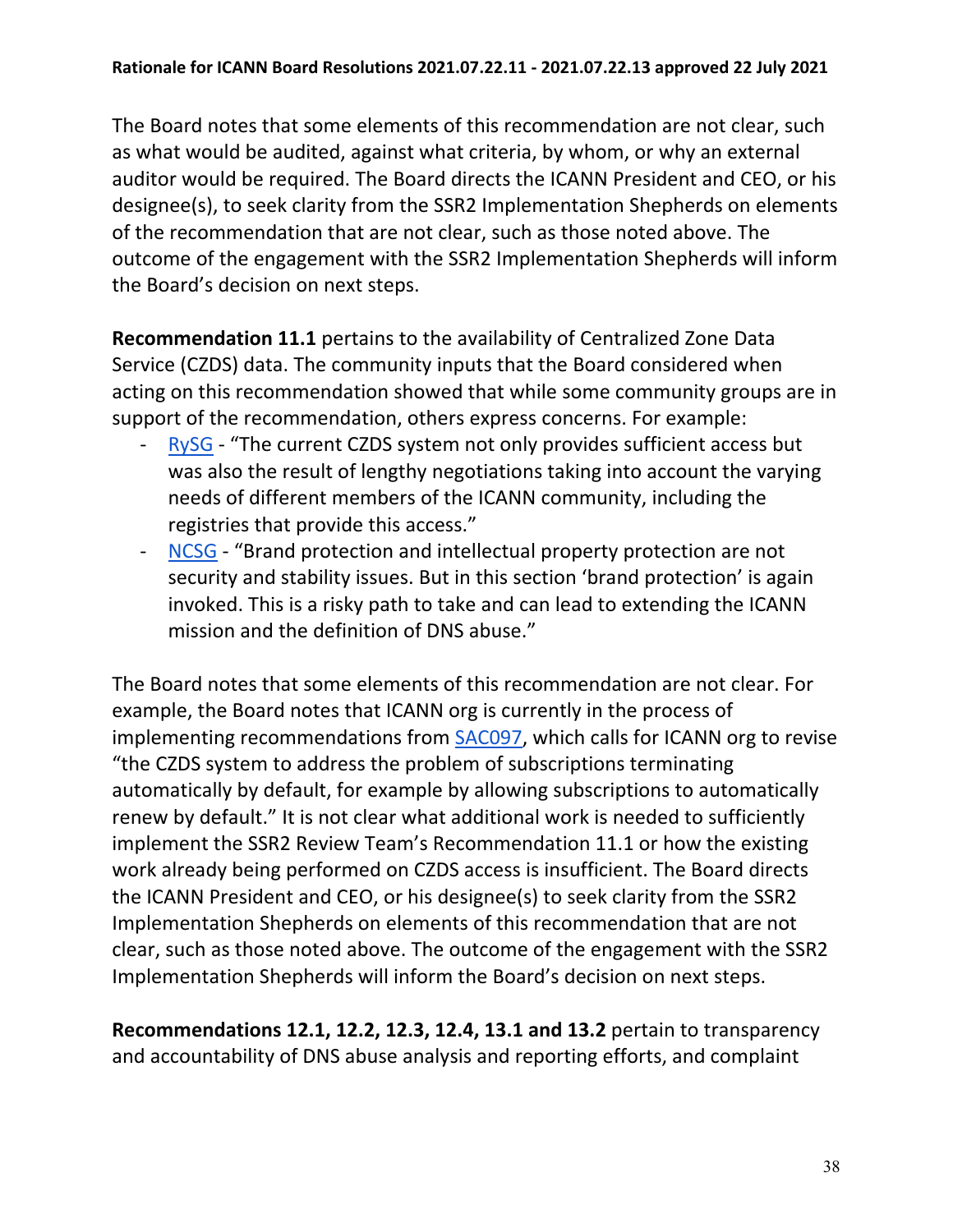reporting. The community inputs that the Board considered when acting on this recommendation showed that while several community groups support the recommendations, others have some concerns. For example, with regard to Recommendations 12.1, 12.2, 12.3 and 12.4:

- [RySG](https://mm.icann.org/pipermail/comments-ssr2-final-report-28jan21/attachments/20210309/de99b585/RySG_comment_Second_Security_Stability_and_Resiliency_SSR2_Review_Team_Final_Report_March-2021.pdf)  "ICANN Org has produced DAAR as a means of informing the community of the apparent existence of DNS Abuse. There are other organizations that produce similar types of reports within the context of their own mission and purpose. The RySG's DNS Abuse Working Group (and its predecessor the DAAR Working Group) has been working collaboratively with OCTO to ensure that DAAR provides the community with the best information available. Without a stated objective or observable problem this recommendation prescribes a solution with dubious value...Specifically, the notion of a time-delay in data-sharing is antithetical to the goal of mitigating abuse as quickly as practical and would appear to be competitive with ICANN Org's compliance responsibilities that also occur after-the-fact."
- [Article 19](https://mm.icann.org/pipermail/comments-ssr2-final-report-28jan21/attachments/20210408/f39fe225/A19DraftPublicCommentsICANNSecondSecurityStabilityandResiliencySSR2ReviewTeamFinalReportV1.0.pdf)  "We caution that any process of dealing with DNS abuse should be done through a public consultation process and should not expand ICANN's mandate beyond infrastructure to include content regulation."
- [Tucows](https://mm.icann.org/pipermail/comments-ssr2-final-report-28jan21/attachments/20210408/4a9e8b3b/TucowsRegistrarFamilySSR2Response.pdf)  "Any attempt to identify Contracted Parties that 'contribute to abuse' is fraught with impossibility: mere numbers and percentages do not tell the whole story. The Tucows family of registrars notes the good work of the Registrar of Last Resort, for example, as well as the fact that the majority of abuse occurs in the .com registry—which speaks to its popularity, not to its permissive or welcoming nature towards abusive registrations. The problems with Recommendation 12.3 should be obvious but, to avoid doubt: attempting to identify registries and registrars that 'contribute to abuse' by quantifying the number of abusive registrations or clients on their platform instead simply indicates a high-volume business. Instead, attention should be given to business practices which allow for abusive behaviour or clients with indicators of abusive intent."
- [NCSG](https://mm.icann.org/pipermail/comments-ssr2-final-report-28jan21/attachments/20210409/3ff95763/NCSGComment-SecondSecurityStabilityandResiliencySSR2ReviewTeamFinalReport.pdf)  "DAAR was never set up for the purpose of auditing registries and registrars. It is not a 'punishment mechanism' but a research mechanism. It should never have a mission such as identification of registries and registrars that harbor a disproportionate level of abuse. DAAR was recommended by GAC in multiple communiques and it provides useful statistics that can be helpful for security research. So it should not be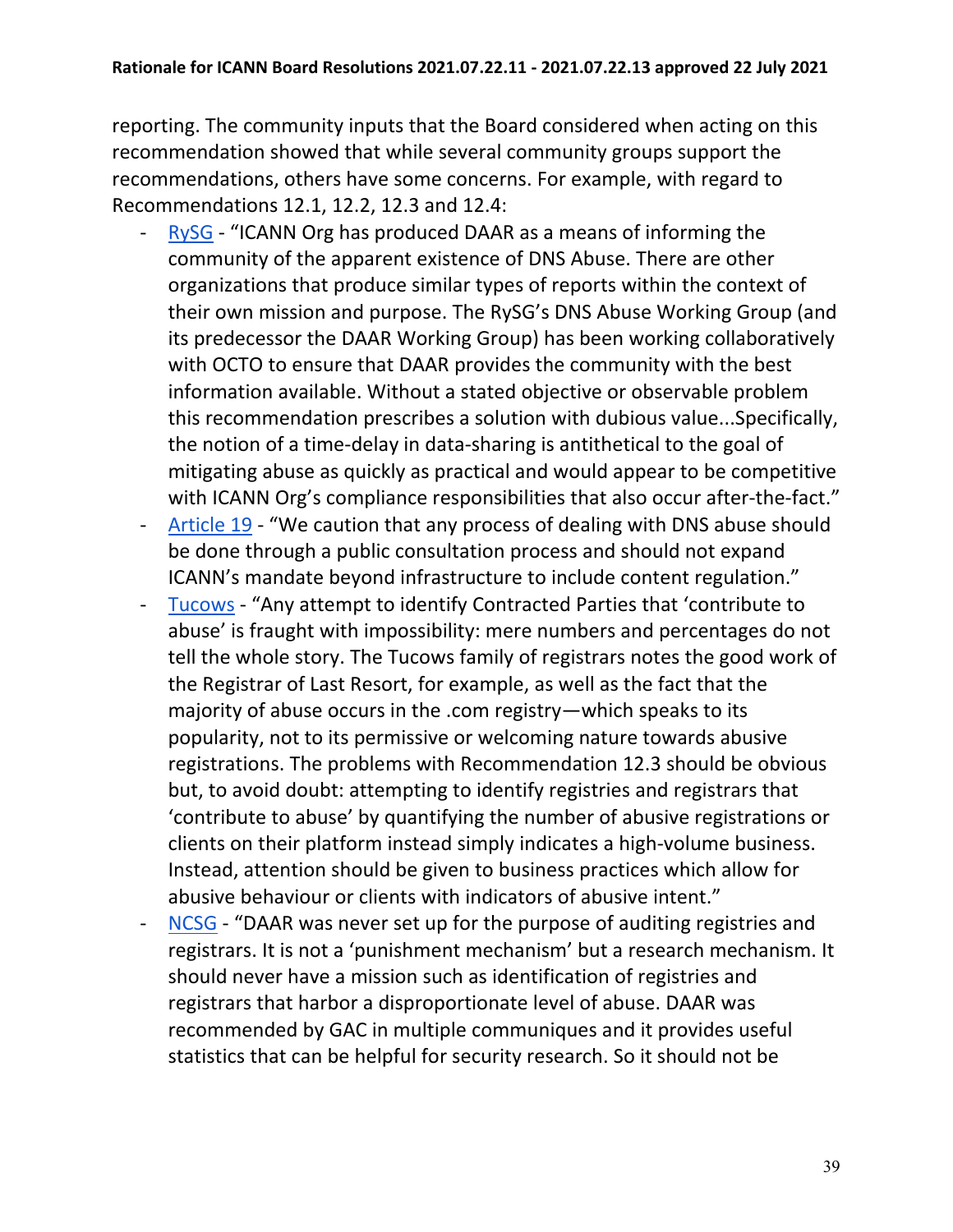discontinued at the request of the review team but the community as a whole should decide which direction it should take."

[RrSG](https://mm.icann.org/pipermail/comments-ssr2-final-report-28jan21/attachments/20210409/266a750a/ssr2-review-team-final-report-recommendations-ForRrSGfinal.pdf) - "ICANN already operates the DAAR, and it is not clear what limitation or oversight this recommendation intends to address. Without identifying the specific deficiencies, the Review Team should not instruct ICANN to spend significant money to accomplish unidentified goals.

The Board acknowledges the extensive community and ICANN org efforts currently going on around DNS security threats.

The Board directs the ICANN President and CEO, or his designee(s), to evaluate how this grouping of recommendations, along with other recommendations that pertain to DNS security threats should be considered in a coordinated way, including through ICANN org's [program dedicated to DNS security threats](https://www.icann.org/en/announcements/details/webinar-icann-dns-security-threat-mitigation-program-update-and-community-discussion-1-7-2021-en)  [mitigation.](https://www.icann.org/en/announcements/details/webinar-icann-dns-security-threat-mitigation-program-update-and-community-discussion-1-7-2021-en) This information will inform the Board's decision on next steps. The Board notes, however, that beyond the interdependencies related to the extensive community and ICANN org efforts around DNS security threats, there may be additional challenges associated with implementation of some of these recommendations that the Board would require to be addressed before determining if these recommendations can be approved.

**Recommendation 14.2** recommends that ICANN org provide contracted parties with lists of domains in their portfolios identified as abusive to enable anti-abuse action. While the Board is rejecting Recommendations 14.1, 14.3, 14.4 and 14.5 for specific reasons, the Board recognizes that recommendation 14.2 appears to be independent from these recommendations.

The community inputs that the Board considered when acting on this recommendation showed that, while commenters offer mixed views about other recommendations in the Recommendation 14 grouping, specific comments about recommendation 14.2 are more limited. [GAC](https://mm.icann.org/pipermail/comments-ssr2-final-report-28jan21/attachments/20210409/dbfca0b0/gac-comments-ssr2-review-final-report-8apr21.pdf) notes that "CCT Review Recommendation 12 also saw value in the financial incentivisation (SSR2 Recommendation 14.5) of contracted parties encouraging them to reach certain DNS Abuse milestones. Such financial incentives, of course, are only possible when there first exists a shared understanding of which domains within a contracted party's portfolio are perceived to be abusive (SSR2 Recommendation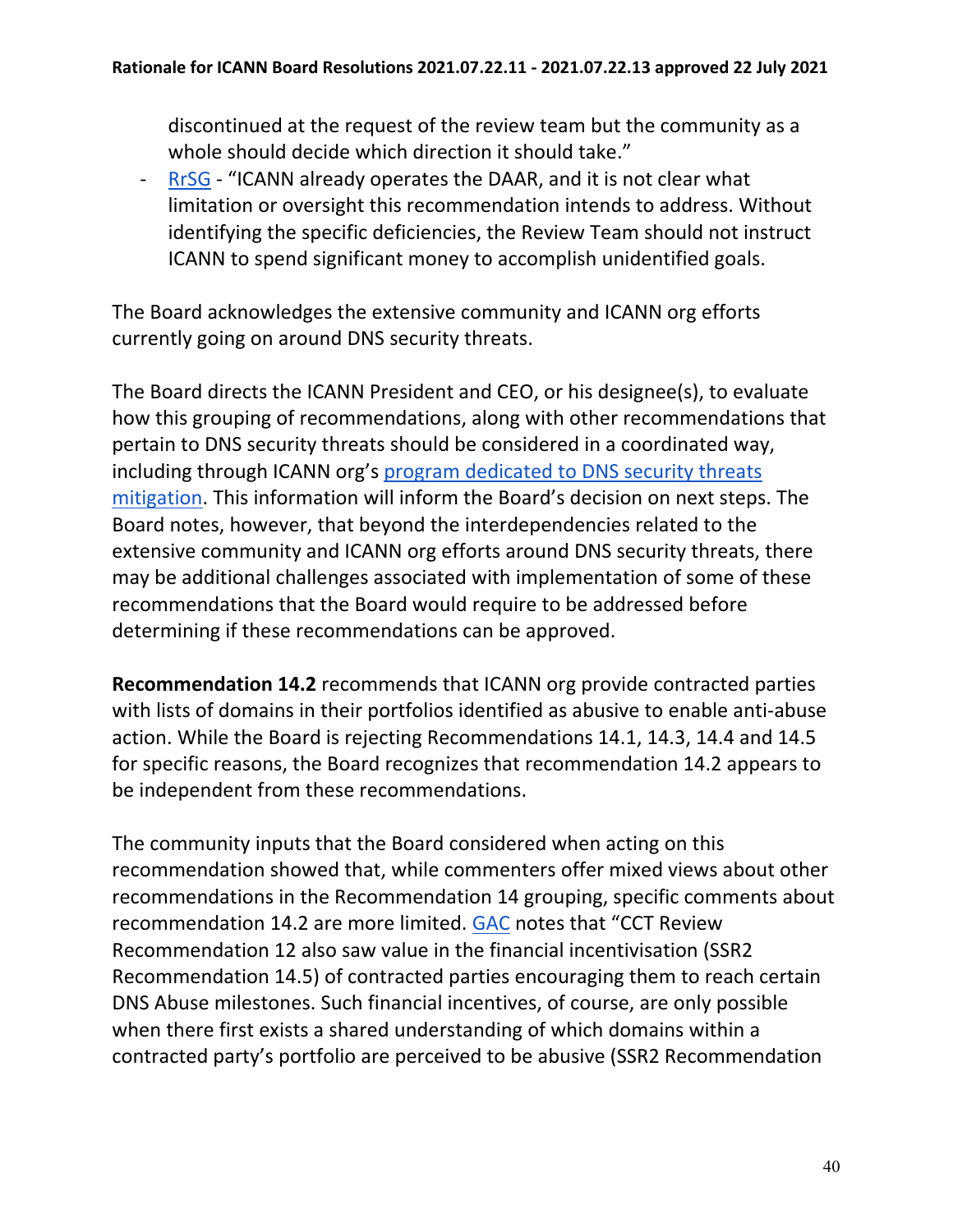14.2)." [RySG](https://mm.icann.org/pipermail/comments-ssr2-final-report-28jan21/attachments/20210309/de99b585/RySG_comment_Second_Security_Stability_and_Resiliency_SSR2_Review_Team_Final_Report_March-2021.pdf) specifically notes it "does not object to Recommendation 14.2", while [RrSG](https://mm.icann.org/pipermail/comments-ssr2-final-report-28jan21/attachments/20210409/266a750a/ssr2-review-team-final-report-recommendations-ForRrSGfinal.pdf) notes "The ICANN Board should reject this recommendation as it is not within ICANN's remit to police the Internet for abuse. If third parties have concerns or identify specific and verifiable cases of abuse, they should report them to the appropriate contracted party."

The Board notes that ICANN org currently measures specific security threats related to domain names through several projects, including the [Domain Name](https://www.icann.org/en/blogs/details/reporting-potential-pandemic-related-domains-1-5-2020-en)  [Security Threat Information Collection and Reporting](https://www.icann.org/en/blogs/details/reporting-potential-pandemic-related-domains-1-5-2020-en) (DNSTICR) project, and [Domain Abuse Activity Reporting System](https://www.icann.org/octo-ssr/daar) (DAAR), both of which have a publication or reporting element.

The Board understands that all such projects rely on commercially licensed data that come with varying restrictions on what data can be shared and how. Through the DNSTICR, ICANN org produces reports on recent domain registrations that ICANN org understands to be using the COVID-19 pandemic for phishing or malware campaigns. These reports, which are shared with the responsible parties (primarily registrars or registries), contain the evidence that leads ICANN org to believe the domains are being used maliciously, along with other background information to help the responsible parties determine the correct course of action.

The overarching purpose of DAAR is to develop a robust, reliable, and reproducible methodology for analyzing security threat activity, which the ICANN community may use to make informed policy decisions. The system collects TLD zone data and complements these data sets with a large set of high-confidence Reputation Block List (RBL) security threat data feeds. The aggregated statistics and anonymized data collected by the DAAR system can serve as a platform for studying, reporting daily, or historically the registration data, or the abuse activity by each registry. This aggregated data is currently pushed to the registries using ICANN's Service Level Agreement Monitoring (SLAM) system.

The Board directs the ICANN President and CEO, or his designee(s) to regard the measures of success as defined by the SSR2 Review Team for Recommendations 14 and 15, and evaluate how this recommendation, along with other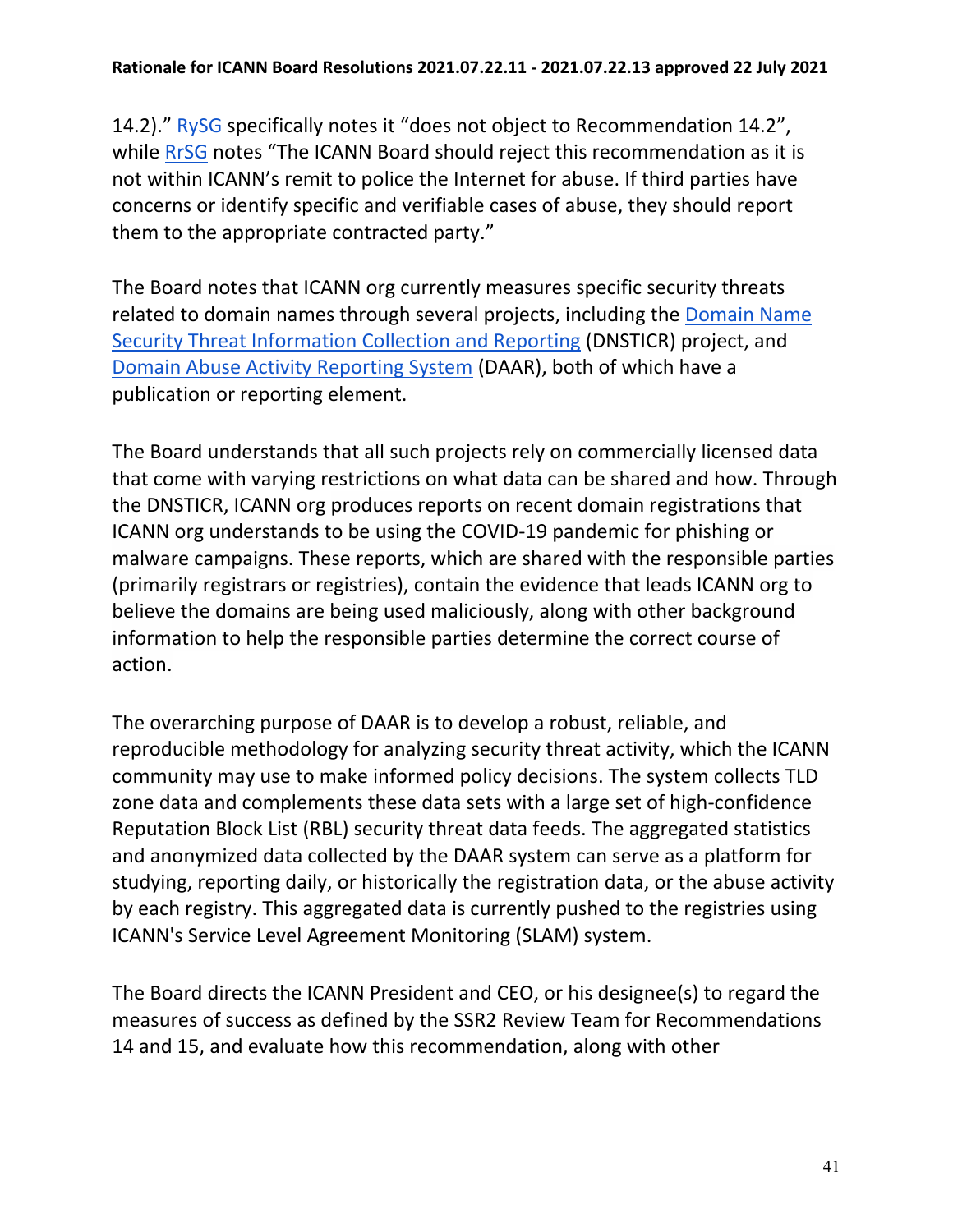recommendations that pertain to DNS security threats, should be considered in a coordinated way, including through the ICANN org [program dedicated to DNS](https://www.icann.org/en/announcements/details/webinar-icann-dns-security-threat-mitigation-program-update-and-community-discussion-1-7-2021-en)  [security threats mitigation](https://www.icann.org/en/announcements/details/webinar-icann-dns-security-threat-mitigation-program-update-and-community-discussion-1-7-2021-en) and ongoing projects such as DNSTICR and DAAR. This information will inform the Board's decision on next steps.

**Recommendation 17.1** recommends that ICANN org create a framework to characterize the nature and frequency of name collisions and resulting concerns. The community inputs that the Board considered when acting on this recommendation showed that while some community groups are in support of the recommendation, others express concerns. For example, [RySG,](https://mm.icann.org/pipermail/comments-ssr2-final-report-28jan21/attachments/20210309/de99b585/RySG_comment_Second_Security_Stability_and_Resiliency_SSR2_Review_Team_Final_Report_March-2021.pdf) [IPC,](https://mm.icann.org/pipermail/comments-ssr2-final-report-28jan21/2021q2/000015.html) and [Article 19](https://mm.icann.org/pipermail/comments-ssr2-final-report-28jan21/attachments/20210408/f39fe225/A19DraftPublicCommentsICANNSecondSecurityStabilityandResiliencySSR2ReviewTeamFinalReportV1.0.pdf) express concerns that this recommendation overlaps with or is in contradiction to the ongoing work related to Name Collision. [Article 19](https://mm.icann.org/pipermail/comments-ssr2-final-report-28jan21/attachments/20210408/f39fe225/A19DraftPublicCommentsICANNSecondSecurityStabilityandResiliencySSR2ReviewTeamFinalReportV1.0.pdf) encourages revising the recommendation "so that it is not in contradiction with the recommendations outlined under the GNSO New Subsequent Procedures Draft Final Report" and "to note that measuring name collisions should be carried out under the ongoing framework pending full completion of the work carried out by the NCAP studies group".

The Board notes that Recommendation 17.1 has dependencies on the SSAC NCAP. The output of the NCAP studies will inform the Board's decision on next steps. The Board noted such overlap in its [comments](https://mm.icann.org/pipermail/comments-ssr2-rt-draft-report-24jan20/attachments/20200320/d0e1d821/03.20.20BoardPCSubmissionFINAL-0001.pdf) on the SSR2 Review Team draft report, and encouraged the SSR2 Review Team to consider how its recommendations may be consolidated into or passed through to ongoing work.

**Recommendations 18.1, 18.2 and 18.3** recommend that ICANN org create and maintain a public archive of digests or readouts from various networking and security research conferences. The community inputs that the Board considered when acting on these recommendations showed that while several community groups support these recommendations by way of their overarching support for all recommendations in the SSR2 Review Team Final Report, [RySG](https://mm.icann.org/pipermail/comments-ssr2-final-report-28jan21/attachments/20210309/de99b585/RySG_comment_Second_Security_Stability_and_Resiliency_SSR2_Review_Team_Final_Report_March-2021.pdf) and [RrSG](https://mm.icann.org/pipermail/comments-ssr2-final-report-28jan21/attachments/20210409/266a750a/ssr2-review-team-final-report-recommendations-ForRrSGfinal.pdf) express concerns. For example:

[RySG](https://mm.icann.org/pipermail/comments-ssr2-final-report-28jan21/attachments/20210309/de99b585/RySG_comment_Second_Security_Stability_and_Resiliency_SSR2_Review_Team_Final_Report_March-2021.pdf) - "In much the same way that ICANN monitors and offers neutral summary reports on legislative developments and identifier technology issues, it is reasonable for ICANN to do so for other topics related specifically to ICANN's mission and scope. However, it is unclear how recommending that ICANN offer an interpretation or analysis (including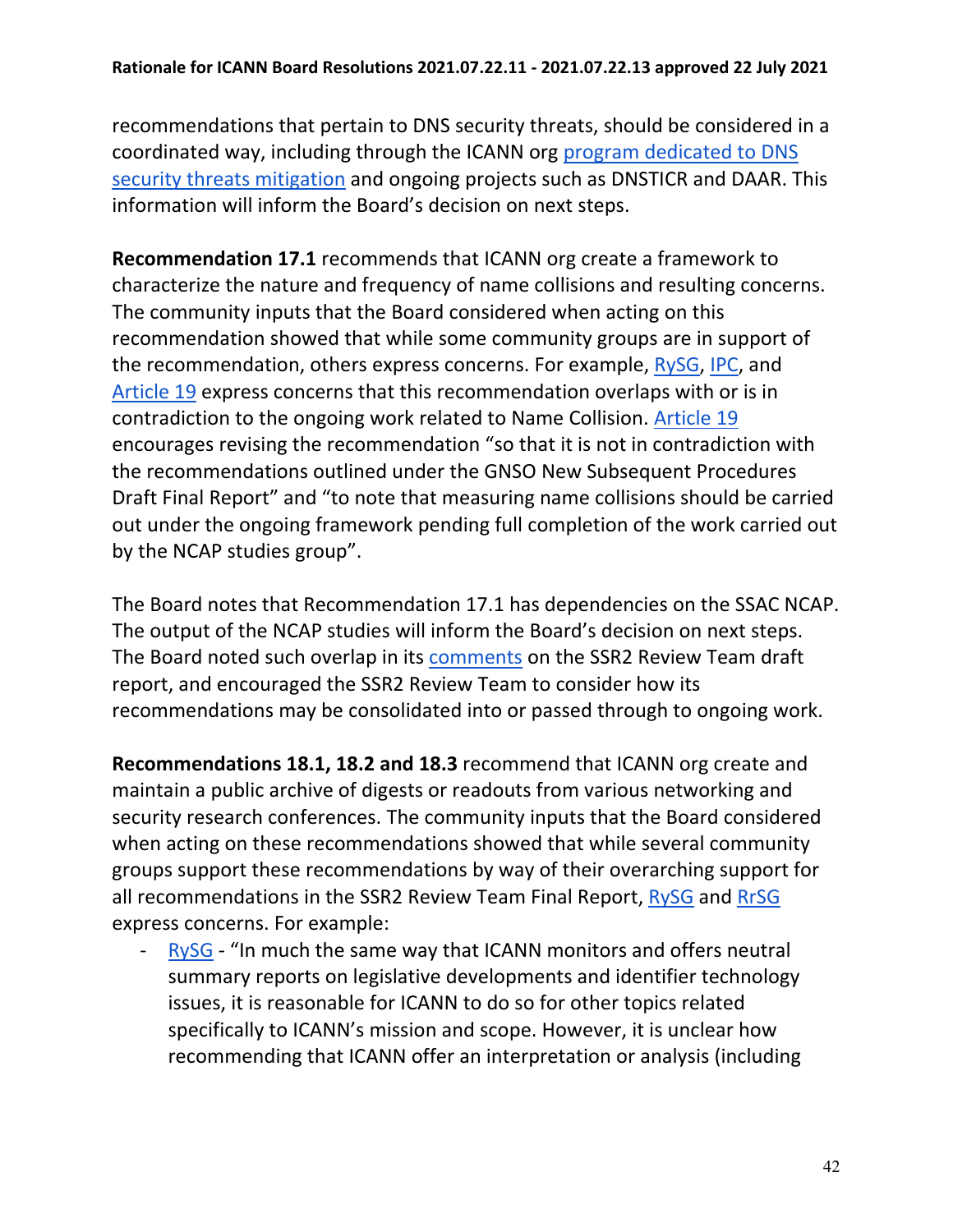proposing additional studies) of these third-party efforts by specifically targeting only one part of the ICANN community is within either the Review Team's scope of work or ICANN's."

- [RrSG](https://mm.icann.org/pipermail/comments-ssr2-final-report-28jan21/attachments/20210409/266a750a/ssr2-review-team-final-report-recommendations-ForRrSGfinal.pdf) - "Contract negotiations are between contracted parties and ICANN as detailed in the RAA and RA, and are not subject to public discussion and feedback from the ICANN community, including recommendations from peer-reviewed literature", and "it is not clear how the studies will be paid for, and how confirming peer-reviewed studies are beneficial or within ICANN's remit."

The Board notes that ICANN org currently already publishes reports of emerging technologies that are relevant to ICANN org's mission through its Office of the Chief Technology Officer (OCTO) [publication series,](https://www.icann.org/resources/pages/octo-publications-2019-05-24-en) and regularly provides updates the community, for example via recent Emerging Identifier Technology sessions at [ICANN58,](https://icann58copenhagen2017.sched.com/event/9nqD/emerging-identifiers-technology) [ICANN60,](https://icann60abudhabi2017.sched.com/event/CbFe/emerging-identifiers-technology) [ICANN64,](https://64.schedule.icann.org/meetings/961998) and [ICANN66.](https://66.schedule.icann.org/meetings/1116895)

As the Board noted in its [comment](https://mm.icann.org/pipermail/comments-ssr2-rt-draft-report-24jan20/attachments/20200320/d0e1d821/03.20.20BoardPCSubmissionFINAL-0001.pdf) on the SSR2 Review Team draft report, the Board supports the work of OCTO and its determination of the needs for data and analysis to inform its work, and the Board is not clear about the value to the community of a potentially large-scale and costly effort associated with the implementation of this recommendation. While the Board agrees that there is merit to ICANN org performing an evaluation to ensure that it is tracking at an appropriate level to the work that ICANN does, the Board notes that many academic papers published do not reach the level of notice that would impact the work of ICANN and a significant investment of time, money, and effort would be required to sort through these materials. In this manner, Recommendations 18.1 - 18.3 imply unbounded work. The Board would like to better understand the community's views as to if ICANN org should expend additional resources on this activity, in light of current existing work.

The Board directs the ICANN President and CEO, or his designee(s), to perform an evaluation of its tracking efforts already underway and provide this to the Board to ensure that ICANN org is tracking at an appropriate level to the work that ICANN does. Further, the Board directs the ICANN President and CEO, or his designee(s) to engage the community to understand if ICANN org should expend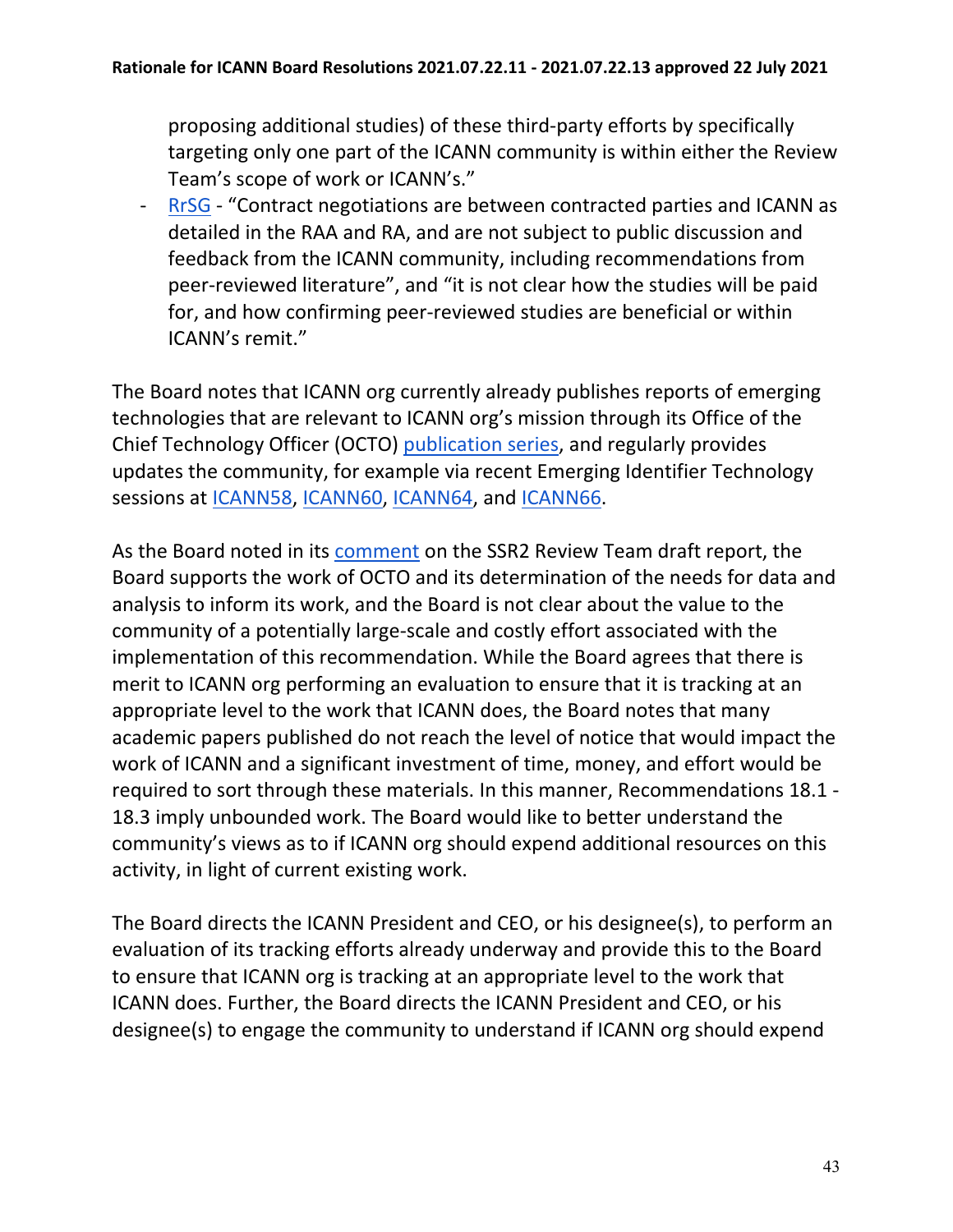additional resources on this activity, in light of current existing work. This information will inform the Board's decision on next steps.

**Recommendation 20.1** relates to establishing a formal procedure to specify the details of future key rollovers. No community groups express concerns about this recommendation. The Board expects that this recommendation would require significant resources to implement, while the cost versus benefit is not clear. Further, the Board notes that this recommendation has dependencies on research work that has not yet been conducted, such as algorithm rolls. The Board notes that alternative solutions, such as a process that contains evaluation checkpoints that allow circumstances to be evaluated and provide for potential course correction, may be more appropriate. In light of these considerations, the Board requires further information, including from community engagement as appropriate, in order to take dispositive action on this recommendation. The Board directs the ICANN President and CEO, or his designee(s) to gather further information, including via community engagement and engagement with the SSR2 Implementation Shepherds as appropriate on this recommendation. This information will inform the Board's decision on next steps.

**SSR2 Recommendation 24.1** asks ICANN org to perform annual end-to-end testing of the full EBERO process with public documentation for the outcome. No community groups express concerns about this recommendation. The Board notes that some elements of this recommendation are not clear. For example, it is not clear if the SSR2 Review Team's intent is for ICANN org conduct EBERO testing on "live" gTLDs with registrations. The Board directs the ICANN President and CEO, or his designee(s) to seek clarity from the SSR2 Implementation Shepherds on elements of this recommendation that are not clear, such as those noted above. The outcome of the engagement with the SSR2 Implementation Shepherds will inform the Board's decision on next steps.

Recommendations that the Board determines to be pending, likely to be rejected unless additional information shows implementation is feasible.

The Board places six recommendations into "pending, likely to be rejected unless additional information shows implementation is feasible": 6.1, 6.2, 7.4, 9.2, 16.2 and 16.3. As specified in the Scorecard, the Board expects specific actions to take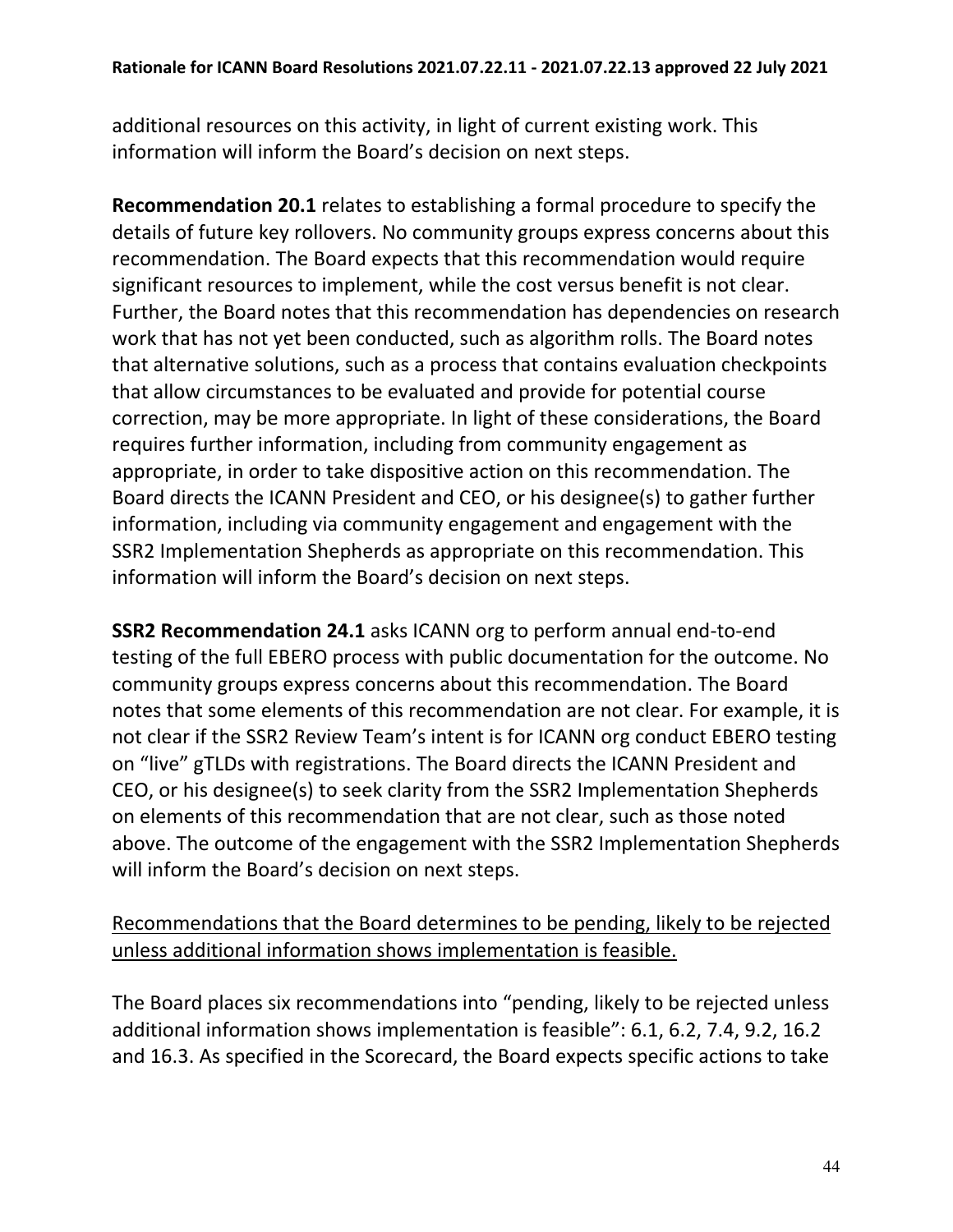place in order to take further Board decision on these recommendations. The Board uses this category to communicate to the ICANN community that based on the information available to date, the Board anticipates that each of these recommendations will be rejected.

**Recommendations 6.1 and 6.2** pertain to SSR vulnerability disclosures, including imposing additional requirements on contracted parties. The community inputs that the Board considered when acting on Recommendations 6.1 and 6.2 showed that while several commenters support the recommendations, others express concerns. [RySG,](https://mm.icann.org/pipermail/comments-ssr2-final-report-28jan21/attachments/20210309/de99b585/RySG_comment_Second_Security_Stability_and_Resiliency_SSR2_Review_Team_Final_Report_March-2021.pdf) [Namecheap,](https://mm.icann.org/pipermail/comments-ssr2-final-report-28jan21/attachments/20210408/73b5d8e7/Namecheap-SSR2FinalReportcomment.pdf) and [RrSG](https://mm.icann.org/pipermail/comments-ssr2-final-report-28jan21/attachments/20210409/266a750a/ssr2-review-team-final-report-recommendations-ForRrSGfinal.pdf) believe elements of the recommendations contemplate that ICANN org should unilaterally make modifications to the Registrar Accreditation Agreement (RAA). For example:

- [RySG](https://mm.icann.org/pipermail/comments-ssr2-final-report-28jan21/attachments/20210309/de99b585/RySG_comment_Second_Security_Stability_and_Resiliency_SSR2_Review_Team_Final_Report_March-2021.pdf)  "While the RySG supports its members adopting vulnerability disclosure policies as good business practice, it does not support ICANN acting as a clearinghouse, gatekeeper, or regulator of vulnerability disclosure policies
- [Namecheap](https://mm.icann.org/pipermail/comments-ssr2-final-report-28jan21/attachments/20210408/73b5d8e7/Namecheap-SSR2FinalReportcomment.pdf)  "Namecheap does not support any of the components of the SSR2 Final Report that contemplate any modification of the RAA (including but not limited to Recommendations 6 and 8), and urges the ICANN Board to completely reject any of these recommendations."
- [RrSG](https://mm.icann.org/pipermail/comments-ssr2-final-report-28jan21/attachments/20210409/266a750a/ssr2-review-team-final-report-recommendations-ForRrSGfinal.pdf)  "It is not the role of ICANN or the ICANN community to dictate the operational obligations of contractual parties especially without the participation, agreement, and approval of the contracted parties."

While [IPC](https://mm.icann.org/pipermail/comments-ssr2-final-report-28jan21/2021q2/000015.html) is supportive of these recommendations, IPC expresses a concern that "requir[ing] dotBrands to disclose all vulnerabilities in their business to ICANN...goes beyond ICANN's remit. At a minimum, any vulnerabilities should be limited only to those systems directly related to the operation of the TLD."

With regard to Recommendation 6.1, the Board notes that several elements of the recommendation are not clear. For example, as written, it is not clear how ICANN org should implement the recommendation in the event that there is not voluntary adoption, and may require a GNSO Policy Development Process. Possibly, the SSR2 Review Team meant "ICANN org should require the implementation of best practices and objectives in contracts, agreements, and Memorandums of Understanding". If this is the intent, while the Board supports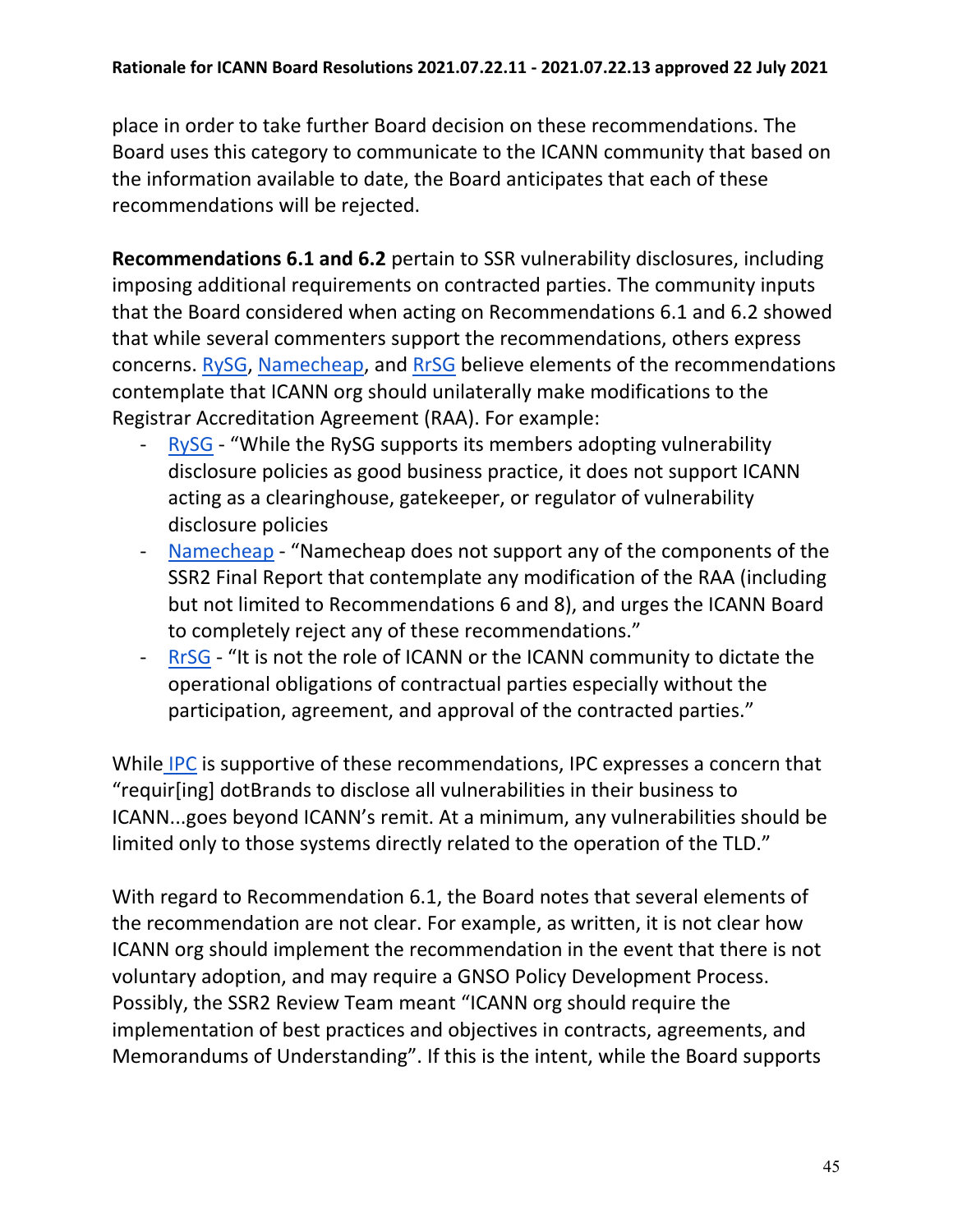contracted parties using best practices that align with the goals and objectives outlined in ICANN's Strategic Plan, making implementation of best practices mandatory would be a policy matter and not something ICANN org or Board can unilaterally impose in "contracts, agreements, and MOUs." Other elements of this recommendation that require clarification include, for example, how should SSR best practices/objectives be identified? How should ICANN org measure adoption? What is the threshold to evaluate ICANN org's promotional efforts as insufficient? The Board directs the ICANN President and CEO, or his designee(s), to seek clarity from the Implementation Shepherds on elements of this recommendation that are not clear, such as those noted above. The outcome of the engagement with the SSR2 Implementation Shepherds will inform the Board's decision on next steps.

With regard to Recommendation 6.2, the Board notes there are three components of this recommendation, which each have different considerations. While ICANN org already does some of the things called for within the recommendation as ICANN org noted in its [comments](https://mm.icann.org/pipermail/comments-ssr2-rt-draft-report-24jan20/attachments/20200327/775628ad/ICANNorgpubliccommentsubmissiononSSR2DraftReport-0001.pdf) on the SSR2 Review Team draft report, the recommendation's focus on disclosure appears difficult or nearly impossible to implement. The Board directs the ICANN President and CEO, or his designee(s), to consult with the SSR2 Implementation Shepherds to better understand the SSR2 Review Team's intent of the recommendation and the possible process to implement it with the relevant parties. The outcome of the engagement with the SSR2 Implementation Shepherds will inform the Board's decision on next steps.

**Recommendation 7.4** asks ICANN org to "establish a new site for [Disaster Recovery] for all the systems owned by or under the ICANN org purview with the goal of replacing either the Los Angeles or Culpeper sites or adding a permanent third site. ICANN org should locate this site outside of the North American region and any United States territories." The community inputs that the Board considered when acting on Recommendation 7.4 showed that, in general, commenters support the recommendation. However, [RrSG](https://mm.icann.org/pipermail/comments-ssr2-final-report-28jan21/attachments/20210409/266a750a/ssr2-review-team-final-report-recommendations-ForRrSGfinal.pdf) notes "although the RrSG is generally supportive of this recommendation, it will defer to IANA regarding whether or not to create and maintain a KSK ceremony location outside of the United States."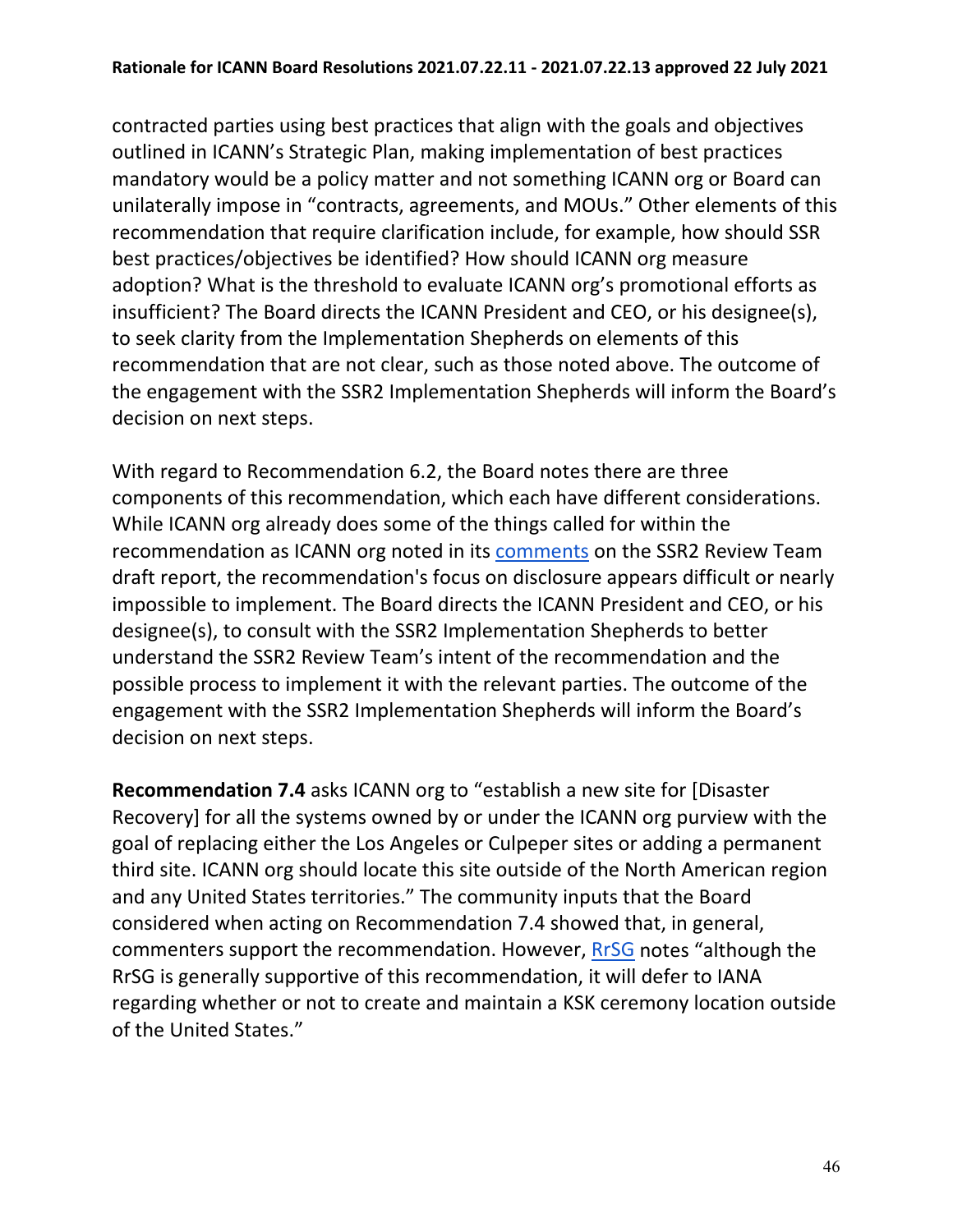The Board does not have enough information to consider resource implications of implementing this recommendation versus the expected benefit. The Board notes that in its [comment](https://mm.icann.org/pipermail/comments-ssr2-rt-draft-report-24jan20/attachments/20200327/775628ad/ICANNorgpubliccommentsubmissiononSSR2DraftReport-0001.pdf) on the SSR2 Review Team draft report, ICANN org asked the SSR2 Review Team to provide clear justification as to why it believes the benefits of a third disaster recovery site justifies the costs of such a site. While the recommendation states that the new site could replace "either the Los Angeles or Culpeper sites", the requested cost/benefit information is not provided in the SSR2 Review Team Final Report. Further, the Board notes Section 4.2 of the IANA Naming Function Contract<sup>[12](#page-46-0)</sup> that prohibits IANA operations outside of the United States, and as such, the Board understands that implementation of this recommendation as written is not currently feasible for some portions of the IANA functions. These restrictions could be removed through contract amendments if there were a desire to do so from the ICANN community, which would require community consultation and discussion. The Board directs the ICANN President and CEO, or his designee(s), to consult with the SSR2 Implementation Shepherds to better understand elements of this recommendation that are not feasible as written, or are not clear, including if the SSR2 Review Team considered the benefit versus cost considerations. The outcome of the engagement with the SSR2 Implementation Shepherds will inform the Board's decision on next steps, which may include wider community consultation.

**Recommendation 9.2** recommends ICANN org "proactively monitor and enforce registry and registrar contractual obligations to improve the accuracy of registration data." The Board notes that ICANN org does not have authority to require validation beyond what is in the Registry Agreement and Registrar Accreditation Agreement. The Board directs the ICANN President and CEO, or his designee(s) to consult with SSR2 Implementation Shepherds to better understand how the SSR2 Review Team anticipated that ICANN org's Contractual Compliance team can perform the requested actions, including the authority the SSR2 Review Team understood that ICANN org's Contractual Compliance team has to carry out the recommended actions. The outcome of the engagement with the SSR2 Implementation Shepherds will inform the Board's decision on next steps.

<span id="page-46-0"></span><sup>12</sup> IANA Naming Function Contract (30 September 2016) Section 4.2 U.S. Presence: [https://www.icann.org/iana\\_pti\\_docs/151](https://www.icann.org/iana_pti_docs/151-iana-naming-function-contract-v-30sep16) [iana-naming-function-contract-v-30sep16](https://www.icann.org/iana_pti_docs/151-iana-naming-function-contract-v-30sep16)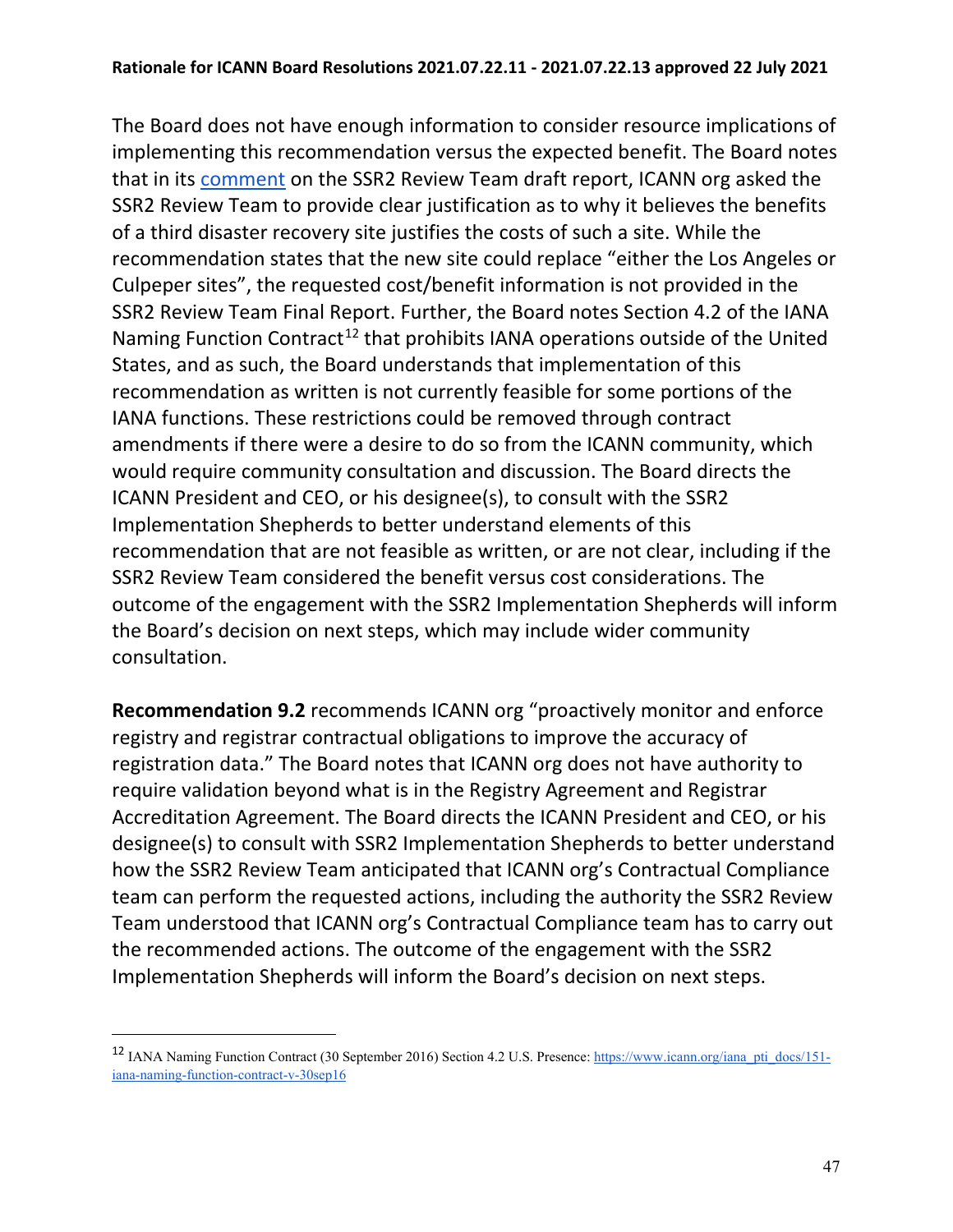**Recommendations 16.2 and 16.3** relate to privacy requirements around the Registration Directory Service (RDS). The community inputs that the Board considered when acting on Recommendations 16.2 and 16.3 showed that while several community groups support the recommendations, [RySG](https://mm.icann.org/pipermail/comments-ssr2-final-report-28jan21/attachments/20210309/de99b585/RySG_comment_Second_Security_Stability_and_Resiliency_SSR2_Review_Team_Final_Report_March-2021.pdf) and [RrSG](https://mm.icann.org/pipermail/comments-ssr2-final-report-28jan21/attachments/20210409/266a750a/ssr2-review-team-final-report-recommendations-ForRrSGfinal.pdf) express some concerns that these recommendations do not address a specific problem statement. Concerns in particular with regard to recommendation 16.3 include, for example:

- [RySG](https://mm.icann.org/pipermail/comments-ssr2-final-report-28jan21/attachments/20210309/de99b585/RySG_comment_Second_Security_Stability_and_Resiliency_SSR2_Review_Team_Final_Report_March-2021.pdf)  "16.3 suggests that ICANN Compliance should audit Registry and Registrar compliance with a Registry or Registrar's own internal policies and procedures as opposed to its contractual obligations with ICANN. Such a recommendation exceeds the scope of ICANN Compliance's role to enforce contractual requirements."
- [RrSG](https://mm.icann.org/pipermail/comments-ssr2-final-report-28jan21/attachments/20210409/266a750a/ssr2-review-team-final-report-recommendations-ForRrSGfinal.pdf)  "This is outside of ICANN's scope. ICANN is not a DPA, and the audit would need to cover a number of countries and jurisdictions around the world, and it is unclear how ICANN has the expertise or resources to conduct such an audit."

With regard to Recommendation 16.2, the Board is not clear as to what is meant by "facilitate law enforcement needs" and how that is relevant to the role of ICANN org's Contractual Compliance team. As written, ICANN org does not have the authority to do this. Further, the intent of the recommendation is not clear, specifically why the SSR2 Review Team understands the existing subject matter experts and Chief Data Protection Officer roles within ICANN org are inadequate to achieve the requirements of this recommendation. The Board understands that ICANN org's Contractual Compliance team has subject matter experts in the areas listed to the extent that they are necessary for contract enforcement. For other matters and as necessary, ICANN org's Contractual Compliance members can refer to ICANN org's Chief Data Protection Officer for guidance regarding the specific areas listed. Through the Contractual Compliance team, ICANN org enforces policies that have been adopted by the community and makes operational and structural changes as needed to carry out its enforcement role. The Board directs the ICANN President and CEO, or his designee(s), to consult with SSR2 Implementation Shepherds to better understand how the SSR2 Review Team anticipated that ICANN org's Contractual Compliance team can perform the requested actions, as well as other elements of the recommendation that are not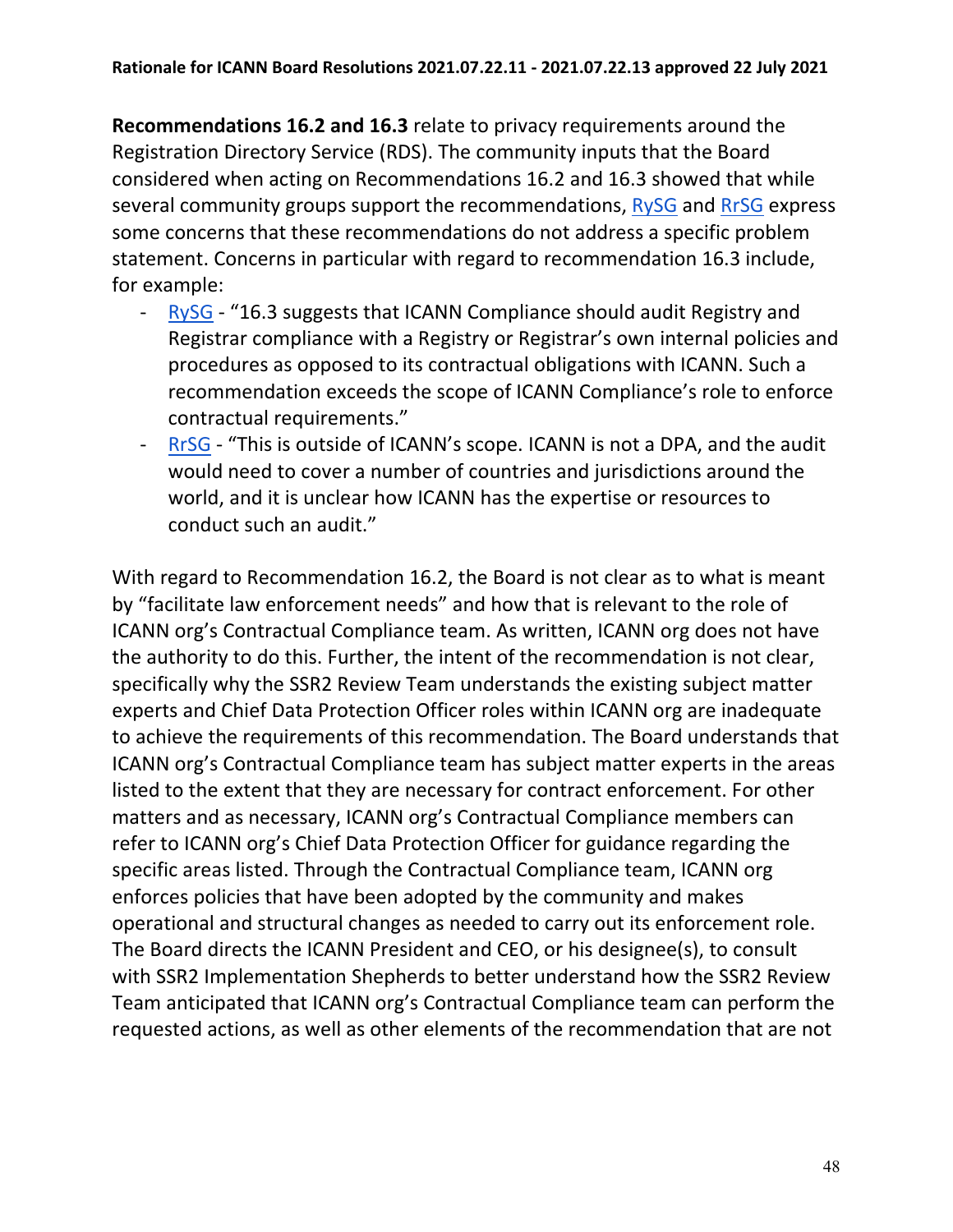clear, such as those noted above. The outcome of the engagement with the SSR2 Implementation Shepherds will inform the Board's decision on next steps.

Further, with regard to Recommendation 16.3 which recommends for ICANN org to "conduct periodic audits of adherence to privacy policies implemented by registrars to ensure that they have procedures in place to address privacy breaches"; as the Board noted in its [comment](https://mm.icann.org/pipermail/comments-ssr2-rt-draft-report-24jan20/attachments/20200320/d0e1d821/03.20.20BoardPCSubmissionFINAL-0001.pdf) on the SSR2 Review Team draft report, ICANN org does not specifically require registrars to have "privacy policies." ICANN org's Contractual Compliance team cannot audit something that is not an ICANN contractual requirement. The Board directs the ICANN President and CEO, or his designee(s) to consult with SSR2 Implementation Shepherds to better understand the SSR2 Review Team's intent of the recommendation. The outcome of the engagement with the SSR2 Implementation Shepherds will inform the Board's decision on next steps.

#### **Which stakeholders or others were consulted?**

As required by ICANN's Bylaws, the SSR2 Review Team sought community input on its [draft report](https://www.icann.org/en/system/files/files/ssr2-review-24jan20-en.pdf) through a [Public Comment proceeding](https://www.icann.org/public-comments/ssr2-rt-draft-report-2020-01-24-en) opened in January 2020. A total of 18 community submissions were posted to the forum. Additionally, the SSR2 Review Team conducted [engagement sessions](https://community.icann.org/x/XJpEB) at ICANN58, ICANN60, ICANN63, ICANN64, and ICANN69, and community webinars on its draft and final reports in [February 2020](https://community.icann.org/x/ZhCJBw) and [February 2021](https://community.icann.org/x/9gZACQ) respectively. The SSR2 Review Team summarized its approach to how Public Comments and inputs received were considered in Appendix H of its final report.

ICANN's Bylaws call for the final report to be posted for Public Comment to inform Board action on final recommendations. The [Public Comment proceeding](https://www.icann.org/public-comments/ssr2-final-report-2021-01-28-en) on the SSR2 Review Team Final Report opened on 28 January 2021 and closed on 8 April 2021. 19 submissions were posted to the forum. The Board considered the public comment submissions during its assessment of the final recommendations, as noted within the rationale supporting the Board action on each recommendation.

In addition to consulting with the SSR2 Review Team throughout the duration of the review, the Board provided a public comment on the SSR2 Review Team draft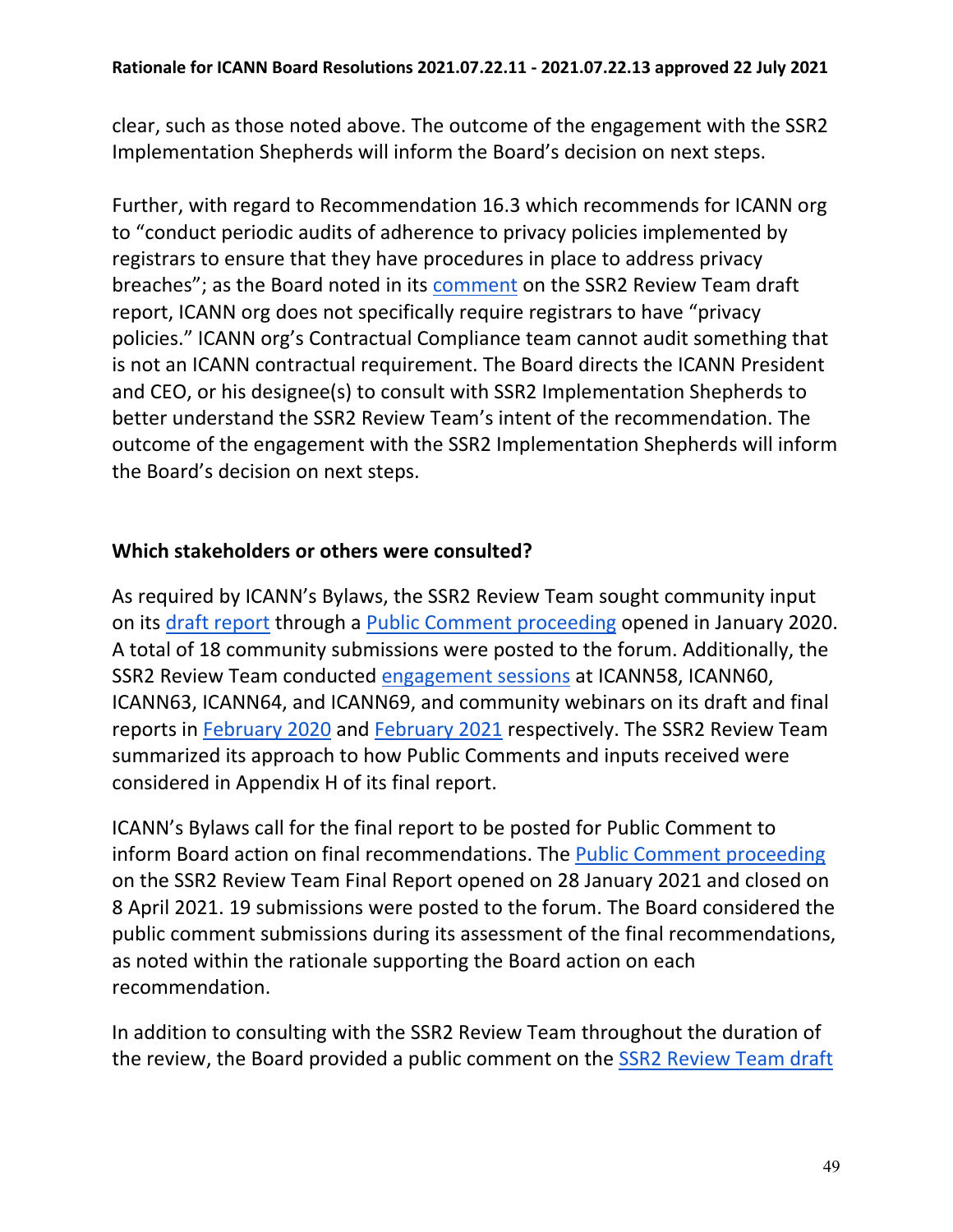[report,](https://www.icann.org/en/system/files/files/ssr2-review-24jan20-en.pdf) as did [ICANN org.](https://mm.icann.org/pipermail/comments-ssr2-rt-draft-report-24jan20/attachments/20200327/775628ad/ICANNorgpubliccommentsubmissiononSSR2DraftReport-0001.pdf) In its comment, the Board noted that: "Input from the Board is intended to contribute to the refinement of the recommendations and address areas that may benefit from clarification. The Board has general observations on several topics, including: the formulation and prioritization of the draft recommendations; draft recommendations that are outside of the Board's oversight responsibilities; draft recommendations that overlap with other work ongoing in the community", among other things. ICANN org's [comment](https://mm.icann.org/pipermail/comments-ssr2-rt-draft-report-24jan20/attachments/20200327/775628ad/ICANNorgpubliccommentsubmissiononSSR2DraftReport-0001.pdf) focused on the operational elements of the SSR2 Review Team draft report on which ICANN org sought clarification and areas that ICANN org felt could benefit from refinement to ensure the SSR2 Review Team produced effective recommendations. ICANN org's comment addressed "formulation of draft recommendations, feasibility of implementation of draft recommendations, recommendations that ICANN org considers to be implemented already." Additionally, ICANN org requested clarification of certain terms, noting that "[a] number of SSR2 RT recommendations include specific terms that ICANN org may not fully understand in the context of the SSR2 recommendation. To ensure that the identified issues or risks, the recommended solutions, and the expected impact of implementation of the recommendation are clearly defined and understood by all, ICANN org encourages the SSR2 RT to define" various terms, for example: "SSR-related best practices." In most cases, the SSR2 Review Team did not address or respond to the observations and questions identified by the Board and ICANN org in their respective comments. As noted above in the rationale section for specific recommendations, because the previously noted observations and questions had not been addressed, the Board and ICANN org will seek clarity from the SSR2 Implementation Shepherds, within bounds of their current role to provide clarity.

The Board has also [engaged with the SSR2 Implementation Shepherds,](https://community.icann.org/display/SSR/SSR2+Implementation+Shepherds) to provide an update on the Board's work since the SSR2 Review Team Final Report was published and to apprise the SSR2 Implementation Shepherds of the categorization approach. The SSR2 Implementation Shepherds underscored the importance of understanding how the various pending recommendations map to other work where there are dependencies and what the triggers will be for the Board to be able to take dispositive action at a later date. The Board reviewed next steps, setting clear expectations of further engagement after the Board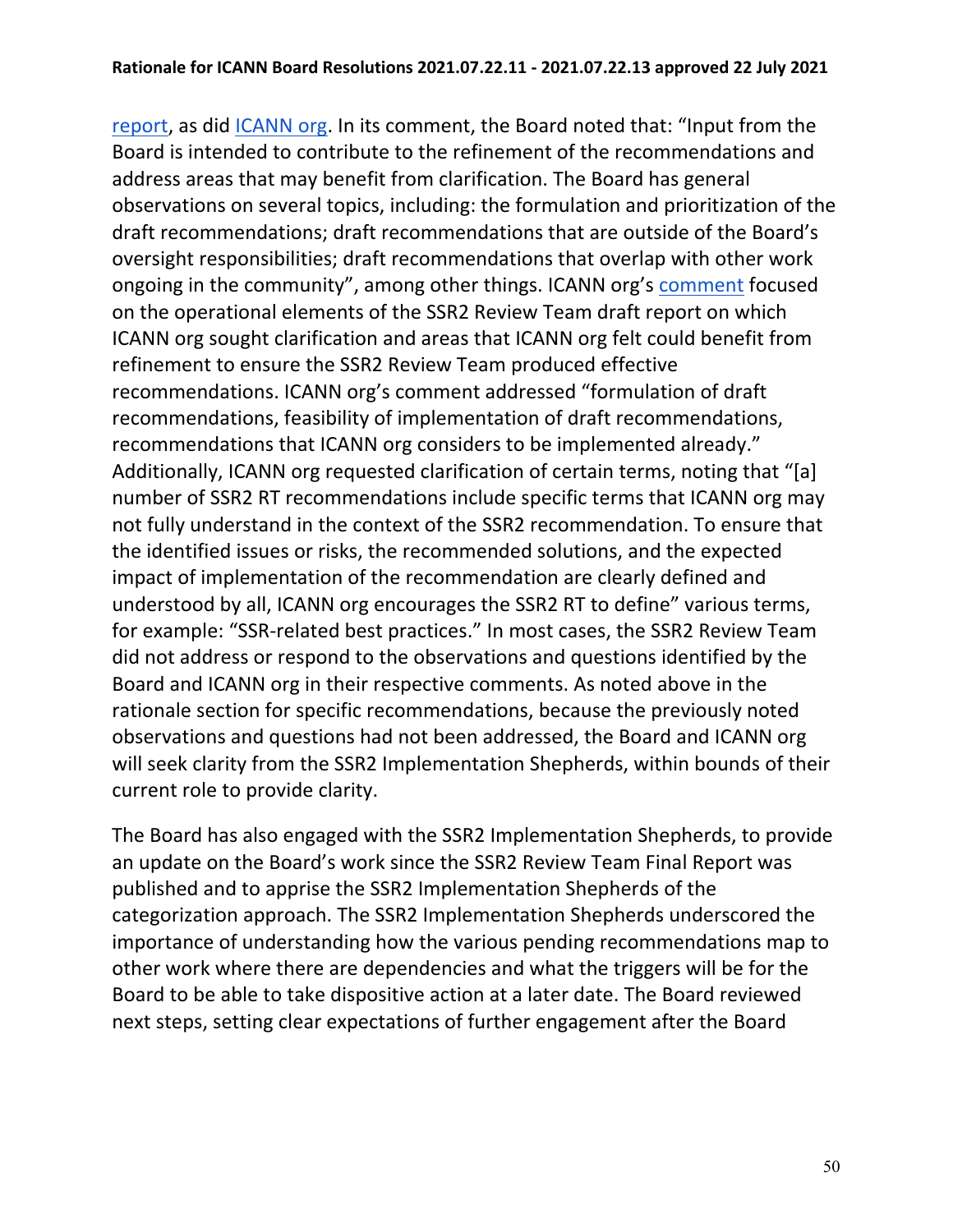action, in order to seek clarity on the SSR2 Review Team's intent and aspects of recommendations that are not clear.

#### **What concerns or issues were raised by the community?**

Public Comments highlight that there is a broad and diverse range of community viewpoints across a number of elements of the [SSR2 Review Team Final Report.](https://www.icann.org/en/system/files/files/ssr2-review-team-final-report-25jan21-en.pdf)

[RySG,](https://mm.icann.org/pipermail/comments-ssr2-final-report-28jan21/attachments/20210309/de99b585/RySG_comment_Second_Security_Stability_and_Resiliency_SSR2_Review_Team_Final_Report_March-2021.pdf) [PIR,](https://mm.icann.org/pipermail/comments-ssr2-final-report-28jan21/attachments/20210310/51a93382/PIRCommentontheSecondSSR2FinalReport.pdf) [Tucows,](https://mm.icann.org/pipermail/comments-ssr2-final-report-28jan21/attachments/20210408/4a9e8b3b/TucowsRegistrarFamilySSR2Response.pdf) [Namecheap,](https://mm.icann.org/pipermail/comments-ssr2-final-report-28jan21/attachments/20210408/73b5d8e7/Namecheap-SSR2FinalReportcomment.pdf) and [RrSG](https://mm.icann.org/pipermail/comments-ssr2-final-report-28jan21/attachments/20210409/266a750a/ssr2-review-team-final-report-recommendations-ForRrSGfinal.pdf) express concerns that some recommendations are contrary to ICANN's multistakeholder model, for example recommending that ICANN org make unilateral changes to the Registry Agreement, or initiate a Policy Development Process.

[RySG,](https://mm.icann.org/pipermail/comments-ssr2-final-report-28jan21/attachments/20210309/de99b585/RySG_comment_Second_Security_Stability_and_Resiliency_SSR2_Review_Team_Final_Report_March-2021.pdf) [PIR,](https://mm.icann.org/pipermail/comments-ssr2-final-report-28jan21/attachments/20210310/51a93382/PIRCommentontheSecondSSR2FinalReport.pdf) [i2Coalition,](https://mm.icann.org/pipermail/comments-ssr2-final-report-28jan21/attachments/20210408/09a32842/i2CoalitioncommentforSSR2.pdf) [Namecheap,](https://mm.icann.org/pipermail/comments-ssr2-final-report-28jan21/attachments/20210408/73b5d8e7/Namecheap-SSR2FinalReportcomment.pdf) and [RrSG](https://mm.icann.org/pipermail/comments-ssr2-final-report-28jan21/attachments/20210409/266a750a/ssr2-review-team-final-report-recommendations-ForRrSGfinal.pdf) express concerns that some recommendations repeat or significantly overlap with ongoing work. For example, with recommendations from the CCT Review Team, with the NCAP, or with functions that ICANN org already provides.

[Tucows,](https://mm.icann.org/pipermail/comments-ssr2-final-report-28jan21/attachments/20210408/4a9e8b3b/TucowsRegistrarFamilySSR2Response.pdf) [Namecheap,](https://mm.icann.org/pipermail/comments-ssr2-final-report-28jan21/attachments/20210408/73b5d8e7/Namecheap-SSR2FinalReportcomment.pdf) and [RrSG](https://mm.icann.org/pipermail/comments-ssr2-final-report-28jan21/attachments/20210409/266a750a/ssr2-review-team-final-report-recommendations-ForRrSGfinal.pdf) express concerns that the SSR2 Review Team did not include representation from contracted parties, and that public input from these groups was not adequately considered. As such, these groups believe that some of the final recommendations are unbalanced and biased.

The above noted concerns and issues, along with specific concerns on individual recommendations are incorporated into the rationale section for each recommendation and addressed therein.

### **Are there positive or negative community impacts?**

Taking action on the SSR2 recommendations will contribute to ensuring ICANN meets its commitments relative to the Bylaws-mandated reviews and the role they play in ICANN's accountability and transparency, as well as enhancing the security, stability, and resiliency of the DNS. Additionally, the Board action on the recommendations will have a positive impact on the continuous improvement of ICANN as a whole.

Approved recommendations are consistent with ICANN's Mission and serve the public interest. The Board acknowledges that approving recommendations that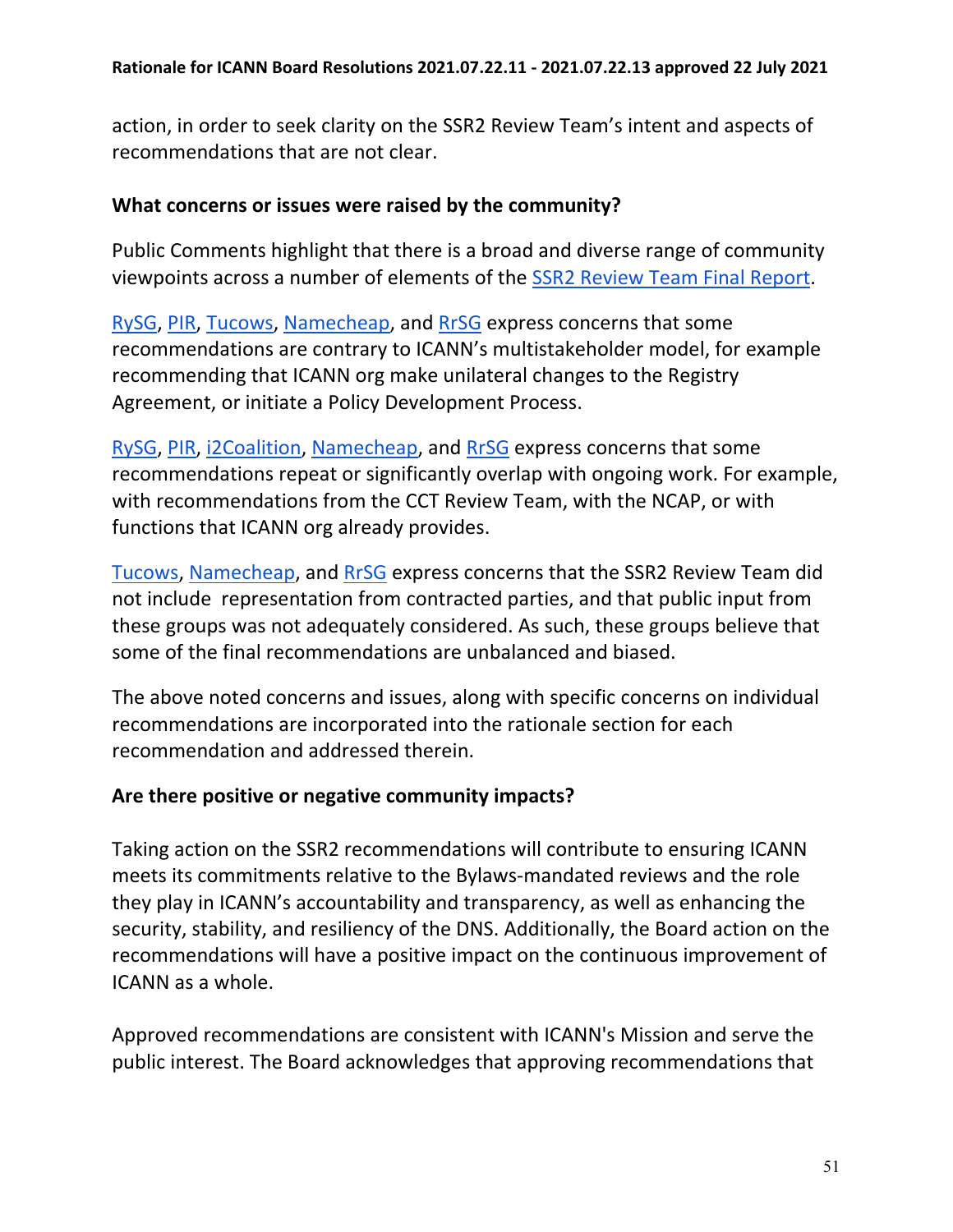duplicate or significantly overlap with existing ICANN org operations, or would require the Board or ICANN org to act outside of the remit could have negative community impacts. The Board considered the potential negative community impacts as part of its action. Additional impacts resulting from further actions on recommendations will be assessed at that time.

The Board notes important lessons learned from this review, which in part informed recommendations from the Third Accountability and Transparency Review Team (ATRT3) on improving future reviews. Among such lessons learned, the Board encourages ICANN org to work with the community on ways to address the process restrictions that required the Board to "reject because the recommendation cannot be approved in full." These lessons will be considered by ICANN org, Board, and community as they look at ways to enhance effectiveness of reviews and their outcomes.

### **What significant materials did the Board review?**

The Board reviewed various significant materials and documents as part of its consideration of the SSR2 recommendations. These included the [SSR2 Draft](https://www.icann.org/en/system/files/files/ssr2-review-24jan20-en.pdf)  [Report for Public Comment,](https://www.icann.org/en/system/files/files/ssr2-review-24jan20-en.pdf) the [Report of Public Comments on the SSR2 Draft](https://www.icann.org/en/system/files/files/report-comments-ssr2-rt-draft-report-22apr20-en.pdf)  [Report,](https://www.icann.org/en/system/files/files/report-comments-ssr2-rt-draft-report-22apr20-en.pdf) the [SSR2 Review Team Final Report,](https://www.icann.org/en/system/files/files/ssr2-review-team-final-report-25jan21-en.pdf) the [Report of Public Comments on](https://www.icann.org/en/system/files/files/report-comments-ssr2-final-report-10may21-en.pdf)  [the Final Report,](https://www.icann.org/en/system/files/files/report-comments-ssr2-final-report-10may21-en.pdf) and the ICANN org assessment of SSR2 recommendations. The Board, with the support of ICANN org, reviewed the recommendations as drafted by the SSR2 Review Team as well as the proposed measures of success in order to assess feasibility.

# **Are there fiscal impacts or ramifications on ICANN (strategic plan, operating plan, budget); the community; and/or the public?**

For the group of recommendations that the Board approved, the implementation is subject to prioritization, risk assessment and mitigation, costing and implementation considerations, which will provide a further view of the fiscal impact. It is expected that any recommendations that require incremental resources should be included into operational planning and budgeting processes, allowing for appropriate community consideration and prioritization, as applicable, of planned work.